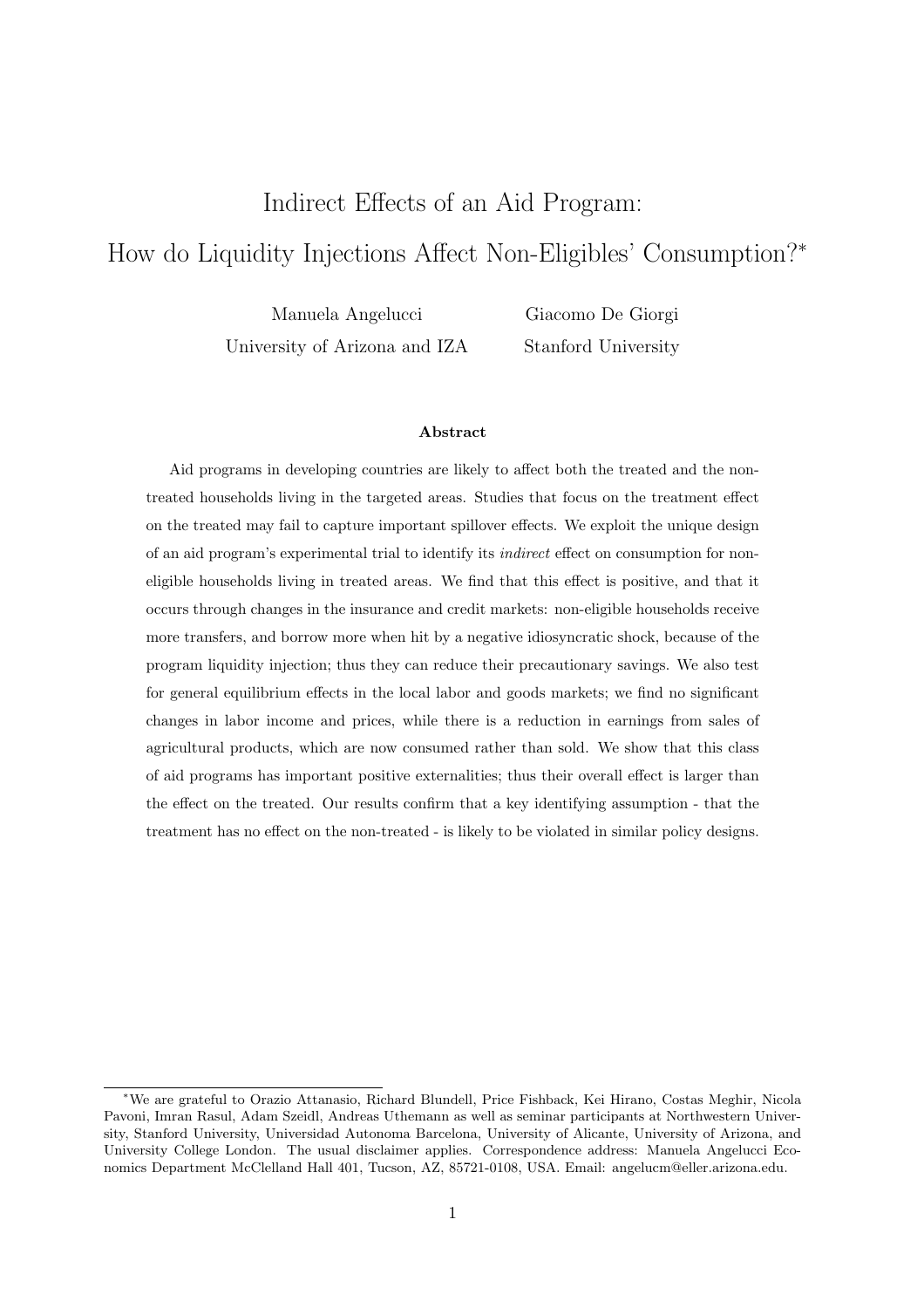## 1 Introduction

Policy interventions in developing countries are likely to affect all residents of the areas where they are implemented, especially when village economies and social networks create strong links between a limited number of households. However, the program evaluation literature is mainly focused on estimating the program effects on the treated, rather than the effects on the non-treated or general equilibrium effects. In this paper, we exploit the unique design of a randomized conditional cash transfer program in Mexico, Progresa, to estimate its indirect effect on consumption for non-eligible households who live in treatment areas, and to understand the mechanisms through which this indirect effect occurs. We show that liquidity injections into small rural communities increase the consumption of the non-treated through changes in the credit and insurance markets. Thus, the total effect of Progresa in these communities is larger than its effect on the treated. Our results confirm that a key identifying assumption that the program has no effect on non-treated individuals - is likely to be violated in similar policy designs.

Conditional cash transfers are a popular type of aid program, which provides monetary transfers to eligible recipients, provided they send their children to school, attend nutrition classes, and have periodic health checks. Programs with this format are currently implemented in numerous countries, including Bangladesh, Bolivia, Brazil, Colombia, Honduras, Jamaica, Mexico, and Nicaragua. Progresa is an ongoing conditional cash transfer program targeted at Mexican poor rural households, providing grants to improve education, health, and nutrition.

The design of the experimental trial and the data collected for the evaluation have some unique features. First, the randomization was implemented at the village level. Second, program administrators collected data on all households, both poor and non-poor, although only poor households were eligible for the treatment. Thus, we have information on four groups: poor and non-poor households in treatment and control villages. Non-poor households in control villages provide a valid counterfactual for the non-poor in treatment ones, under the assumptions that assignment is truly random, and that control villages are not indirectly affected by the program. Hence, this particular experimental design enables us to estimate the indirect effects of the program on non-eligible households who live in treatment areas using fairly standard identifying assumptions.

We focus on consumption because it provides an indicator of household well-being. We find that there is a positive, significant, ad sizeable indirect program effect on consumption for noneligible families, amounting to two thirds of the increase in consumption for the poor, in absolute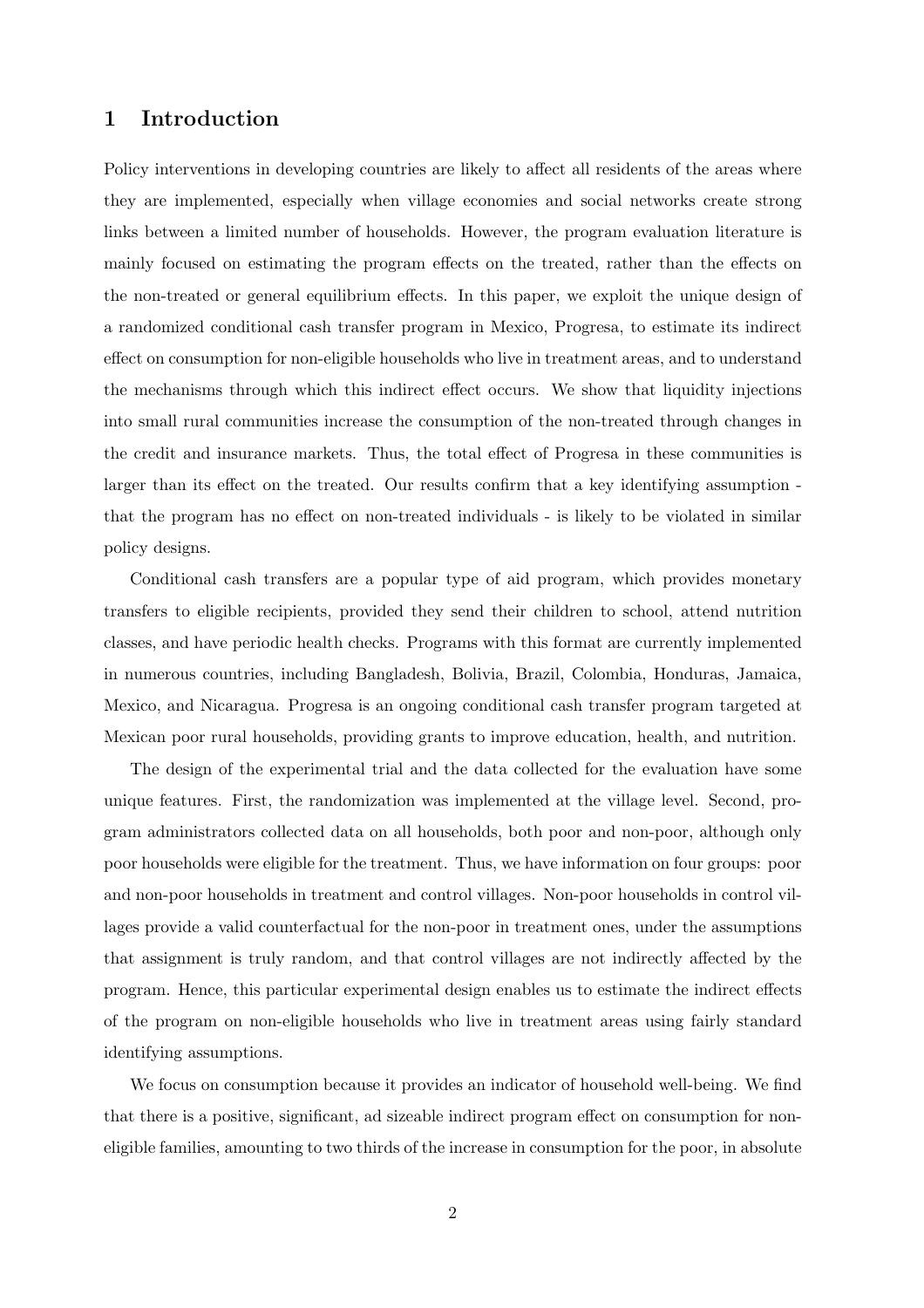level. Further, we study the mechanisms that lead to this increase in consumption. For example, the implementation of Progresa may modify labor supply, altering equilibrium wages, or it may increase goods prices through higher demand. We find that there are no significant indirect effects on labor earnings, prices (with the exception of increases in few food items in 1998), and welfare receipt, and that sales of agricultural products decrease. Therefore, we rule out the hypothesis that the indirect program effect on consumption is generated by an increase in current income. Instead, we show that non-poor households in treatment villages consume more by receiving more transfers, by borrowing more money - almost exclusively from family, friends, or informal moneylenders - and by reducing their stocks of grains and animals. In addition, we show that the indirect program effects on consumption and loans are larger for households hit by a negative idiosyncratic shock. Thus, we conclude that cash transfers in treatment villages indirectly benefit non-treated households by improving consumption smoothing. These results correspond to our knowledge of developing countries, where credit and insurance occur through informal networks of family, friends, and neighbors. Positive income shocks to some households benefit the whole network, whose other members receive larger loans and transfers, especially the ones hit by negative shocks. The availability of additional liquidity in the network enables households to reduce their savings.

While it is often difficult to predict the effects of a nationwide program using data from limited geographic areas, the effects on the credit and insurance market should not be a function of the number of treated villages, as long as social networks are village-specific. Hence, we can predict positive indirect effects on consumption occurring through changes in local credit and insurance arrangements.<sup>1</sup> Thus, the indirect effects reinforce the direct ones in this class of policies, unlike in many active labor market programs.<sup>2</sup>

By estimating significant indirect treatment effects, this paper provides a very clear example of the violation of the Stable Unit Treatment Value Assumption (SUTVA). SUTVA states that potential outcomes depend on the treatment received, and not on what treatments other units receive (Rubin, 1980, 1986), ruling out any effect of the program on non-treated households. As such, our exercise highlights the importance of carefully considering the type of data available and the policy at hand before implementing partial equilibrium estimators. For example, when the distance (economic, social or geographic) between treatment and control group is small,

<sup>&</sup>lt;sup>1</sup>As regards the labor market, there should not be any major changes, as long as the decrease in child labor is minimal, compared to the size of the active labor force. The general equilibrium effect on goods prices is instead less clear.

<sup>&</sup>lt;sup>2</sup>For example, Blundell *et al.* (2004) and De Giorgi (2005) discuss the possibility that subsidized employment for the treated group in the British New Deal program may generate a substitution effects between treated and control units.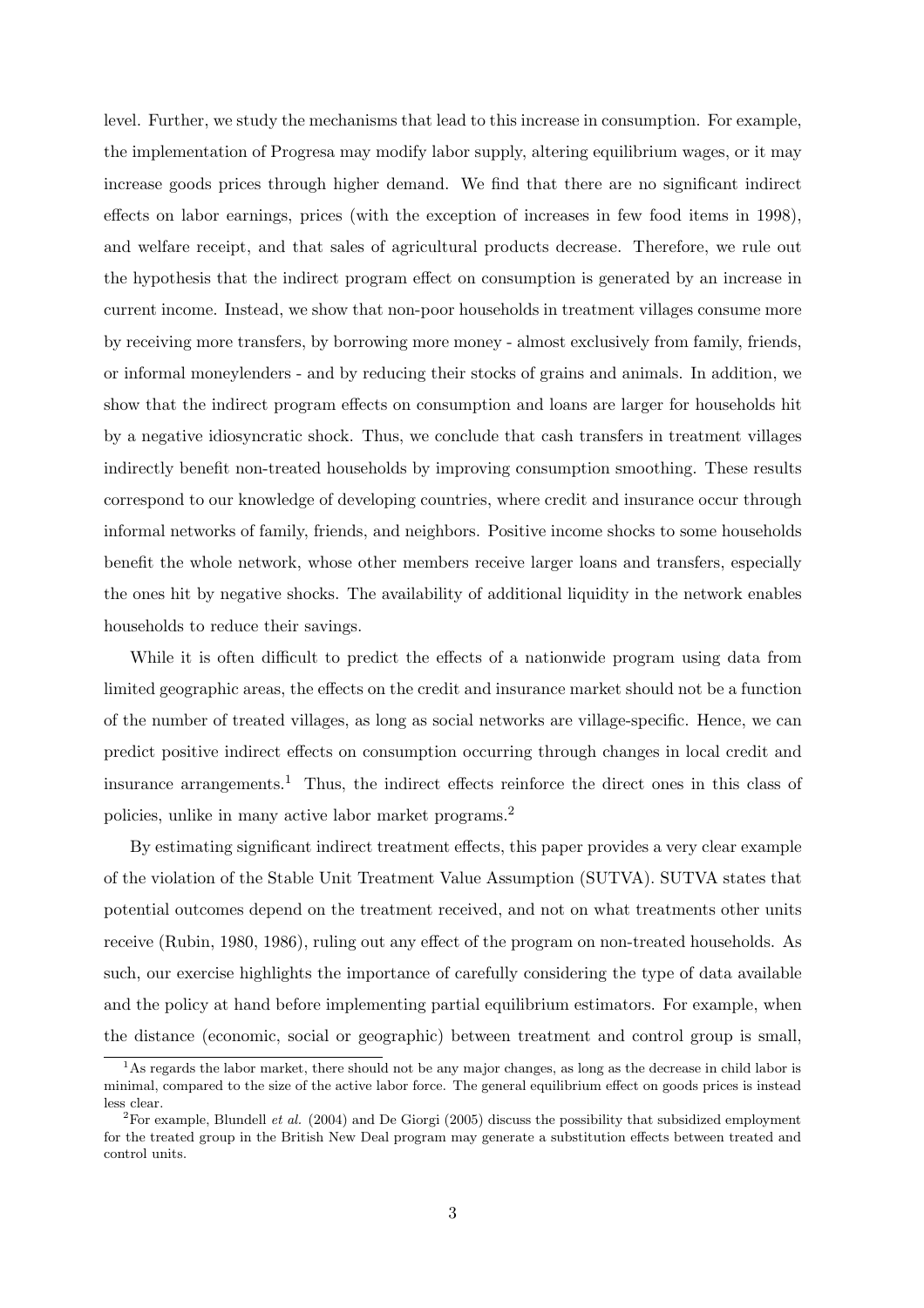and when the treatment group is a large fraction of the local economy, the SUTVA may be less likely to hold.

In sum, the paper contributes to different literatures. We add to the literature that studies consumption smoothing and credit and insurance markets in low-income economies by showing the indirect effects of an exogenous liquidity injection. Some important references in the risksharing literature are the work of Deaton (1991), Townsend (1994, 1995a, 1995b), Udry (1994, 1995), Banerjee *et al.* (2003), and Banerjee (2004), among others. We also contribute to the program evaluation literature in multiple ways: first, we show that a class of widely implemented aid policies has important positive externalities, and we establish how they operate. Second, we try and extrapolate the indirect effects of a nationwide conditional cash transfer program in the credit and insurance market. The literature on indirect effects can be roughly grouped into papers that use sources of exogenous variation to identify peer effects, and papers that set up and calibrate structural models to estimate general equilibrium effects. The first group includes Philipson (2000), Katz et al. (2001), Sacerdote (2001), Duflo and Saez (2002), and Miguel and Kremer (2004). Bobonis and Finan (2005) and Lalive and Cattaneo (2005) use Progresa data to estimate peer effects in schooling decisions. The second group includes, among others, Heckman et al.  $(1998)$  and Lise et al.  $(2005)$ . Third, we provide an example of the failure of the SUTVA, which is usually non-testable, and we discuss cases in which this failure is likely to occur.

The paper is organized as follows: section 2 describes the structure of Progresa and the characteristics of the data collected for its evaluation. Section 3 discusses the identification of the parameters of interest, while Section 4 estimates and interprets these parameters. Section 5 analyzes the possible channels through which consumption increases, and Section 6 investigates the role of idiosyncratic shocks on consumption and credit market. Section 7 concludes.

## 2 Progresa: program structure and data characteristics

Progresa is an ongoing Mexican program targeting poor households, providing grants to improve education, health, and nutrition. Started in 1998, this program had about 2.6 million recipient households in more than 2,000 municipalities by the end of 1999, at a cost of approximately 0.2% of Mexico's GDP. Progresa provides grants in the form of nutritional subsidies, as well as scholarships for children attending third to ninth grade. The recipients of the transfers are women. Grants, paid bimonthly, are conditional upon family visits to health centers, women's participation in informal workshops on health and nutrition issues, and verification that children attended classes at least 85% of the time during the previous sixty days. Scholarships are larger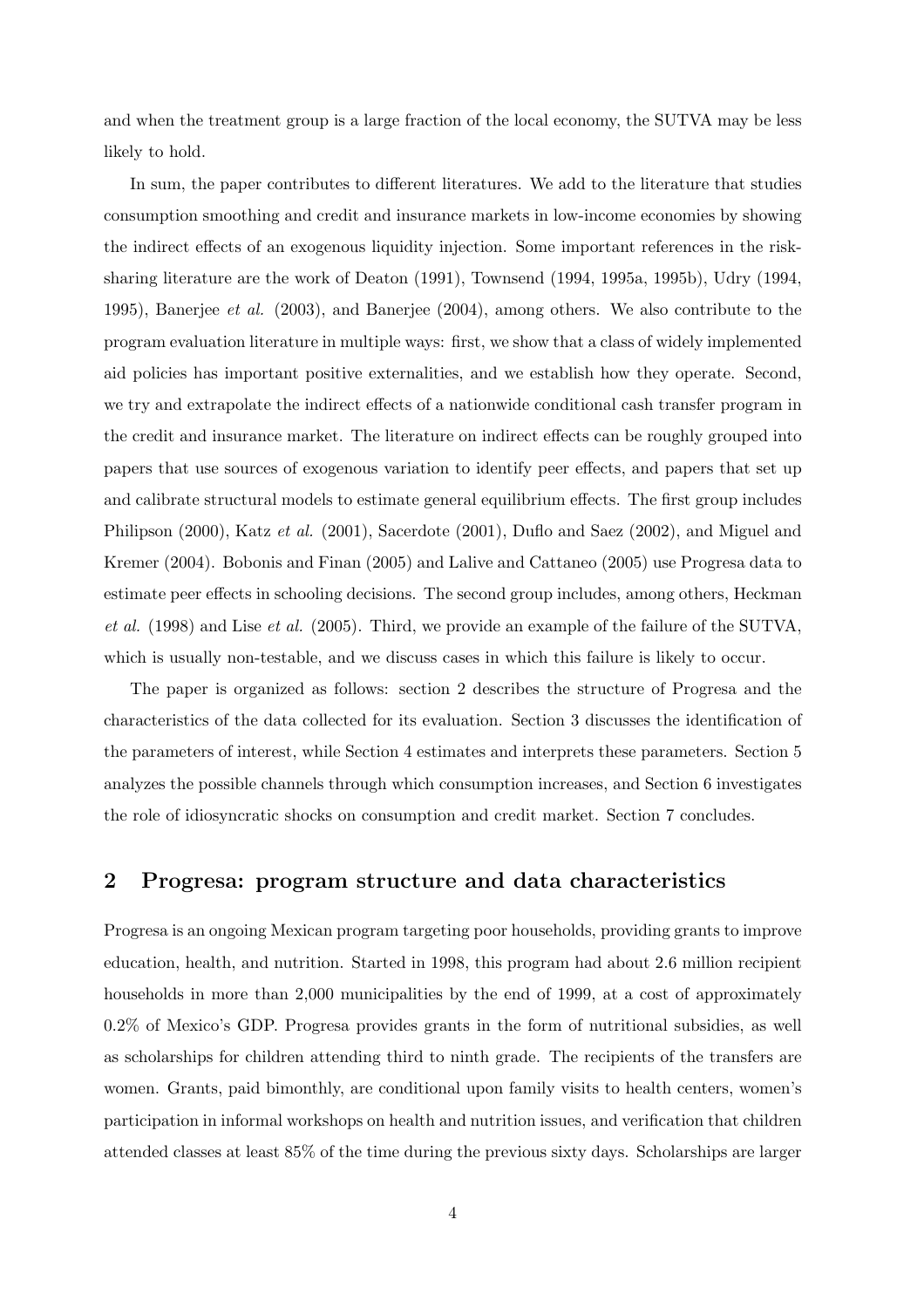for higher school grades and for females attending secondary school, the bimonthly amounts ranging between 160 *pesos* for third grade to 530 and 610 *pesos* for males and female in ninth grade, in November 1999. These payments correspond approximately to one half to two thirds of the wage a child would earn by working full time (Schultz, 2004), and cannot exceed a total of 1500 *pesos* per household (bimonthly), again in November 1999.<sup>3</sup> These grants are quite large, corresponding to 20% of pre-program consumption.

The experimental data for the evaluation of Progresa contain information on households from a sub-sample of 506 poor rural villages from seven different states. The randomization is conducted at the village level, with 186 villages randomized out (about 36% of the sampled localities). Data are collected both before the program starts and during the first 18 months of its implementation. Eligibility depends on poverty status, and households are classified into poor and non-poor according to the information collected in the September 1997 census of localities.<sup>4</sup> There were two rounds of selection of eligible households in Progresa. On average  $52$  percent of households were initially classified as poor in  $1997<sup>5</sup>$ . The households are informed that, after they are classified as poor and non-poor, their eligibility status will not change until November 1999, irrespective of any income variation. All residents of both control and treatment villages were then interviewed about every six months, first in November 1998 - about a semester after the beginning of the program, and later in May and November 1999. This provides information from three different points in time after the beginning of the program, as well as pre-program data.

Eligible households in control villages were not administered the program until the end of 1999. Thus, our data can be divided in four groups: poor and non-poor households in treatment and control villages. Only poor households in treatment areas receive the Progresa transfers. Poor households in control villages know that they will be included in the program at the end of 1999, provided that they are still poor and that the program is still in place.<sup>6</sup> The structure of the data is shown in Figure 1. In the following section we discuss how we exploit this particular sample design to estimate the effect of the program on non-eligible households living in treatment villages, i.e. our indirect program effect parameter.

<sup>&</sup>lt;sup>3</sup>The size of the scholarships were smaller in 1998 and were later adjusted to keep their real value constant.

<sup>4</sup>For a detailed discussion of the selection criteria both for villages and households see Skoufias et al., 1999b; however poverty status is mainly based on measures of permanent income.

 $5$ The following year, almost half of the households initially classified as non-poor were added into the beneficiary group. However, most of this latter set of families did not receive the transfers for other exogenous reasons (administrative problems), irrespective of their compliance with the eligibility rules. For this reason, we restrict our sample to the households initially classified as poor when we estimate program effects on the treated.

<sup>&</sup>lt;sup>6</sup>The existence of the program could not be guaranteed beyond 1999 because Progresa may have been discontinued by the new administration, after the 2000 general election.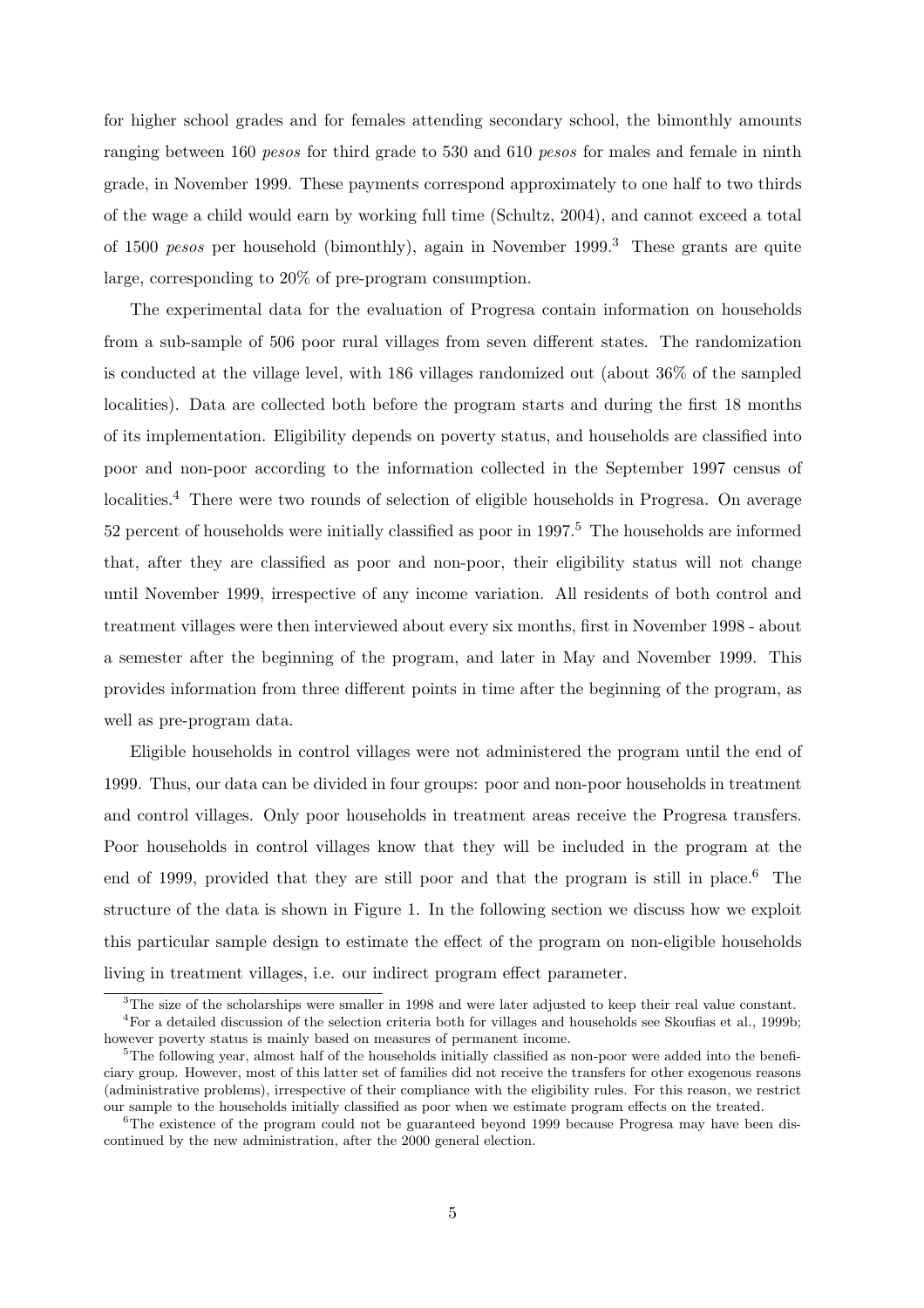

Figure 1: Design of the data for the evaluation of Progresa

## 3 Identification

Experimental data often consist of a sample of eligible individuals randomly assigned to the treatment or to the control group.<sup>7</sup> Instead, the sample for the evaluation of Progresa has some important features that make its design unique: first, it is randomized at the village level. Second, it has data on all households, both poor and non-poor, although only poor households were eligible for the treatment. Thus, we have information on four groups: poor and non-poor households in treatment and control villages. Under the assumptions that the assignment is truly random, and that control villages are not affected by the program, poor in control areas provide a valid counterfactual for treated poor, and non-poor in control villages provide a counterfactual for non-poor in treatment villages. Therefore, we can estimate the indirect effect of Progresa on non-eligible households who live in the same locality as treated households using standard identification assumptions. We define this parameter below as the Indirect Treatment Effect (ITE). Estimating significant ITEs implies that the treatment affects potential outcomes of the ineligibles who live in treatment areas. This is a violation of the Stable Unit Treatment Value Assumption (SUTVA). Thus, the sample design enables us to test the SUTVA at the locality level, which is not normally possible.

Formally, define  $Y_{1i}$  as the potential outcome for non-poor  $(NP_i = 1)$  in treatment villages  $(T_i = 1)$  in the presence of the treatment. Y<sub>0i</sub> is the potential outcome for non-poor  $(NP_i = 1)$ 

<sup>&</sup>lt;sup>7</sup>See, for example, the evaluation of the GAIN project by Hotz *et al.* (2000), or the JTPA randomized trial as in Heckman and Smith (2004).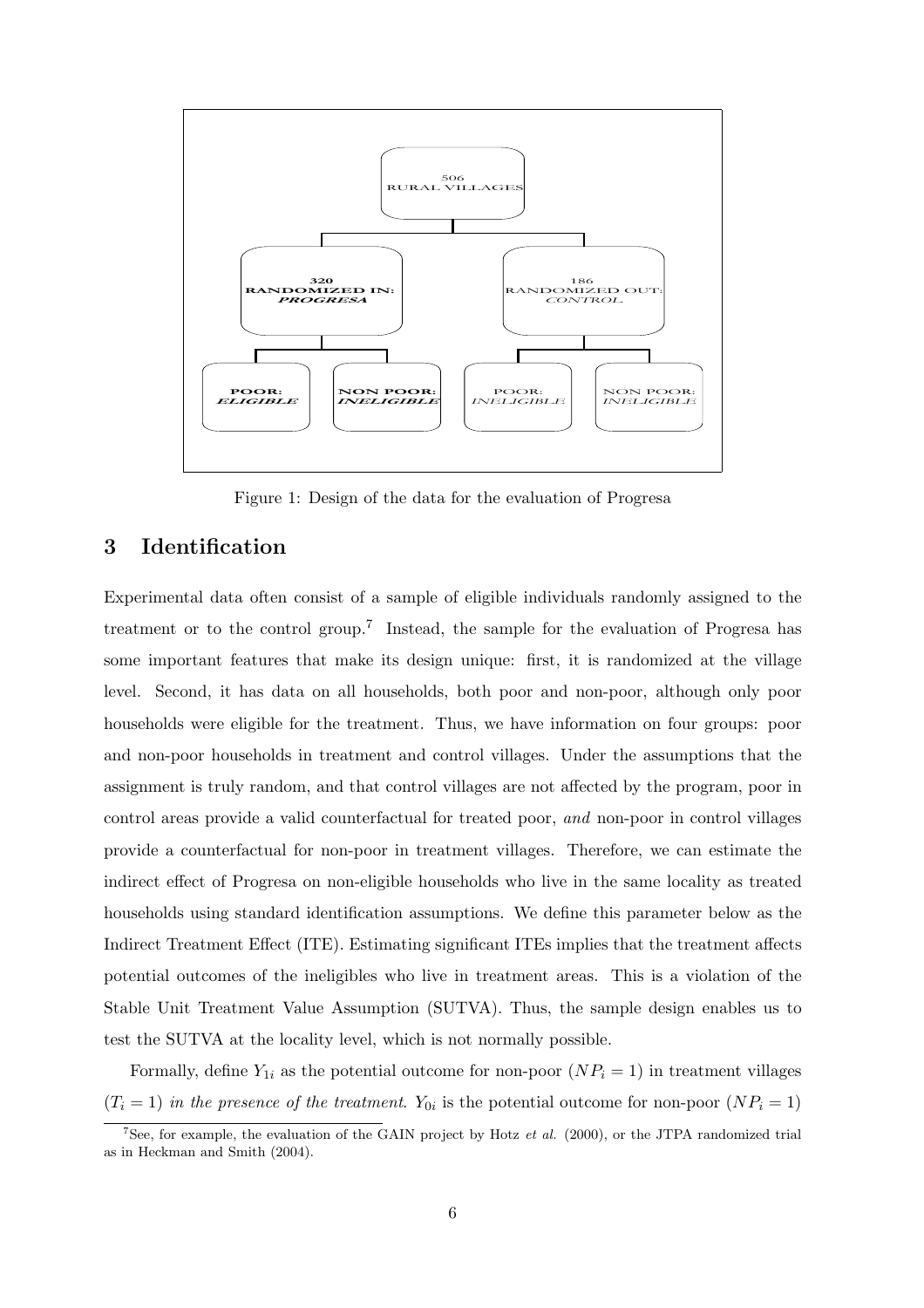in treatment villages  $(T_i = 1)$  in the absence of the treatment. The observed outcome is:  $Y_i = Y_{0i} + T_i(Y_{1i} - Y_{0i})$ . The treatment is Progresa transfers to poor households  $(NP_i = 0)$ in treatment villages  $(T_i = 1)$ . The ITE is the average effect of the program on non-poor households living in treatment villages:<sup>8</sup>

$$
ITE = E(Y_{1i} - Y_{0i} | T_i = 1, NP_i = 1) = E(Y_{1i} | T_i = 1, NP_i = 1) - E(Y_{0i} | T_i = 1, NP_i = 1).
$$
 (1)

Since we do not observe the potential outcome in the absence of the treatment for non-poor households in treated communities,  $E(Y_{0i}|T_i=1, NP_i=1)$ , the identification of indirect treatment effects relies on the assumption that it has the same expected value as the potential outcome in the absence of the program for non-poor households in control villages:

ASSUMPTION (1): 
$$
E(Y_{0i}|T_i = 1, NP_i = 1) = E(Y_{0i}|T_i = 0, NP_i = 1)
$$

Under this assumption, the difference

$$
E(Y_i|T_i = 1, NP_i = 1) - E(Y_i|T_i = 0, NP_i = 1)
$$
\n(2)

identifies the ITE. Note that this is a slight modification of the standard assumption made for the identification of ATT effects.

Despite the randomization, assumption (1) would be violated if outcomes of non-poor households in control villages were indirectly affected by the program. However, if there are indirect program effects for non-poor households in both treatment and control villages, the sign of these effects is likely to be the same for the two groups. For example, suppose that the increase in school enrollment of treated children reduces child labor. This decrease in labor supply may results in higher employment and earnings for non-poor households in both treatment and control villages. Note, however, that the size of these effects is an inverse function of the degree of integration of the village economies.<sup>9</sup> Going back to our example, the fall in relative labor supply may be small enough, compared to the total size of the labor market, to leave employment and earnings virtually unchanged. On the other hand, if the local economies are sufficiently isolated, then the indirect program effects are unlikely to extend to neighboring villages. In the presence of a violation of assumption (1) of the type described above, the difference  $E(Y_i | T_i = 1, NP_i = 1) - E(Y_i | T_i = 0, NP_i = 1)$  is a lower bound to the ITE.

We obtain estimates of the ITEs (or of their bounds) from the following equation for non-

<sup>&</sup>lt;sup>8</sup>We could rewrite the *ITE* in its conditional version as  $ITE = E(Y_{1i} - Y_{0i} | T_i = 1, NP_i = 1, X)$ .

<sup>9</sup>Technically, what is needed is only integration of the product market in the presence of relatively large number of products traded with respect to factors (Mundell, 1966).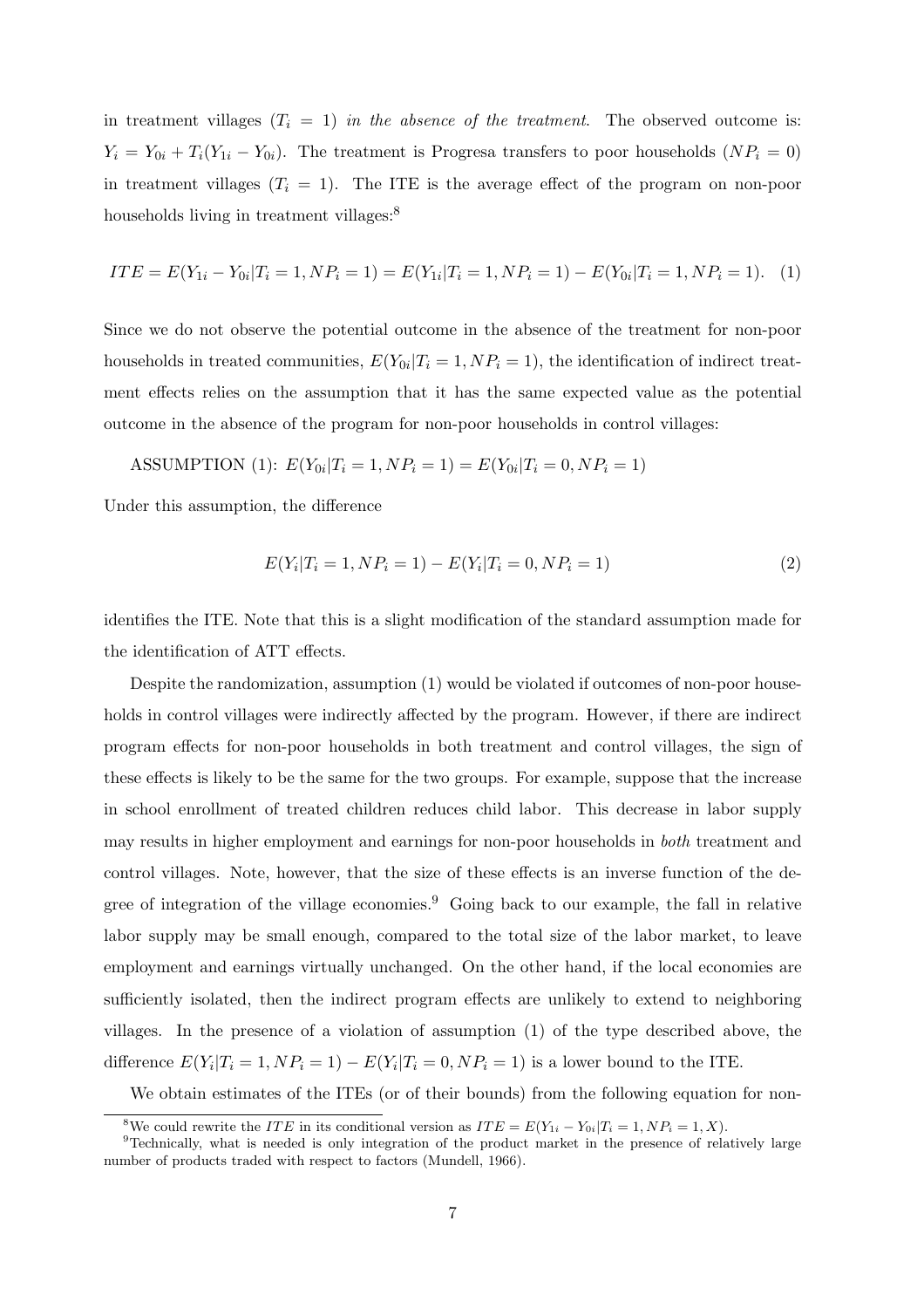poor households:

$$
Y_i = \alpha + \beta T_i + g(X_i) + u_i \tag{3}
$$

where the subscript i refers to the  $i-th$  household,  $Y_i$  is some outcome of interest (e.g. consumption). Under assumption (1),  $\beta$  identifies the ITE. We add a set of conditioning variables,  $X_i$ , to increase the precision of the estimates. These are: poverty index, shock dummy, pre-program income and land, household size, dummies for head of household gender, age composition of the household, employment status, language (Spanish, indigenous language or both), and literacy, at the household level; village marginalization index, average number of shocks in the previous 6 months, number of households, number of treated households, geographic region dummies at the locality level. If we estimate (3) for poor households,  $\beta$  identifies the ATT under the assumption that  $E(Y_{0i}|T_i = 1) = E(Y_{0i}|T_i = 0).^{10}$ 

## 4 Indirect Treatment Effect on consumption

We now proceed to estimate  $ITEs$  for food and non-food consumption. We computed measures of monthly food and non-food expenditure per adult equivalent, using an equivalence scale estimated from these data and constant prices. The Appendix provides further details on the creation of these variables.

|              |           | Food consumption |           |           | Non-food consumption |           |  |  |
|--------------|-----------|------------------|-----------|-----------|----------------------|-----------|--|--|
|              | 1998 Nov. | 1999 May         | 1999 Nov. | 1998 Nov. | 1999 May             | 1999 Nov. |  |  |
| NP control   | 203.25    | 201.50           | 195.99    | 76.55     | 72.47                | 74.22     |  |  |
|              | (168.13)  | (197.00)         | (216.60)  | (87.92)   | (80.29)              | (80.86)   |  |  |
| NP treatment | 198.41    | 220.87           | 212.27    | 74.54     | 77.51                | 71.08     |  |  |
|              | (160.43)  | (281.17)         | (263.19)  | (85.53)   | (90.13)              | (75.76)   |  |  |
| P control    | 137.47    | 144.59           | 139.39    | 34.58     | 36.91                | 37.24     |  |  |
|              | (103.10)  | (141.25)         | (116.05)  | (43.39)   | (41.99)              | (40.80)   |  |  |
| P treatment  | 151.16    | 168.52           | 168.59    | 36.09     | 42.59                | 41.97     |  |  |
|              | (122.17)  | (178.94)         | (191.25)  | (41.88)   | (46.02)              | (41.86)   |  |  |

Table 1: Average monthly food and non-food consumption levels per adult equivalent

Note: the amounts are in pesos; the exchange rate was roughly 10 pesos per USD.

The means of food and non-food consumption in Table 1 show, as expected, that the non-poor consume substantially more than the poor, despite the Progresa transfers. However, the average

<sup>&</sup>lt;sup>10</sup>Actually, in this case  $\beta$  identifies the average intent to treat effect, i.e. the effect of the treatment on eligible households irrespective of participation. However, in this case the difference between intent to treat and treatment on the treated is negligible, because about 97% of eligible households participate to the program. Therefore, we will continue referring to  $\beta$  as ATT, when estimating (3) for poor households.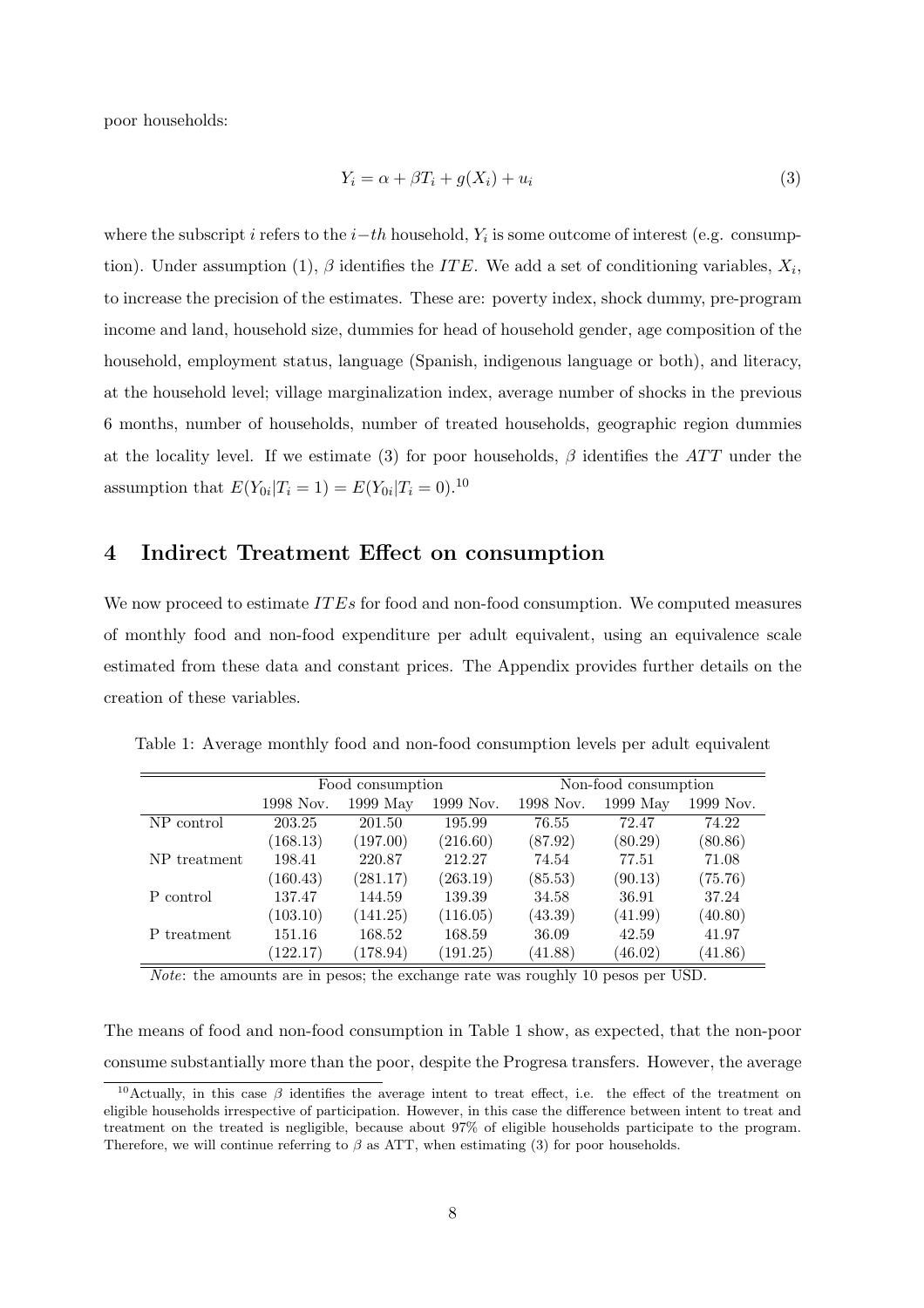non-poor household is clearly not very well off, in absolute levels: average food and non-food consumption for non-poor in control areas are about 20 and 7.5 U.S. dollars per adult equivalent per month. Lastly, consumption is higher in treated areas, especially for poor households, but also among non-poor ones (in May and November 1999 for food consumption, and in May 1999 only for non-food consumption).

We obtain estimates of the Indirect Treatment Effect (and  $ATT$ ) for consumption expenditures estimating (3) by OLS for each time period, using the logs of food and non-food consumption (expenditures) as dependent variables (Table 2).

|             | Table 2. Trycrage eneer of I rogress on log-lood and non-lood consumption |                  |                |           |                      |               |  |  |  |  |
|-------------|---------------------------------------------------------------------------|------------------|----------------|-----------|----------------------|---------------|--|--|--|--|
|             |                                                                           | Food consumption |                |           | Non-food consumption |               |  |  |  |  |
|             | 1998 Nov.                                                                 | $1999$ May       | 1999 Nov.      | 1998 Nov. | $1999$ May           | 1999 Nov.     |  |  |  |  |
|             |                                                                           |                  |                |           |                      |               |  |  |  |  |
| ITE         | $-0.0213$                                                                 | 0.0514           | 0.0669         | 0.0629    | 0.1384               | $-0.0602$     |  |  |  |  |
|             | [0.0256]                                                                  | $[0.0257]$ **    | $[0.0211]$ *** | [0.0672]  | $[0.0655]$ **        | [0.0623]      |  |  |  |  |
| Obs.        | 4602                                                                      | 3824             | 4257           | 4771      | 4259                 | 4443          |  |  |  |  |
| $\hat{ATT}$ | 0.1033                                                                    | 0.1699           | 0.1892         | 0.0959    | 0.1675               | 0.1128        |  |  |  |  |
|             | $[0.0236]$ ***                                                            | $[0.0219]$ ***   | $[0.0211]$ *** | [0.0651]  | $[0.0613]$ ***       | $[0.0540]$ ** |  |  |  |  |
| Obs.        | 10879                                                                     | 9605             | 10508          | 11484     | 10630                | 10856         |  |  |  |  |

Table 2: Average effect of Progresa on log-food and non-food consumption

Note: Standard errors in [brackets] clustered at the village level. \*\*\*, \*\*, \* indicates significance at the 1, 5, 10 % level respectively.

The ITE is never significant in November 1998, a few months after the program began, while food consumption is significantly higher in 1999, by 5.1% in May and by 6.7% in November. This corresponds to about 10 and 13 pesos per adult equivalent, respectively. Non-food consumption is significantly different in May 1999 only, and it is higher by 13.8% in treatment areas, i.e. about 10 pesos per adult equivalent, while the effect is negative but not significant in November 1999.<sup>11</sup> Thus, consumption increases overall by approximately 100 and 70 *pesos* per household per month in May and November 1999.<sup>12</sup> Poor food and non-food consumption, instead, increases in all three periods, consistent with the existing evidence (Hoddinott  $et al., 2000$ ); this impact is proportionally larger over time, although constant in absolute value in 1999, with an average monthly consumption increase of 30 pesos per adult equivalent.

The results above are robust to a variety of checks, as detailed in the Appendix. These include alternative ways of dealing with households who reported zero food and non-food consumption (2.9% and 1.5%, respectively), alternative treatment of households with extremely large reported consumption levels, and alternative measures of food consumption. We also fail

<sup>&</sup>lt;sup>11</sup>Total consumption for non-poor in treatment areas is  $5.3\%$  and  $4.9\%$  higher in May and November 1999. Both differences are statistically significant. Results available upon request.

 $12$ The average adult equivalent household size is 5.0 and 5.3 in the two 1999 waves.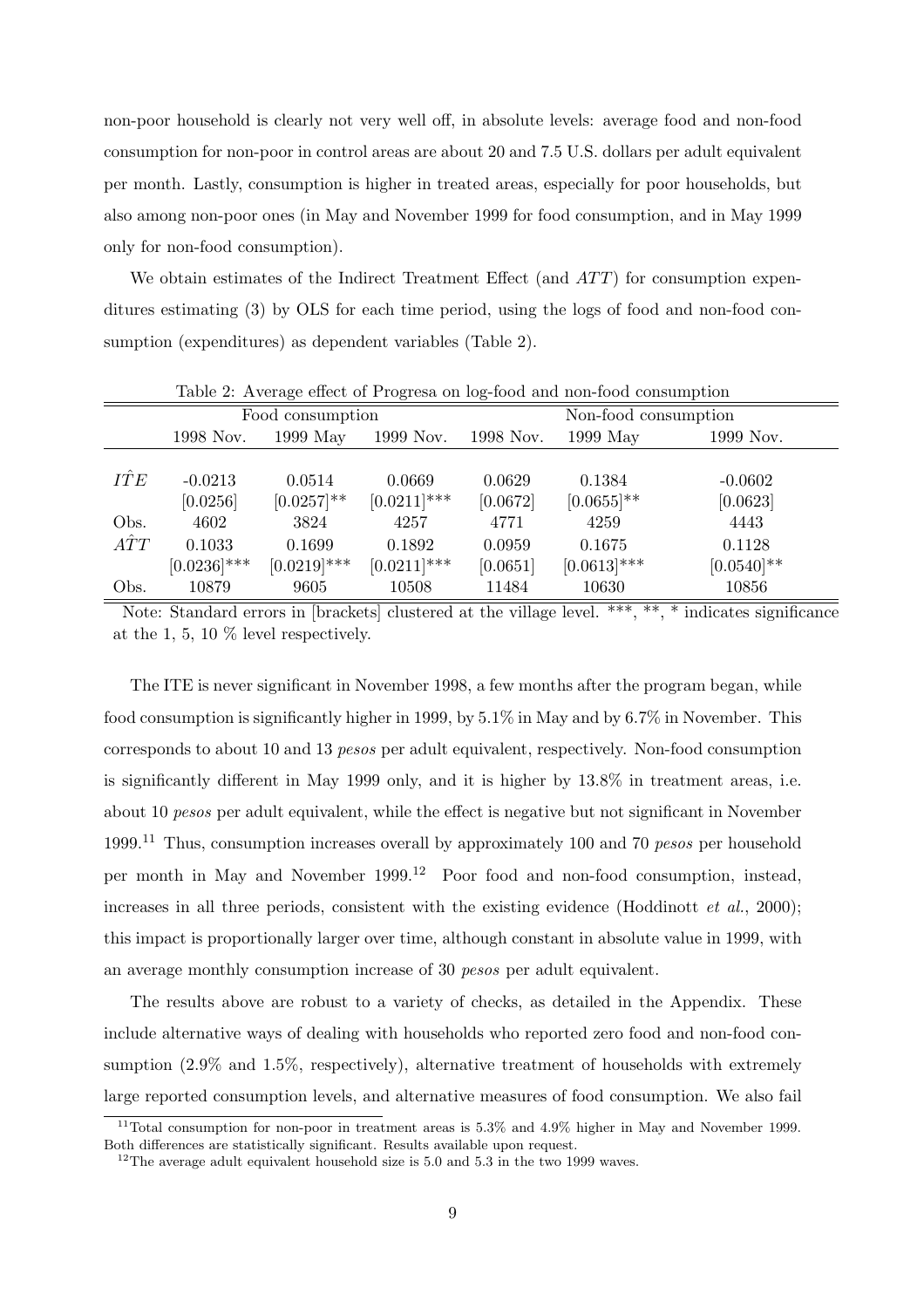to detect any pre-program significant difference in food and non-food consumption between households in treatment and control villages.

## 5 Why does Progresa increase non-poor consumption?

We showed that Progresa has a positive spillover effect on non-poor consumption. This externality has multiple potential causes. First, the increased income of treated households, together with the surge in treated children's school attendance, and the decrease in child labor, may cause changes in the goods and labor markets, which could result in higher income for non-poor households. Second, non-poor households may receive additional aid, as we will explain below. Third, the increased liquidity in treatment villages may affect the local credit and insurance markets. Households may borrow more for investment or consumption purposes.<sup>13</sup> Lastly, households may reduce their savings. A decrease in savings would be compatible with better insurance against risk, which lowers the need for self-insurance, or with a drop in interest rates caused by the increased liquidity. Note that the higher consumption may be financed through a drop in investment, although it is not clear why households would change their preferences in this way. We can summarize the above discussion using the following accounting identity:

$$
\Delta Y_i + \Delta L_i = \Delta C_i + \Delta S_i + \Delta I_i \tag{4}
$$

where  $Y$  is income,  $L$  are net loans and transfers,  $C$  is consumption,  $S$  are savings and  $I$ investment for household i, and  $\Delta$  is the indirect program effect for each outcome of interest. In the next sections we will consider these different channels individually, discussing and testing our hypotheses in greater detail.

### 5.1 Labor market effects

The program may affect non-poor consumption levels through higher labor earnings, for example by increasing equilibrium wages or non-poor labor supply. These effects may occur if the increase in poor children school attendance and the related scholarships decrease the overall labor supply by reducing both child and adult labor. Their magnitude depends on the drop in labor supply and on the degree of integration of the local economy: the higher the integration, the smaller the program impact. For example, the potential drop in child labor caused by the increase in treated children's school attendance may increase labor earnings through higher

<sup>&</sup>lt;sup>13</sup>The former effect would result in higher current consumption through higher current or permanent income.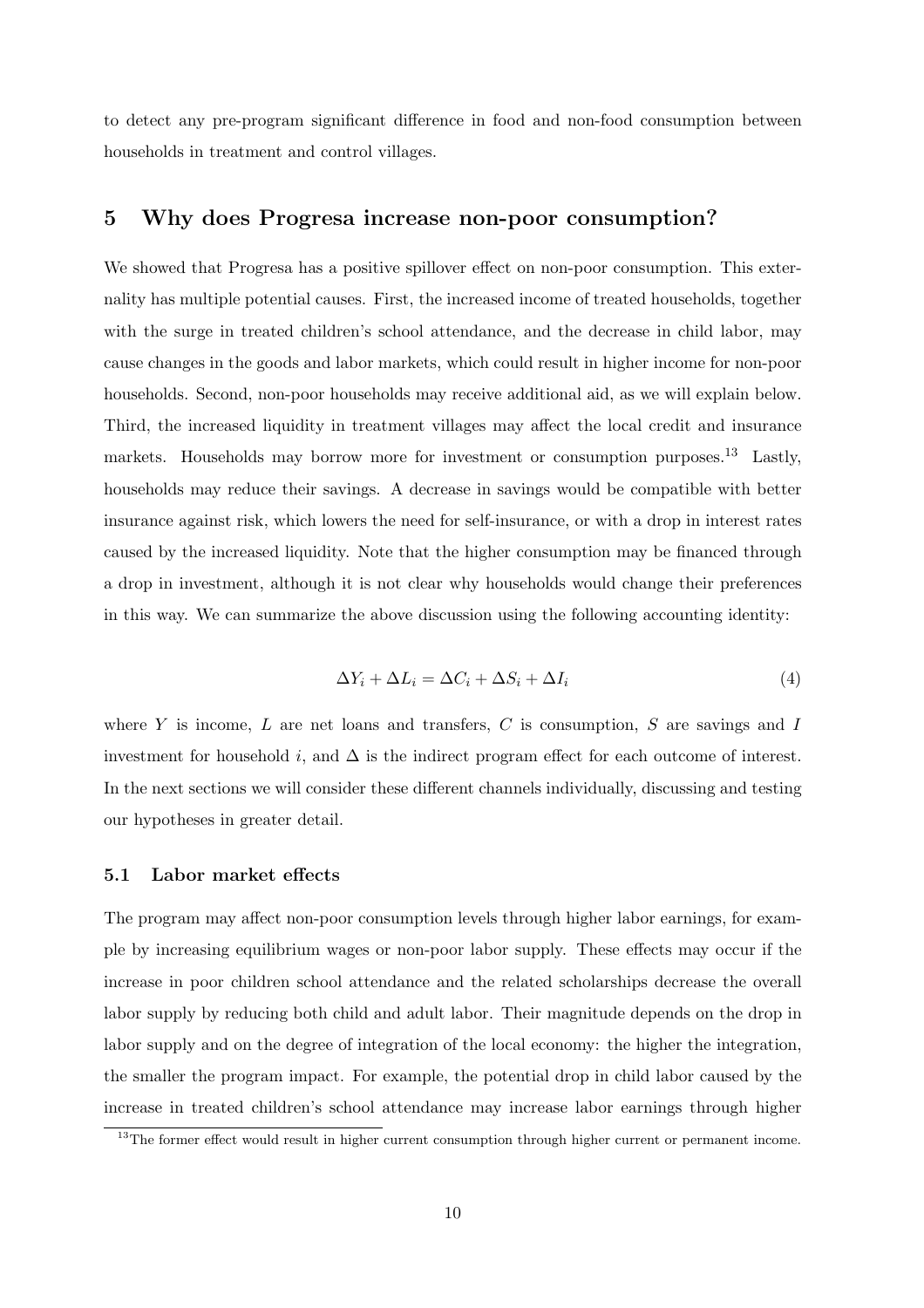local wages, if treatment villages are economically isolated, while such an effect will be small if the village economies are sufficiently integrated.

|             | 1997 Sept. | 1998 Nov.      | $1999$ May | 1999 Nov.     |
|-------------|------------|----------------|------------|---------------|
|             |            |                |            |               |
| ITE         | $-9.58$    | 14.21          | $-7.72$    | 64.82         |
|             | [46.99]    | [39.57]        | [44.63]    | [49.49]       |
| Obs.        | 5095       | 4539           | 3806       | 4160          |
| $\hat{ATT}$ | $-16.20$   | 44.29          | $-38.83$   | 72.09         |
|             | [21.83]    | $[18.87]^{**}$ | $[20.20]*$ | $[20.90]$ *** |
| Obs.        | 12370      | 10818          | 9590       | 10426         |

Table 3: Tobit estimates of program effect on per capita monthly household labor earnings

Note: Standard errors in [brackets]. \*\*\*, \*\*, \* indicates significance at the 1, 5, 10 % level respectively.

We investigate this hypothesis by testing whether households in treatment and control villages earn a different labor income. We compute the household monthly labor earnings variable summing income from both primary and secondary occupations, using the reported wages (which may be daily, weekly, monthly or annual) and hours worked. Table 3 reports tobit crosssectional estimates of differences in per capita monthly labor earnings, where the first column shows pre-program differences. We do not detect any statistically significant difference in labor earnings between non-poor households living in treatment and control localities. The values of the point estimates is also low, compared with the consumption change, with the exception of a 64 peso earnings increase in November 1999 estimates, though statistically insignificant. However, this difference becomes smaller once we consider also earnings from informal activities: we considered the effect on earnings from informal work activities such as the provision of transportation, cooking, sewing, repairs, carpentry, and various other paid services, and we found a small and negative program effect, although never significant.<sup>14</sup> Lastly, we tested for differences in hours of work, which never change for the non-poor. Thus, we find no compelling evidence that the increase in consumption is caused by labor-related indirect program effects.

The program effect on labor income has no clear trend for poor households. The difference in earnings is significantly higher in November 1998 and November 1999, but lower in May 1999.

<sup>&</sup>lt;sup>14</sup>We also estimated these regressions by OLS, since tobit estimates are inconsistent in the presence of heteroskedasticity. If we interpret the reported zero labor earnings as very low earnings, or as measurement error due e.g. to illness, then OLS estimates are consistent. The OLS estimates are never significant.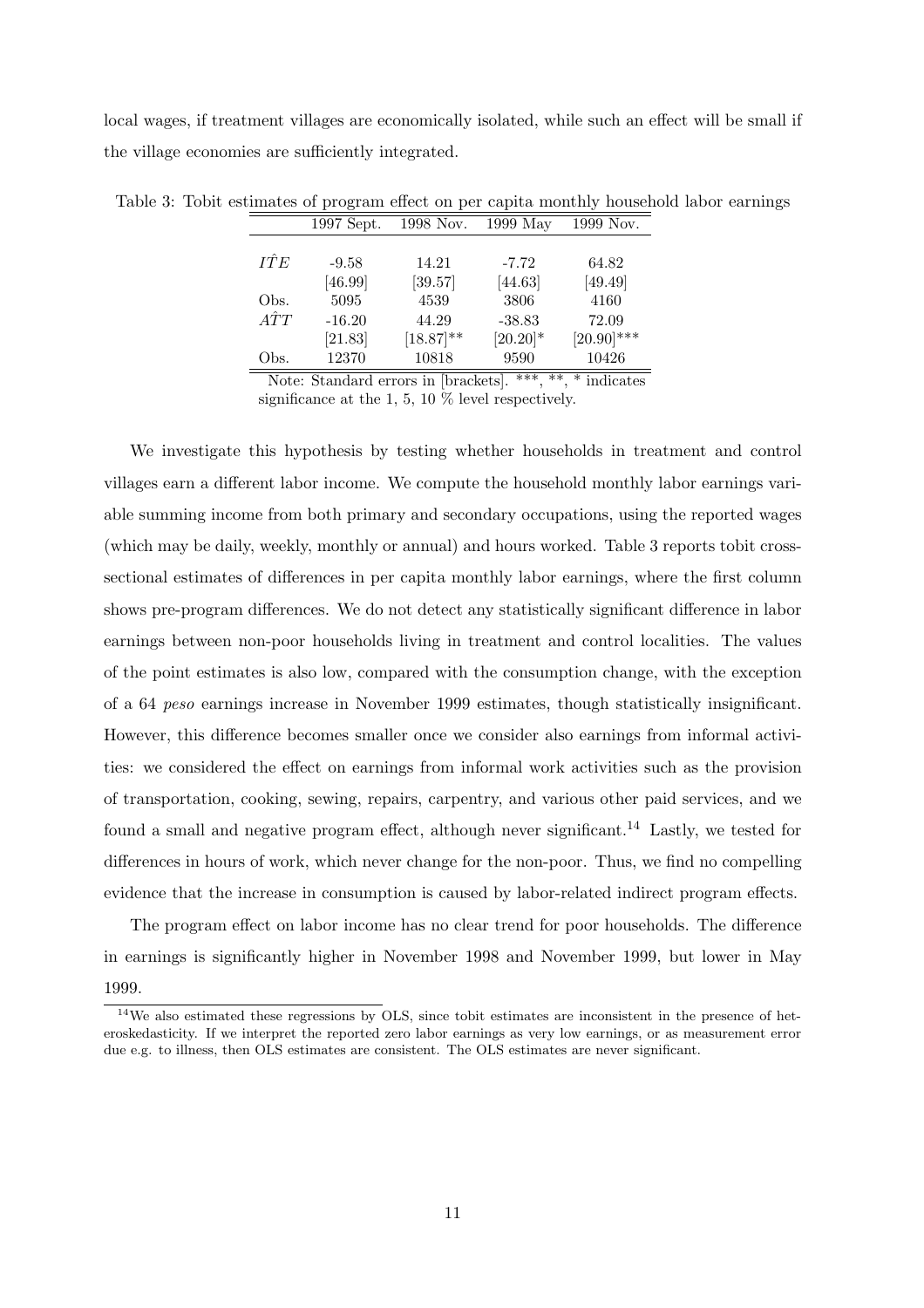### 5.2 Goods market: effects on prices and sales

It is possible that the higher expenditure induced by the Progresa transfers may increase goods prices. Again, this depends on the degree of integration of the goods market. If prices in treatment villages increase, and non-poor earnings from sales rise, the non-poor in treatment villages may use this extra income to consume more. In order to test this hypothesis, we first compare prices in treatment and control localities to see whether they are significantly different.<sup>15</sup> To do so, we consider village prices by good over time. We provide details on the creation of the price variables in the Appendix, as well as estimates of the price differences between treatment and control villages. We noted that some prices differ before the program begins, in March 1998, hence we provide difference-in-difference (DD) estimates of the effect of the Program on village prices. This exercise is possible only for food prices, since there is no pre-program information on non-food prices. We find a small positive effect on 5 out of 36 food prices in November 1998, which we do not expect to increase the cost of the food basket substantially, because prices of staples such as rice, beans, corn, and chicken do not change. We find no food price change in the later waves, nor evidence of price changes from cross sectional variation, when we consider both food and non-food prices.

|             | Table 4: Differences in monthly sales of agricultural products |               |               |             |               |               |  |  |  |  |
|-------------|----------------------------------------------------------------|---------------|---------------|-------------|---------------|---------------|--|--|--|--|
|             |                                                                | 1998 November |               |             | 1999 May      |               |  |  |  |  |
|             |                                                                |               |               | Agriculture |               |               |  |  |  |  |
|             | Net sales                                                      | Costs         | Gross sales   | Net sales   | Costs         | Gross sales   |  |  |  |  |
| <b>ITE</b>  | $-18.21$                                                       | $-8.87$       | $-19.12$      | $-35.95$    | $-17.86$      | $-41.25$      |  |  |  |  |
|             | [15.02]                                                        | $[3.15]$ ***  | $[5.10]$ ***  | $[21.58]$ * | $[6.24]$ ***  | $[11.06]$ *** |  |  |  |  |
| Obs.        | 4017                                                           | 4100          | 4479          | 3469        | 3509          | 3763          |  |  |  |  |
| $\hat{ATT}$ | $-3.72$                                                        | 3.19          | $-1.11$       | $-3.90$     | 1.67          | $-3.51$       |  |  |  |  |
|             | $[1.84]^{**}$                                                  | $[0.75]$ ***  | $[0.53]^{**}$ | [3.97]      | $[1.27]$      | $[1.40]^{**}$ |  |  |  |  |
| Obs.        | 9458                                                           | 9595          | 10696         | 8666        | 8759          | 8666          |  |  |  |  |
|             |                                                                |               |               | Animals     |               |               |  |  |  |  |
|             | Net sales                                                      | Purchases     | Gross sales   | Net sales   | Purchases     | Gross sales   |  |  |  |  |
| <b>ITE</b>  | 1.99                                                           | $-0.07$       | 0.72          | 0.17        | 0.02          | $-0.59$       |  |  |  |  |
|             | $[1.47]$                                                       | $[0.41]$ ***  | $[1.28]$      | [0.77]      | [0.28]        | [0.53]        |  |  |  |  |
| Obs.        | 4491                                                           | 4541          | 4557          | 3736        | 3777          | 3779          |  |  |  |  |
| $\hat{ATT}$ | $-0.17$                                                        | $-0.03$       | $-0.03$       | $-0.09$     | 0.18          | 0.15          |  |  |  |  |
|             | [0.27]                                                         | [0.11]        | [0.13]        | [0.17]      | $[0.08]^{**}$ | 0.10          |  |  |  |  |
| Obs.        | 10640                                                          | 9595          | 10760         | 9390        | 9493          | 9501          |  |  |  |  |

Table 4: Differences in monthly sales of agricultural products

Note: differences in net sales estimated by OLS, with standard errors clustered at the village level.

Differences in gross sales and costs (purchases) estimated by tobit MLE.

\*\*\*, \*\*, \* indicates significance at 1, 5, 10  $\%$  levels.

<sup>15</sup>Note that the higher consumption of treated households may increase local goods prices, resulting in higher nominal prices. However, this would not explain the observed increased consumption, since we use real prices in our measures of consumption.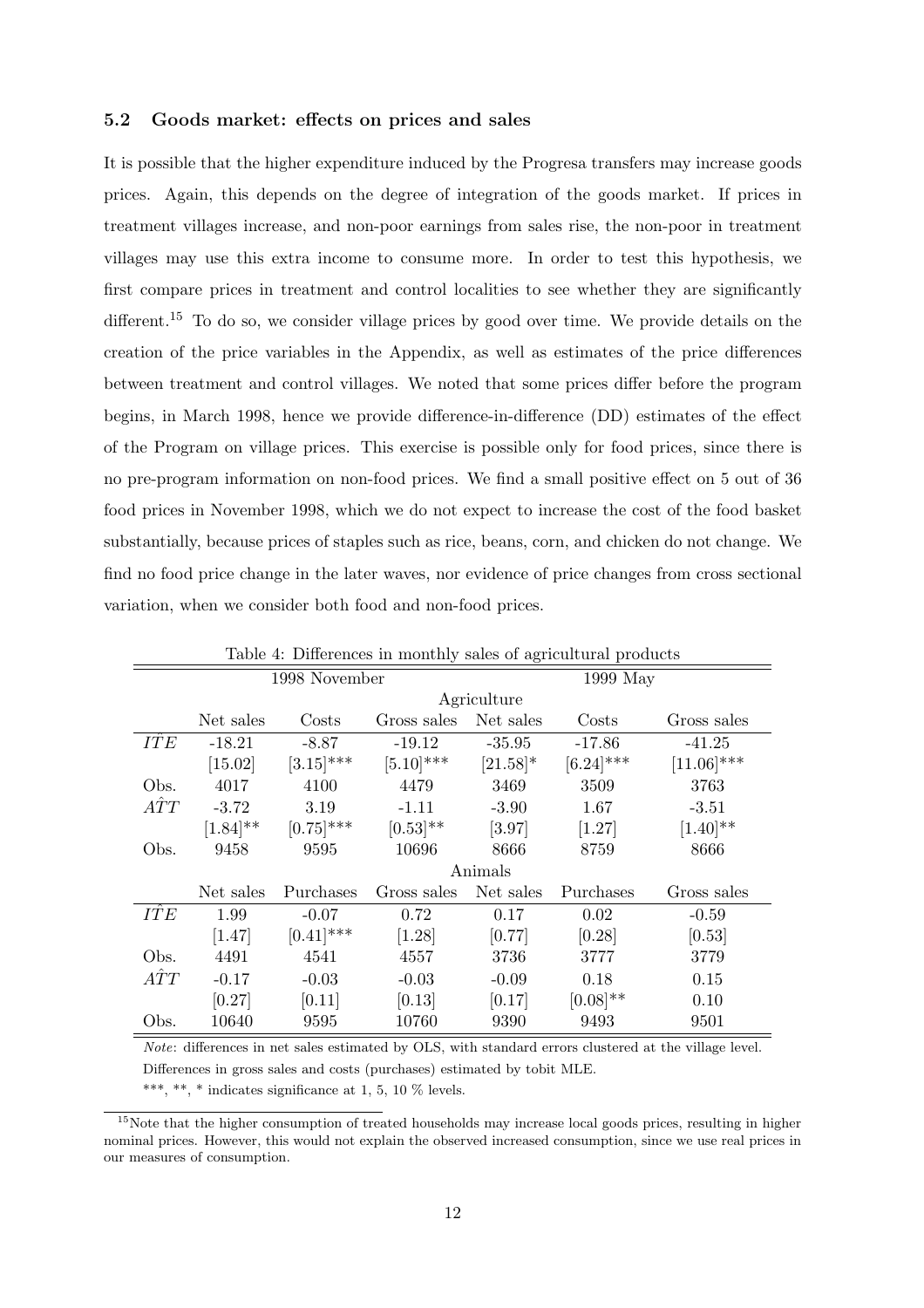Even if prices do not differ between control and treatment villages, the non-poor in treated localities may earn a higher income than the non-poor in control villages by selling more goods to poor households. We test whether there is a significant difference in sales of agricultural products and of animals for poor and non-poor households in control and treatment villages. We compute net agricultural sales by subtracting production costs from the gross sales variable, and the net animal sales by subtracting the value of purchases from sales. No data are available in November 1999. Table 4 shows estimates of the *ITE*s and *ATT*s for these variables, at November 1998 prices. The agricultural *ITEs* are mainly negative and significant: households reduce production costs by 9 and 18 *pesos*, and sales by even more, namely by 20 and 40 pesos, resulting in lower net sales. While alternative explanations are possible, we suspect that part of this reduction in costs and sales is due to a reduction in the grains buffer stock, which are used to sow the land or as consumption of home produced goods or both. We will provide further evidence consistent with this hypothesis when estimating the program effects on savings. Irrespective of the determinants of this behavior, it is clear that the extra consumption is not financed through higher sales. There is also a small decrease in purchases of animals in 1998, together with a small and positive, yet imprecisely estimated, effect on net sales. Lastly, note the decrease in net sales for the poor, caused by a contemporaneous increase in costs and decrease in sales. We interpret this result as evidence that treated households increase both their agricultural production (and probably also their stock of grains) and their ownconsumption, producing more but selling less because a larger share of the harvest is consumed (or saved).

### 5.3 Additional aid program recipience

One additional possible cause for the higher non-poor consumption in treatment areas may be the higher relative supply of transfers from alternative welfare programs. This may occur for two reasons. The first reason is that one of the aims of Progresa is to replace some of the numerous pre-existing welfare program into a single one (DIF, INI, Ninos de Solidaridad, Tortilla, and Liconsa). These programs range from the provision of food (Liconsa, Tortilla) to the assistance of specific sub-samples of the populations (children, in the case of Ninos de Solidaridad, and indigenous households for INI, the National Institute for Indigens). This may leave some agencies located in treatment villages with excess levels of aid (in cash or kind), which they may direct to households classified as non-poor. The second reason is a reduced need of treated households' additional welfare assistance because of Progresa. For example, if Progresa transfers help protect recipients against risk, they may be less in need of emergency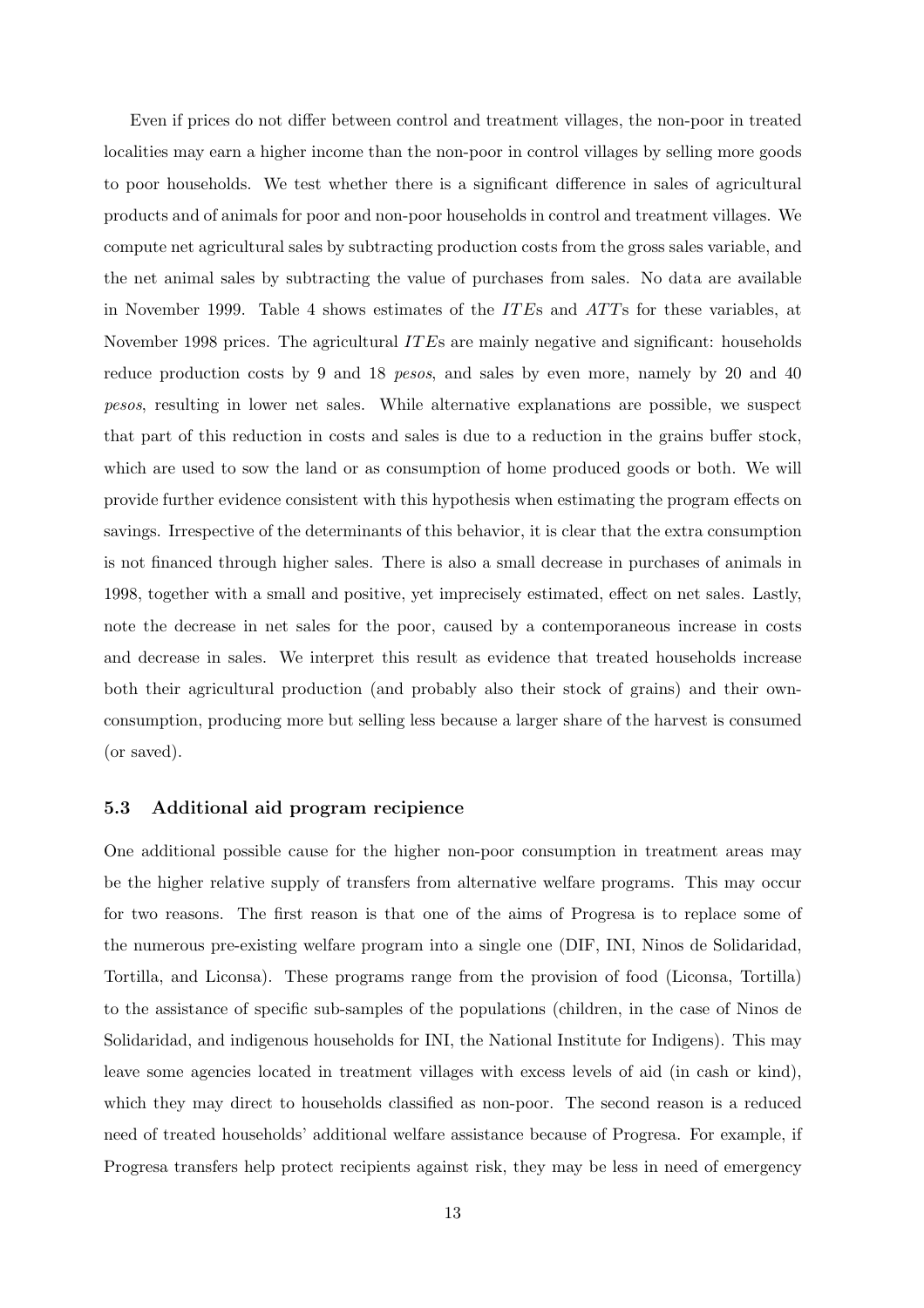assistance. This may be directed to some non-poor in treatment areas.

We test whether non-poor and poor households in treatment and control villages have significant different intakes of alternative welfare programs. We first create some aggregate measures of program receipt. These are the likelihood of participating into at least one alternative program; the number of programs the households participates into, conditional on receiving at least one alternative type of welfare; the total monetary transfers the households received in the previous month. We then test for differences in the likelihood of participating to individual programs. We present aggregate estimates of these differences in Table 5, while we report the difference in participation rates program by program in the Appendix. As expected, participation into alternative welfare programs is significantly lower for poor households in treatment communities in all post-program waves (nevertheless, they are still better off with Progresa). Thus, because of a reduction in recipients in treatment villages, it is possible that non-poor households may appropriate some of the resources previously targeted to poor households. Indeed, in May 1999 there is a 1.8 percentage point increase in the likelihood of receiving cash through Solidaridad, and a 0.7 percentage point increase in receipt of free milk for the non-poor. However, these differences are very small. Moreover, there is no significant difference in the overall amount of monetary transfers received from cash programs, nor in participation rates into any other in-kind program in the two village groups.

| and in monetary receipt. |         |           |            |           |          |               |               |               |
|--------------------------|---------|-----------|------------|-----------|----------|---------------|---------------|---------------|
|                          |         |           | Non-poor   |           |          |               | Poor          |               |
|                          | 97      | 1998 Nov. | $1999$ May | 1999 Nov. | 97       | 1998 Nov.     | $1999$ May    | 1999 Nov.     |
|                          |         |           |            | Overall:  |          |               |               |               |
| At least one             | 0.033   | 0.013     | 0.043      | 0.013     | $-0.001$ | $-0.089$      | $-0.132$      | $-0.078$      |
|                          | [0.024] | [0.029]   | [0.032]    | [0.031]   | [0.026]  | $[0.025]$ *** | $[0.026]$ *** | $[0.032]$ **  |
|                          | 5260    | 4615      | 3822       | 4259      | 12482    | 10911         | 9606          | 10516         |
| How many if $>0$         | 0.011   | $-0.023$  | $\Omega$   | $-0.001$  | 0.084    | $-0.114$      | $-0.126$      | $-0.115$      |
|                          | [0.038] | [0.028]   | [0.028]    | [0.030]   | [0.058]  | $[0.019]$ *** | $[0.021]$ *** | $[0.022]$ *** |
|                          | 1293    | 2177      | 1661       | 1827      | 4356     | 4582          | 3396          | 3613          |
| Monetary                 | n.a.    | 10.928    | 5.975      | $-3.336$  | n.a.     | $-26.036$     | $-19.178$     | 1.133         |
| transfer                 |         | [16.633]  | [4.583]    | [5.354]   |          | $[6.078]$ *** | $[2.321]$ *** | [1.747]       |
|                          |         | 4569      | 3784       | 4218      |          | 10803         | 9513          | 10411         |

Table 5: Estimates of differences in participation to at least one alternative aid programs, in average number of programs benefits (for households who participate to at least one program),

Note: We estimate the difference in the likelihood of participating to at least one program by probit, the difference in the number of programs participating to (if at least one) by OLS, and the total monetary receipt by tobit. Standard errors in [brackets] clustered at the village level (apart from the tobit specification). \*\*\*, \*\*, \* indicates significance at 1, 5, 10  $\%$  levels.

In the Appendix we provide evidence against the hypothesis that welfare receipt from alternative programs may have increased for non-poor in both treatment and control villages. In sum, we do not find evidence that the higher non-poor consumption in Progresa villages is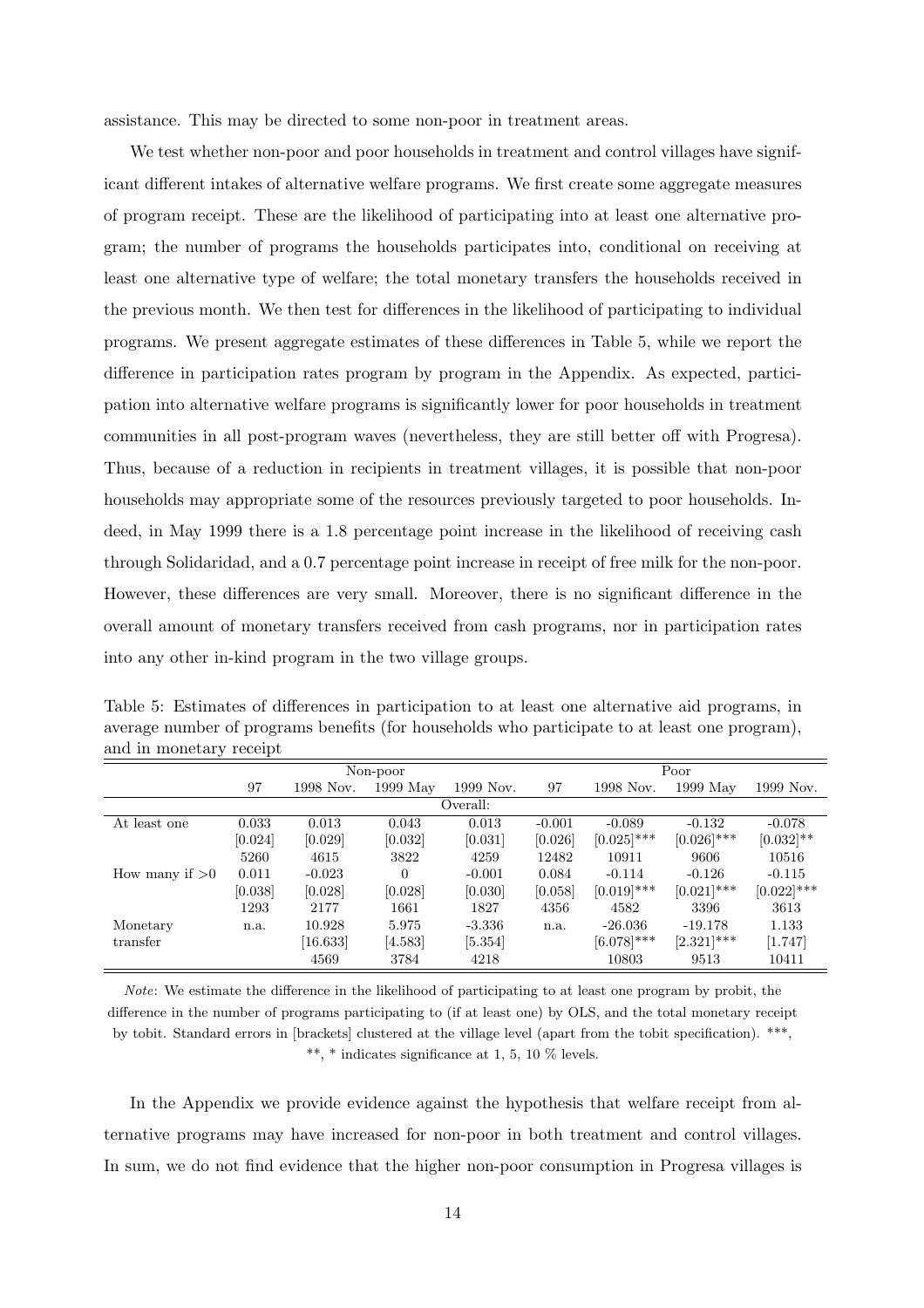primarily due to an increase in the receipt of welfare programs.

### 5.4 Credit market

The final transmission mechanism operates through the credit and insurance market. Financial market imperfections in developing countries are well documented in the literature: since formal insurance or credit institutions are almost absent, informal lending and risk-sharing mechanisms often arise, in the form of transfers and loans through social networks (see, for example, Townsend, 1995a; Fafchamps and Lund, 2003; and Munshi and Rosenzweig, 2005). In this sense, credit and insurance markets are in practice merged (see Udry, 1994, among others). As such, in the rest of the paper we consider them jointly, and often refer to them as the "credit market".<sup>16</sup> One advantage of these informal arrangements is their low likelihood of default, or of not reciprocating with transfers, because of the personal relationships between the agents involved, the high amount of available information, and the repeated nature of the interactions, which make exclusion from future transactions a costly punishment for defaulting.

When social networks and informal lending channels are important means to smooth consumption and insure against risk, even small liquidity injections into the network may have substantial spillover effects through increased loans and transfers. Note that the lender/donor here may be both a treated household, which can lend more money and transfer resources to non-treated neighbors because its income has increased, and a non-treated household, which may shift resources from poor households (less needy of help because they receive Progresa grants) to non-poor households within the same network.<sup>17,18</sup> We believe the program may have substantial indirect effects in the credit market because most of the loans are informal: 70% of lenders are friends or relatives of the borrower (and a further 9% are local moneylenders), and because the scale of these informal networks is limited by their being based on personal relationships. Thus, the positive effects of a liquidity injection are shared by a limited number of households.<sup>19</sup>

We have information on receipt of loans in the previous six months, of transfers (monetary

<sup>&</sup>lt;sup>16</sup>Our definition of credit market includes loans and transfers. In developing rural economies, transfers from family and friends may be considered as credit if the receiver reciprocates when the donor is in need.

<sup>&</sup>lt;sup>17</sup>Program recipients are unlikely to leave the network and not share their income increase, if they are sufficiently forward-looking, because the Progresa grants may stop in November 1999, and will certainly almost entirely end after all the children complete 9th grade.

<sup>&</sup>lt;sup>18</sup>The direct effect on loans and transfers for poor households is ambiguous. Public transfers may crowd out private ones, as documented by Albarran and Attanasio (2002), and treated households may have less need to borrow. On the other hand, the higher liquidity in the village and the possibility of using the Progresa transfers as collateral may cause an increase in loans to these households.

<sup>&</sup>lt;sup>19</sup>Another possible explanation is that the liquidity injection lowers the informal interest rate, resulting in an increase of current consumption levels.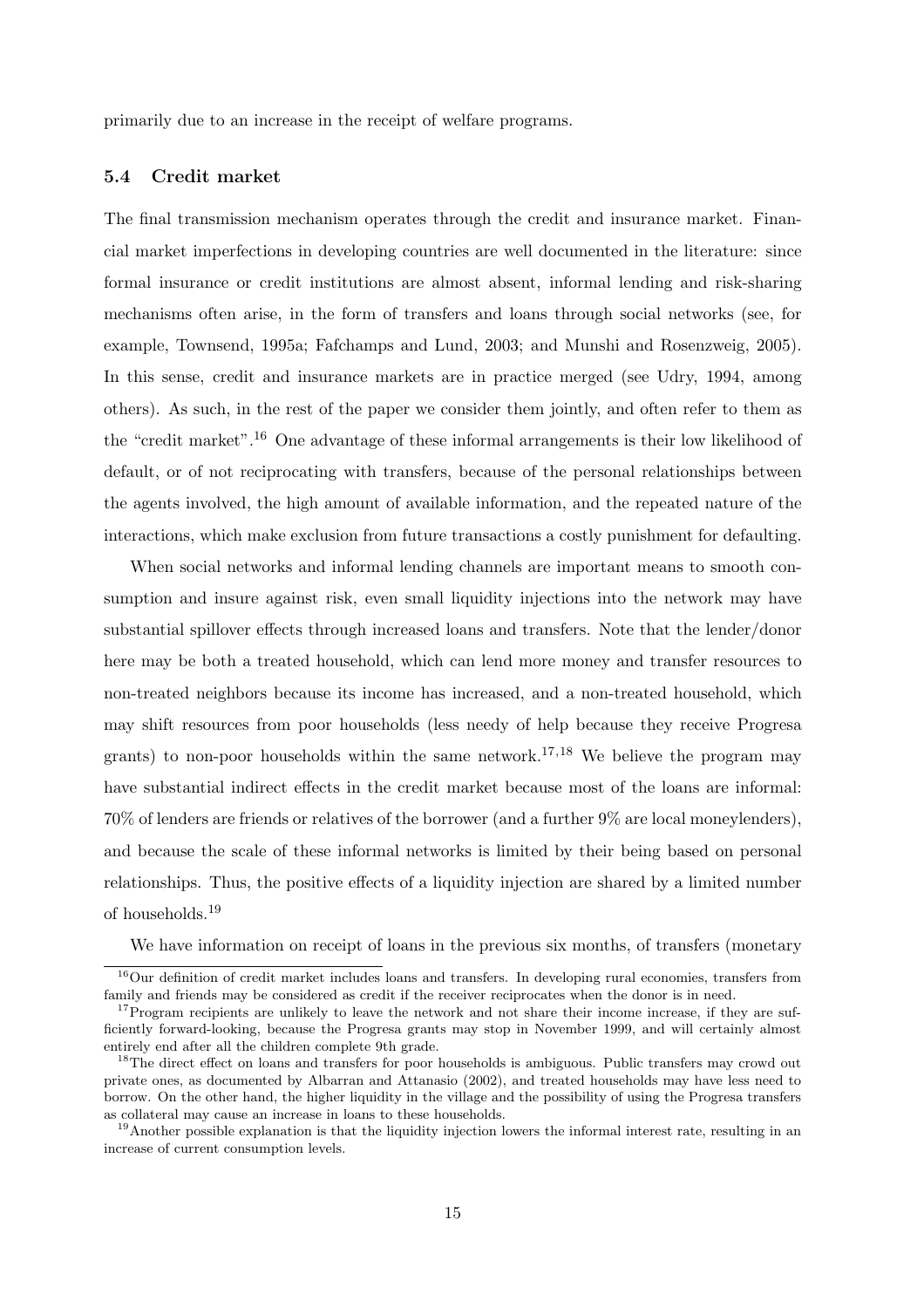and in kind) from family and friends during the previous month, but no information on the identity of lenders and donors, e.g. whether they are from poor or non-poor households. In order to understand the overall program indirect effect on the credit market, we need to observe these variables in all data waves. Unfortunately, this is possible only in November 1998, when very little money had been transferred to treated households.<sup>20</sup> In the remaining waves, we observe loans in May 1999, and transfers in November 1999. We report means and standard deviations in Table 6. Only about 12 percent of the non-poor and 8 percent of the poor receive any resources in November 1998. The average monthly receipt amounts to some 400 pesos for the non-poor, and to 260 pesos for the poor households. Interestingly, this pattern is common for all variables and semesters: a higher proportion of the non-poor receives resources, compared to the poor, and their average receipt is larger, both in treatment and in control villages. A possible explanation for loans may be that the non-poor have more assets, which can be used as collateral to borrow against, while the larger transfer size may suggest that the non-poor belong to a wealthier network, where people transfer more resources. In any case, the larger transfer size suggests once more that the so-called non-poor households are indeed not very wealthy, otherwise they would not be in need of transfers from family and friends. Lastly, note that, for the non-poor, both the proportion of recipients and the size of the receipt are larger in treatment than in control areas, while there is no differences for poor households.

We want to test whether Progresa has an indirect impact on both the probability of receiving loans and transfers, and the amounts received, measured in *pesos* per month. For this purpose, we estimate versions of equation (3) by probit and tobit, using loans and transfers measures as dependent variables. Table 7 provides estimates of  $ITEs$  and  $ATTs$ . There are no significant program effects in 1998: the IT E point estimates are positive but very imprecisely estimated. This lack of significant effects is not surprising, as in November 1998 Progresa had only just started, and very little money had been transferred to the program recipients. Indeed, the effects are positive and significant in 1999, when Progresa had been operating for at least one year. In May 1999, non-poor families in treated villages have a 1.5 percentage point higher chance of having a loan: this is  $40\%$  more than in control villages. They also borrow on average 3.8 more pesos per month, i.e. one third more than non-poor in control communities. This evidence is consistent with our conjecture that the program liquidity injection may relax a constraint on the lender side, enabling them to lend more. In November 1999, transfers to the non-poor are significantly higher by 6.6 *pesos*, or one third, in treatment villages. These households have

<sup>&</sup>lt;sup>20</sup>We also observe migrant remittances in November 1998 and November 1999. We add them to loans and transfers to compute our measure of total credit resources. We separately estimated indirect program effects on remittances, and found no significant effect. Results available upon request.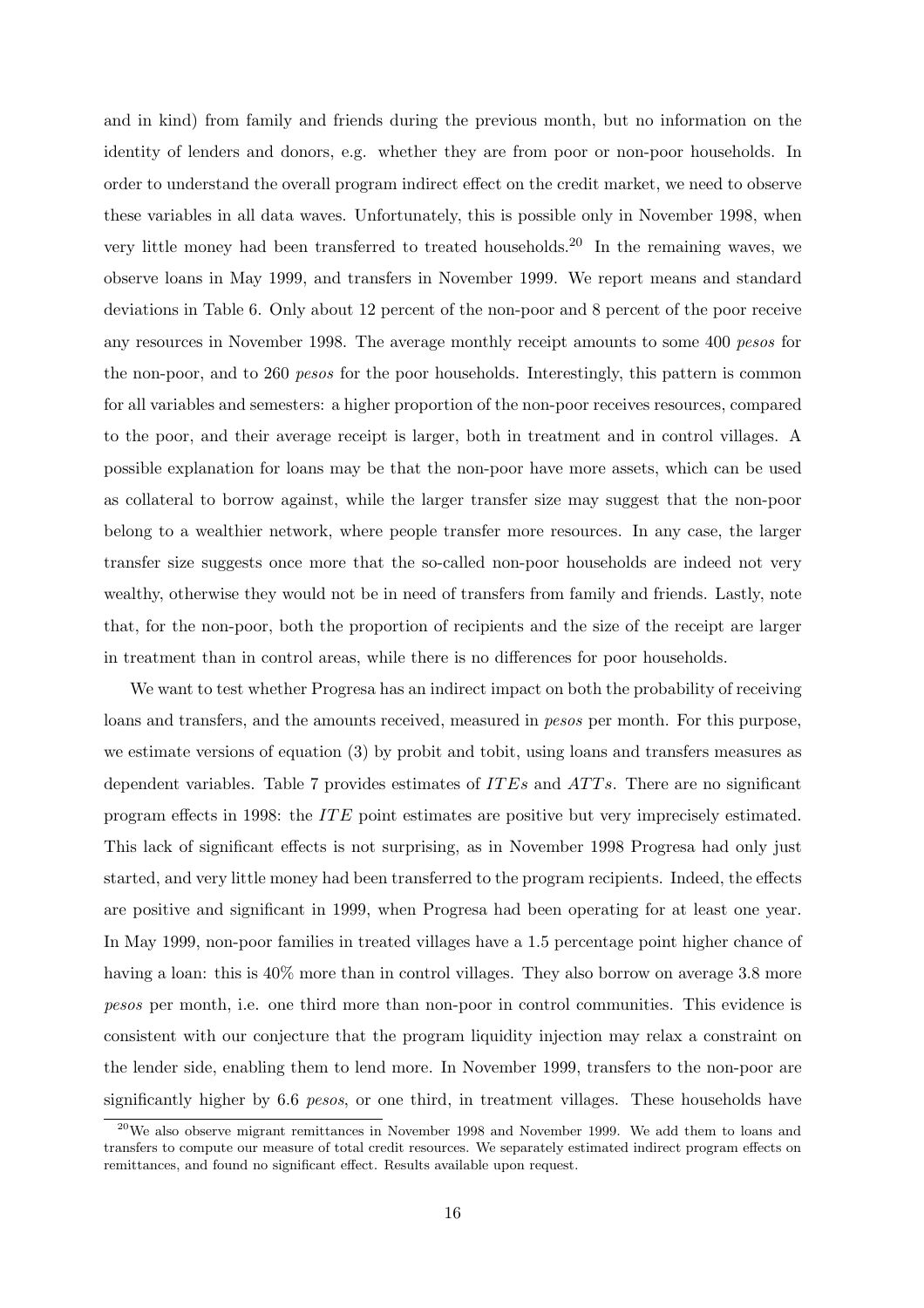|              |           | 1998 November |              |           | 1999 May |                                             |           | 1999 November |              |
|--------------|-----------|---------------|--------------|-----------|----------|---------------------------------------------|-----------|---------------|--------------|
|              | Mean      | %             | Avg. receipt | Mean      | %        | Avg. receipt                                | Mean      | %             | Avg. receipt |
|              |           |               |              |           |          | Total credit resources:                     |           |               |              |
| NP control   | 47.795    | 11.91         | 404.681      |           |          |                                             |           |               |              |
|              | [235.436] |               | [571.121]    |           |          |                                             |           |               |              |
| NP treatment | 54.073    | 12.94         | 423.903      |           |          |                                             |           |               |              |
|              | [249.015] |               | [574.522]    |           |          |                                             |           |               |              |
| P control    | 21.651    | 8.44          | 259.939      |           |          |                                             |           |               |              |
|              | [125.693] |               | [357.858]    |           |          |                                             |           |               |              |
| P treatment  | 22.201    | 8.59          | 260.398      |           |          |                                             |           |               |              |
|              | 125.184   |               | 349.228      |           |          |                                             |           |               |              |
|              |           |               |              |           | Loans:   |                                             |           |               |              |
| NP control   | 8.218     | 2.84          | 289.264      | 11.165    | 3.71     | 301.057                                     |           |               |              |
|              | [79.402]  |               | [378.541]    | [105.302] |          | [464.083]                                   |           |               |              |
| NP treatment | 11.509    | 3.28          | 358.194      | 16.403    | 5.30     | 314.247                                     |           |               |              |
|              | [116.847] |               | [551.285]    | [123.282] |          | [446.186]                                   |           |               |              |
| P control    | 3.955     | 2.73          | 147.627      | 7.653     | 4.62     | 167.729                                     |           |               |              |
|              | [37.238]  |               | [175.535]    | [57.777]  |          | [215.808]                                   |           |               |              |
| P treatment  | 4.012     | 2.75          | 147.324      | 7.257     | 4.30     | 170.541                                     |           |               |              |
|              | [33.911]  |               | [145.677]    | [61.744]  |          | [248.944]                                   |           |               |              |
|              |           |               |              |           |          | Monetary transfers from family and friends: |           |               |              |
| NP control   | 29.203    | 3.89          | 751.666      |           |          |                                             | 18.064    | 2.43          | 741.975      |
|              | [246.713] |               | [1018.716]   |           |          |                                             | [246.090] |               | [1413.340]   |
| NP treatment | 30.212    | 4.57          | 671.928      |           |          |                                             | 26.991    | 3.74          | 737.183      |
|              | [223.084] |               | [825.028]    |           |          |                                             | [201.382] |               | [768.112]    |
| P control    | 11.480    | 2.57          | 446.990      |           |          |                                             | 3.596     | 1.33          | 274.826      |
|              | [110.974] |               | [536.127]    |           |          |                                             | [43.101]  |               | [262.137]    |
| P treatment  | 10.198    | 2.61          | 397.255      |           |          |                                             | 7.081     | 1.69          | 421.680      |
|              | [94.221]  |               | [439.463]    |           |          |                                             | [80.080]  |               | [457.063]    |
|              |           |               |              |           |          | In-kind transfers from family and friends:  |           |               |              |
| NP control   |           | 1.120         |              |           |          |                                             |           | 1.623         |              |
|              |           | [1.054]       |              |           |          |                                             |           | [1.261]       |              |
| NP treatment |           | 1.921         |              |           |          |                                             |           | 0.964         |              |
|              |           | [1.372]       |              |           |          |                                             |           | [9.743]       |              |
| P control    |           | 1.492         |              |           |          |                                             |           | 1.607         |              |
|              |           | [1.214]       |              |           |          |                                             |           | [1.255]       |              |
| P treatment  |           | 1.398         |              |           |          |                                             |           | 1.033         |              |
|              |           | [1.171]       |              |           |          |                                             |           | [1.011]       |              |

Table 6: Credit resources: mean, recipient proportion, and average amount obtained per recipient, by household type and semester

Note: Amounts are in pesos per month; the exchange rate was roughly 10 pesos per USD. The last percentile of positive values has been trimmed in the computation of the quantities but not for the proportions.

also a higher likelihood of receiving transfers, although the coefficient is imprecisely estimated. This evidence suggests that the liquidity injection caused by Progresa may benefit the nonpoor through some resource redistribution. However, the proportion of non-poor households receiving in-kind transfers decreases significantly in November 1999. This suggests that there may be a shift in the composition of transfers (e.g. from food and clothing to money), again consistent with the higher liquidity brought by Progresa.<sup>21</sup> To conclude, note that there is a significant decrease in both loans and in-kind transfers to treated households, and no effect on monetary transfers. Our results are robust to different treatments of the outliers and to the use of different estimators.<sup>22</sup>

 $21$ Unfortunately we do not have any information on the value of in-kind transfers, so we cannot compute the total value of transfers.

 $^{22}$ We ran the above regressions on the entire sample, trimming the top percentile of the positive values, and dropping the four largest amounts, respectively. We ran all regressions by OLS. In all cases, the point estimates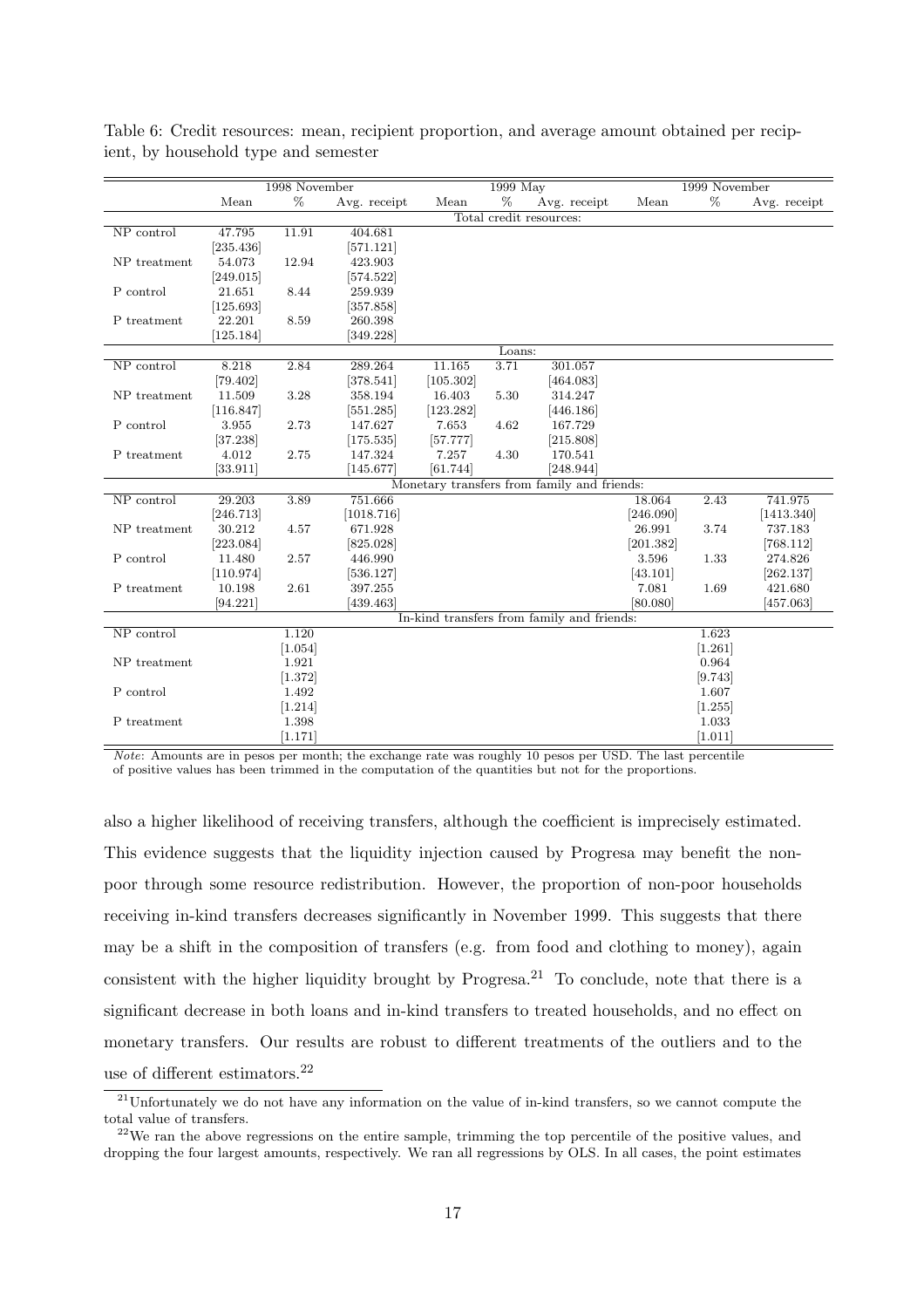|                                             |                                            | 1998 Oct.            |                        | $1999$ May                                          |               | 1999 Nov.          |  |  |  |  |  |
|---------------------------------------------|--------------------------------------------|----------------------|------------------------|-----------------------------------------------------|---------------|--------------------|--|--|--|--|--|
|                                             | Probit                                     | Tobit                | Probit                 | Tobit                                               | Probit        | Tobit              |  |  |  |  |  |
|                                             |                                            |                      |                        |                                                     |               |                    |  |  |  |  |  |
|                                             |                                            |                      |                        | Non-poor                                            |               |                    |  |  |  |  |  |
|                                             |                                            |                      |                        | Total credit resources:                             |               |                    |  |  |  |  |  |
| IÎE                                         | 0.0037                                     | 4.9357               |                        |                                                     |               |                    |  |  |  |  |  |
|                                             | [0.0138]                                   | [5.9083]             |                        |                                                     |               |                    |  |  |  |  |  |
| Obs.                                        | 4598                                       | 4595                 |                        |                                                     |               |                    |  |  |  |  |  |
| IŶE                                         |                                            |                      |                        | Loans:<br>3.7937                                    |               |                    |  |  |  |  |  |
|                                             | 0.0073<br>[0.0064]                         | 4.0375<br>[3.5252]   | 0.0151<br>$[0.0076]$ * | $[2.0264]$ *                                        |               |                    |  |  |  |  |  |
| Obs.                                        | 4598                                       | 4595                 | 3671                   | 3802                                                |               |                    |  |  |  |  |  |
| Monetary transfers from family and friends: |                                            |                      |                        |                                                     |               |                    |  |  |  |  |  |
| IÎE                                         | 0.0007                                     | 1.561                |                        |                                                     | 0.0074        | 6.562              |  |  |  |  |  |
|                                             | [0.0057]                                   | [3.5437]             |                        |                                                     | [0.0048]      | $[3.720]$ *        |  |  |  |  |  |
| Obs.                                        | 4600                                       | 4525                 |                        |                                                     | 4246          | 4194               |  |  |  |  |  |
|                                             | In-kind transfers from family and friends: |                      |                        |                                                     |               |                    |  |  |  |  |  |
| IÎE                                         | 0.0038                                     |                      |                        |                                                     | $-0.0059$     |                    |  |  |  |  |  |
|                                             | [0.0029]                                   |                      |                        |                                                     | $[0.0036]$ *  |                    |  |  |  |  |  |
| Obs.                                        | 4479                                       |                      |                        |                                                     | 3973          |                    |  |  |  |  |  |
|                                             |                                            |                      |                        | Poor                                                |               |                    |  |  |  |  |  |
|                                             |                                            |                      |                        |                                                     |               |                    |  |  |  |  |  |
|                                             |                                            |                      |                        | Total credit resources:                             |               |                    |  |  |  |  |  |
| $\hat{ATT}$                                 | 0.0024                                     | 0.5373               |                        |                                                     |               |                    |  |  |  |  |  |
|                                             | [0.0080]                                   | [1.685]              |                        |                                                     |               |                    |  |  |  |  |  |
| Obs.                                        | 10893                                      | 10885                |                        |                                                     |               |                    |  |  |  |  |  |
|                                             |                                            |                      |                        | Loans:                                              |               |                    |  |  |  |  |  |
| $\hat{ATT}$                                 | 0.0017                                     | 0.1068               | $-0.0084$              | $-1.4556$                                           |               |                    |  |  |  |  |  |
|                                             | [0.0042]                                   | [0.5072]             | [0.0061]               | $[0.6294]$ ***                                      |               |                    |  |  |  |  |  |
| Obs.                                        | 10893                                      | 10889                | 9478                   | 9569<br>Monetary transfers from family and friends: |               |                    |  |  |  |  |  |
| $\hat{ATT}$                                 |                                            |                      |                        |                                                     | 0.0015        |                    |  |  |  |  |  |
|                                             | $-0.0007$<br>[0.0027]                      | $-0.5267$<br>[1.011] |                        |                                                     | [0.0015]      | 0.9958<br>[0.8763] |  |  |  |  |  |
| Obs.                                        | 10894                                      | 10741                |                        |                                                     | 10500         | 10361              |  |  |  |  |  |
|                                             |                                            |                      |                        | In-kind transfers from family and friends:          |               |                    |  |  |  |  |  |
| $\hat{ATT}$                                 | $-0.0009$                                  |                      |                        |                                                     | $-0.0049$     |                    |  |  |  |  |  |
|                                             | [0.0018]                                   |                      |                        |                                                     | $[0.0019]$ ** |                    |  |  |  |  |  |
| Obs.                                        | 10894                                      |                      |                        |                                                     | 10500         |                    |  |  |  |  |  |
|                                             |                                            |                      |                        |                                                     |               |                    |  |  |  |  |  |

### Table 7: Program effects on credit resources

Note: Top 1% of positive values is trimmed in the Tobit.

Standard errors in [brackets] clustered at the village level

in the Probit regressions. \*\*\*, \*\*, \* indicates significance at the 1, 5, 10  $\%$  level respectively.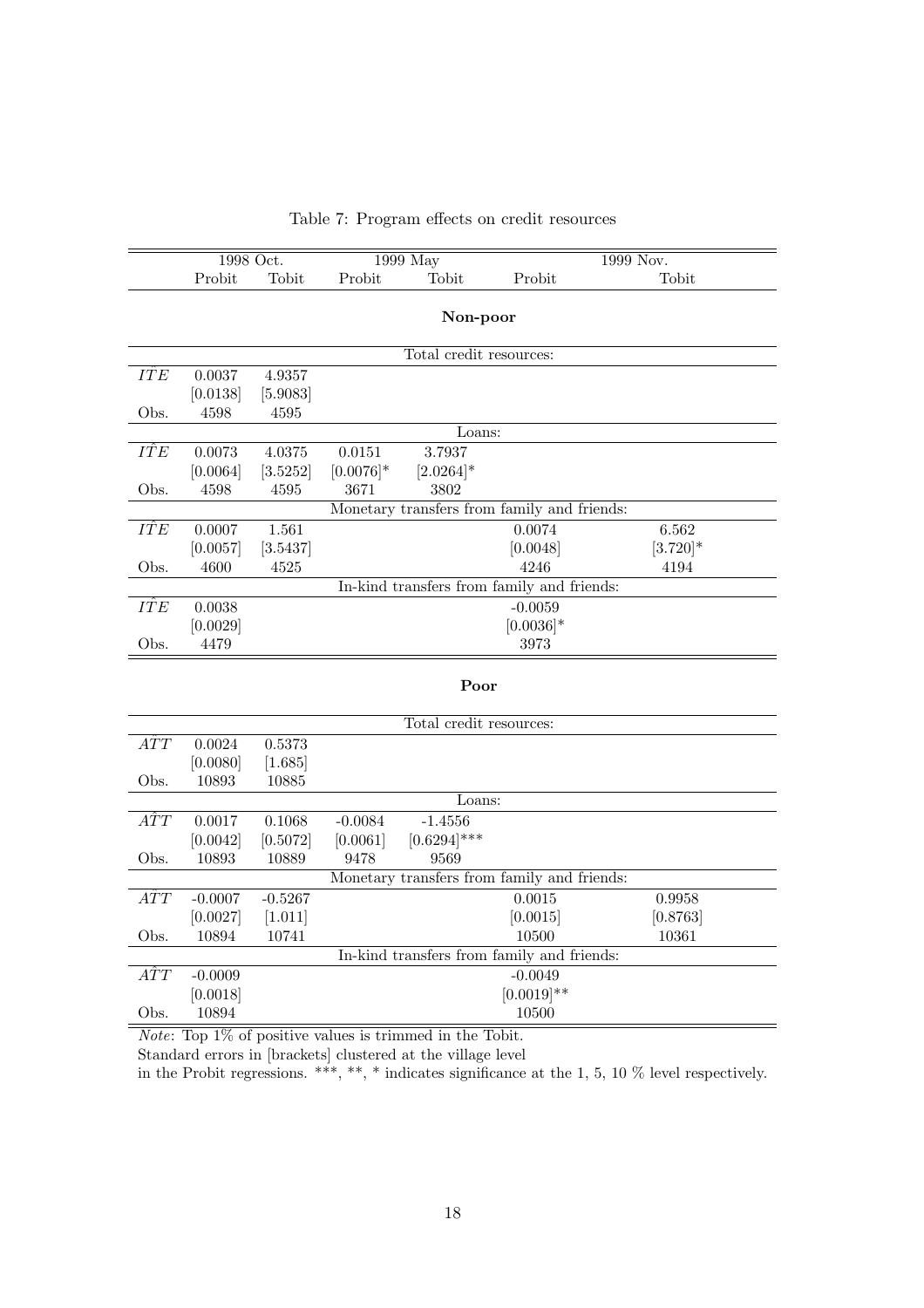In sum, we found that both loans and family and friend transfers to the non-poor are significantly higher by one third in treatment villages in 1999. Assuming that the magnitudes of the effects are constant throughout the two 1999 semesters (since we observe loans in May and transfers in November), non-poor households receive on average an extra 10 pesos per month. This explains only part of the observed higher consumption, which amounts to about 100 and 70 *pesos* per household (in May and November 1999, respectively).<sup>23</sup>

#### 5.5 Savings and investments

So far we have seen that the indirect program effect on consumption is not caused by increases in earnings and welfare receipt, and only partially caused by higher loans and transfers. The difference must be financed through a reduction in savings or investments, as shown in the accounting identity in (4).

Rural households' savings are primarily in the form of grains and livestock: fewer than one percent of non-poor households hold interest-bearing savings (although we do not explicitly observe their monetary value). We test for differences in the stock of grains and animals owned by the non-poor in treatment and control villages, comparing the tons of grains and number of animals owned. The change in stock may differ from the peso value of their net sales, which we showed in Table 4, if households start consuming part of their stock. This is exactly what we find: for grains, the *peso* value of the stock is lower for non-poor households in treatment villages, though imprecisely estimated. However, in May 1999 we find a significant effect on the likelihood of reducing the grain stock, which drops by 4.5 percentage points, and a 9 peso significant increase in consumption of own grains. We also find a decrease in livestock for the non-poor in treatment villages. In particular, the stock of chickens decreases significantly by 0.6 in 1998 (among households who own chickens), and the likelihood of owning pigs drops significantly by 3, 6, and 4 percentage points in November 1998, May 1999, and November 1999, respectively. This is not surprising, as chickens and pigs are the most widely held animals (by 61 and 34% of households in November 1998, respectively). At the same time the number of animals, and both the quantity and the value of the stock of grains owned by the poor in

varied very little. We also found that the non-response rates, which vary between 0 and 5.4% for non-poor households, do not differ between treatment and control areas. This may have been an important issue, owing to the relatively small number of households reporting loans or transfers.

<sup>&</sup>lt;sup>23</sup>Part of the consumption increase may be financed through a reduction in donations from non-poor households in treatment villages. This would be possible if, for example, the Progresa transfers to the poor were crowding out private transfers from the non-poor. However, the difference in resources donated from the non-poor in treatment and control villages is never statistically significant. Note that only a total of 56 non-poor households donated resources to family and friends in the November 1998 and November 1999 data.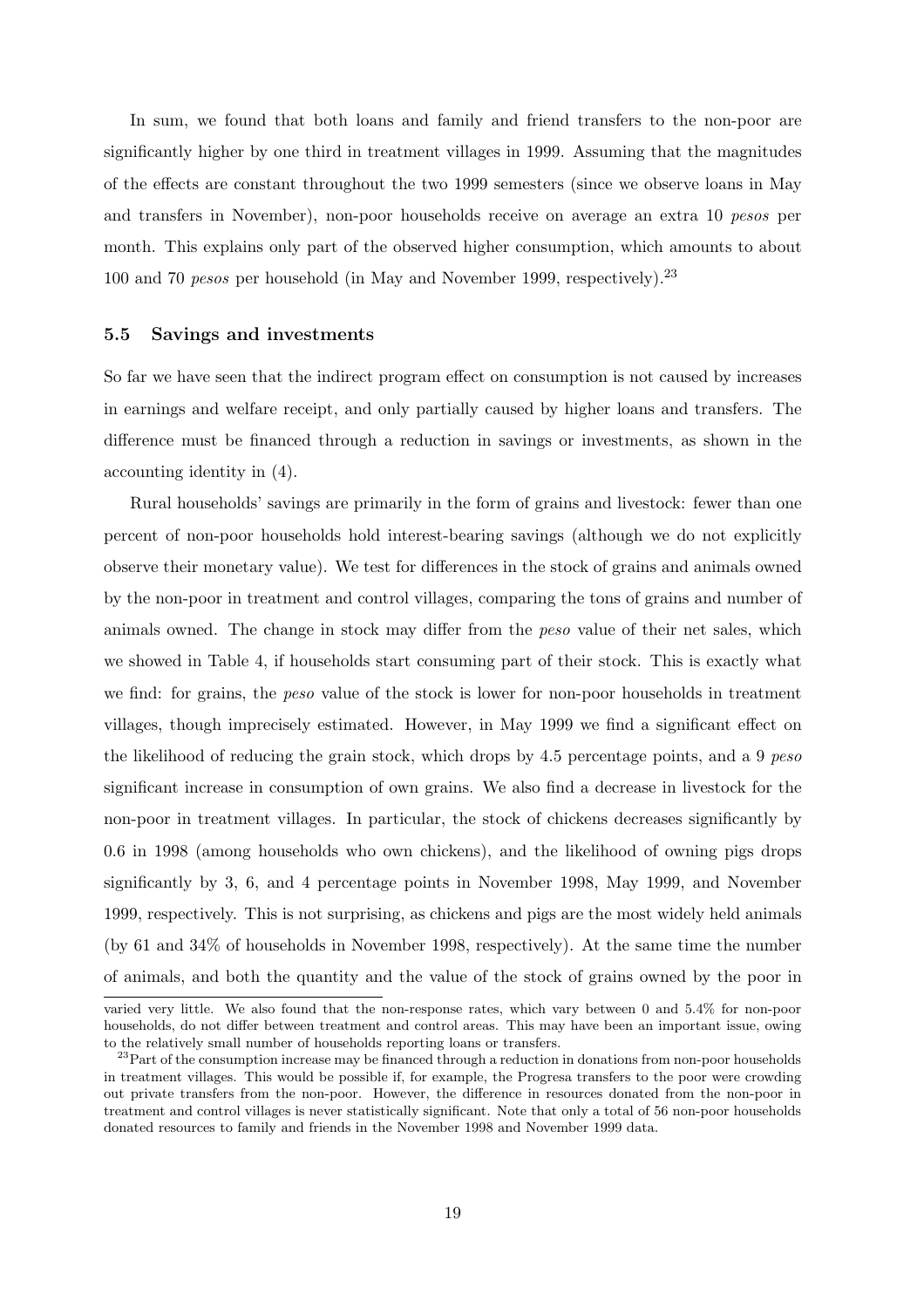treatment villages increase substantially.<sup>24</sup>

These findings are consistent with both the empirical literature (e.g. Udry (1995) and Lim and Townsend (1998) show that households reduce their stock of grain in response to a shock) and with the predictions of models of incomplete risk sharing in which agents rely partially on self-insurance. These models predict that households hit by positive income shocks (the treated) increase their buffer stock, while households whose income has not changed (the nonpoor) decrease savings because poor households' higher income improves insurance against risk. The absence of significant program effects on the peso value of grain stock and of net animal purchases suggests that part of the stock is now consumed (or used as productive input in the case of grains). At the same time, the positive program effect on loans and transfers suggests that households do share part of the risk.

Lastly, it is often difficult to separate investment from savings and production costs (as in the case of purchase of fertilizers). While there is no conceptual reason why Progresa would indirectly decrease investment for the non-poor, one could interpret the drop in production costs in such a way.

# 6 Consumption smoothing and insurance against risk: idiosyncratic shocks

We have identified a positive indirect program effect on consumption for the non-poor; we have further shown that these households finance their extra consumption through increased loans and transfers, and through a reduction in both savings and sales of agricultural products. We suspect that one important reason for this consumption increase and reduction in savings may be the improved insurance against risk caused by Progresa's liquidity injection into treatment communities.<sup>25</sup> One way to test this hypothesis is to estimate separate indirect program effects for households who have and have not been hit by a negative idiosyncratic shock. Consider non-poor households only. Some fraction of the non-poor is hit by idiosyncratic negative shocks,

<sup>24</sup>Results available upon request.

<sup>&</sup>lt;sup>25</sup>There are additional explanations for the observed increase in non-poor consumption. However, in general these additional explanations are consistent with some, but not all the observed IT Es. One determinant of higher non-poor food consumption may be the effect of better information on the importance of an adequate nutrition: all households in treatment villages were strongly encouraged to attend classes that covered health and nutrition topics, and such classes may have raised awareness on the importance of a nutritious diet, causing higher food expenditure. However, we have also seen an increase in non-food consumption. A further explanation may be the existence of "imitation" effects. Recent work by Bobonis and Finan (2005) and Lalive and Cattaneo (2005) analyze peer effects on schooling decisions in Progresa communities. Both papers show that the school enrollment of ineligible children is a positive function of the enrollment of treated children. Analogously, imitation effects may also increase consumption. These additional causes for the increased consumption explain the reduction in savings, but not the observed increase in loans and transfers.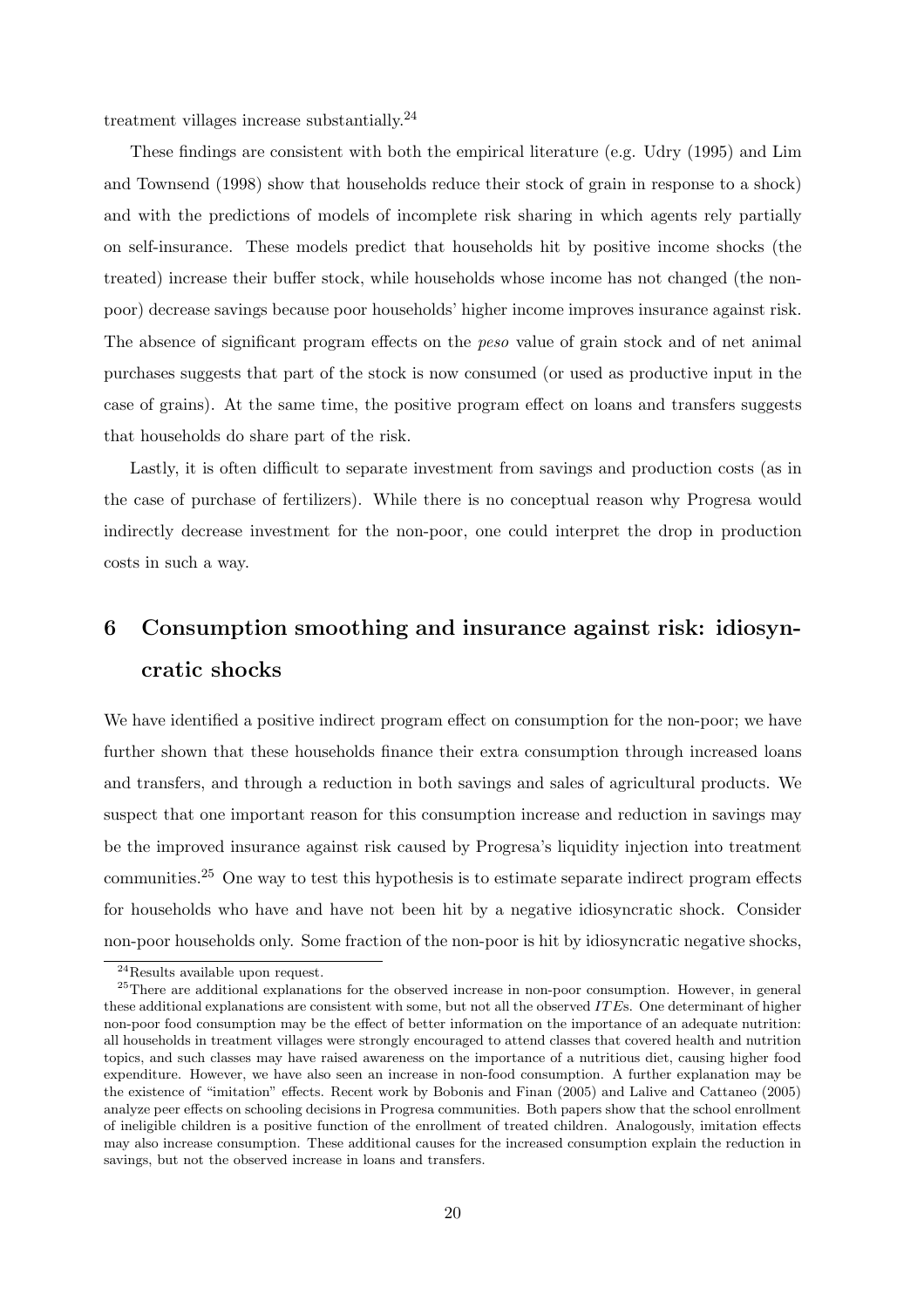$S = 1$ , in both villages. If Progresa improves insurance against risk, then we will observe all non-poor households in treatment villages increase their consumption through a mix of lower savings (because of the new access to loans and transfers if hit by a negative shock), and higher transfers and loans, compared to the non-poor in control villages. In addition, if shocks are random within village, we will see a larger increase in consumption and transfers for  $S = 1$ households than for  $S = 0$  households in treatment areas: if Progresa improves risk sharing in treatment villages, the indirect program effect on  $S = 1$  households consumption and loans and transfers will be proportionally higher than for households not hit by a shock. This occurs because households hit by a shock will need to smooth consumption more than households not hit by a shock, and they will partly do so by borrowing more (or by receiving more transfers). A clear prediction is that  $S = 0$  households should run down on their savings since the need for self-insurance is reduced by the availability of credit in the network, while the double-difference effects on savings is ambiguous. For example,  $S = 1$  households may reduce savings equally in treatment and control villages, and finance the extra change in consumption through increased loans and transfers.<sup>26</sup> In other words, a test of whether the *ITE*s on consumption, loans and transfers, and savings differ by shock between and within village type is an indirect test of the effect of the program on risk-sharing mechanisms.

Formally, we define two new parameters of interest: $27$ 

$$
ITE^{S0} = E(Y_{1i}^{S0} - Y_{0i}^{S0} | T_i = 1, S_i = 0, NP_i = 1)
$$
\n
$$
(5)
$$

$$
ITE^{S1} = E(Y_{1i}^{S1} - Y_{0i}^{S1} | T_i = 1, S_i = 1, NP_i = 1)
$$
\n
$$
(6)
$$

where  $S_i$  is an idiosyncratic shock and the superscripts  $S1$  and  $S0$  stand for hit or not by the shock respectively. These parameters are the  $ITEs$  for households who have and have not been hit by a shock. We want to test the following hypotheses:

$$
ITE_C^{S1} >ITE_C^{S0} > 0
$$
  

$$
ITE_L^{S1} >ITE_L^{S0} > 0
$$
  

$$
ITE_S^{S0} < 0
$$

<sup>&</sup>lt;sup>26</sup>Suppose that in the absence of Progresa all non-poor households not hit by a shock would consume 100, and households hit by a shock only 80. With Progresa, non-poor households not hit by a shock increase consumption up to 110 through a mix of reduction in savings and higher transfers (each by 5). Households hit by an adverse shock, instead, further reduce their buffer stock, and receive even more assistance from their social network (each by 10), pushing their consumption from 80 to 100. In this case, the effect of Progresa on the change in transfers, savings, and consumption is higher for households hit by a negative shock.

 $27$ The structure of the identification problem could be also reformulated in the multiple treatment framework by defining 4 different treatments depending on the combination of T and S.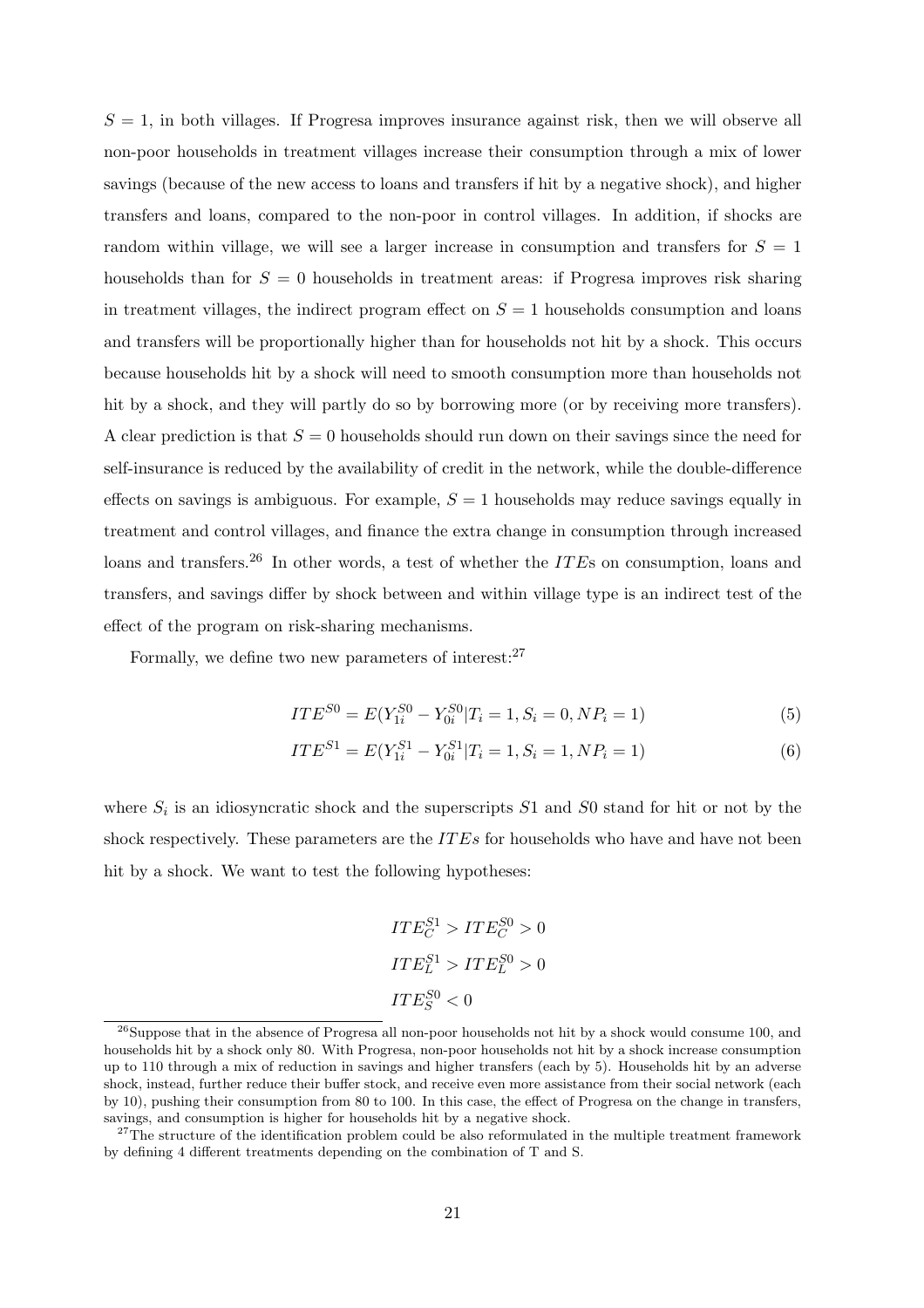where the subscripts  $C, L$  and  $S$  refer to consumption, loans and transfers, and savings, respectively. We can identify the above parameters exploiting the randomization by assuming the following:

ASSUMPTION (2):

2.1 
$$
E(Y_{0i}^{S0}|T_i = 1, S_i = 0, NP_i = 1) = E(Y_{0i}^{S0}|T_i = 0, S_i = 0, NP_i = 1),
$$
  
2.2 
$$
E(Y_{0i}^{S1}|T_i = 1, S_i = 1, NP_i = 1) = E(Y_{0i}^{S1}|T_i = 0, S_i = 1, NP_i = 1).
$$

Assumption 2 implies that shocks are random between treatment and control villages. This assumption seems realistic because the village randomization is made within homogeneous geographic regions. For example, if one region is arid, its treatment and control villages are equally likely to suffer from droughts. However, in order to compare  $ITE^{S1}$  and  $ITE^{S0}$ , we also need to assume that shocks are random within villages, conditional on household observable characteristics<sup>28</sup>

We estimate the following equation both for non-poor and poor households:

$$
Y_i = \alpha + \beta_1 T_i + \beta_2 S_i + \beta_3 T_i S_i + g(X_i) + u_i \tag{7}
$$

The parameters of interest in this second step are:

$$
\beta_1 = E(Y_i | T_i = 1, S_i = 0) - E(Y_i | T_i = 0, S_i = 0)
$$
  
\n
$$
\beta_1 + \beta_3 = [E(Y_i | T_i = 1, S_i = 1) - E(Y_i | T_i = 0, S_i = 1)]
$$
  
\n
$$
\beta_3 = [E(Y_i | T_i = 1, S_i = 1) - E(Y_i | T_i = 0, S_i = 1)]
$$
  
\n
$$
-[E(Y_i | T_i = 1, S_i = 0) - E(Y_i | T_i = 0, S_i = 0)].
$$

Under the above assumptions,  $\beta_1$  identifies  $ITE^{S0}$ , i.e. the indirect program effect for households not hit by an idiosyncratic shock;  $\beta_1 + \beta_3$  identifies  $ITE^{S1}$ , i.e. the effect for households hit by a shock;  $\beta_3$  the difference between the two *ITEs*. The set of conditioning variables includes all the variables discussed earlier as well as the average shock intensity at the village

<sup>&</sup>lt;sup>28</sup>To interpret the parameters in the way discussed above, we further need to assume that the extra liquidity injected by Progresa is sufficient to borrow both to offset the shock and for additional reasons, and that households are willing to lend.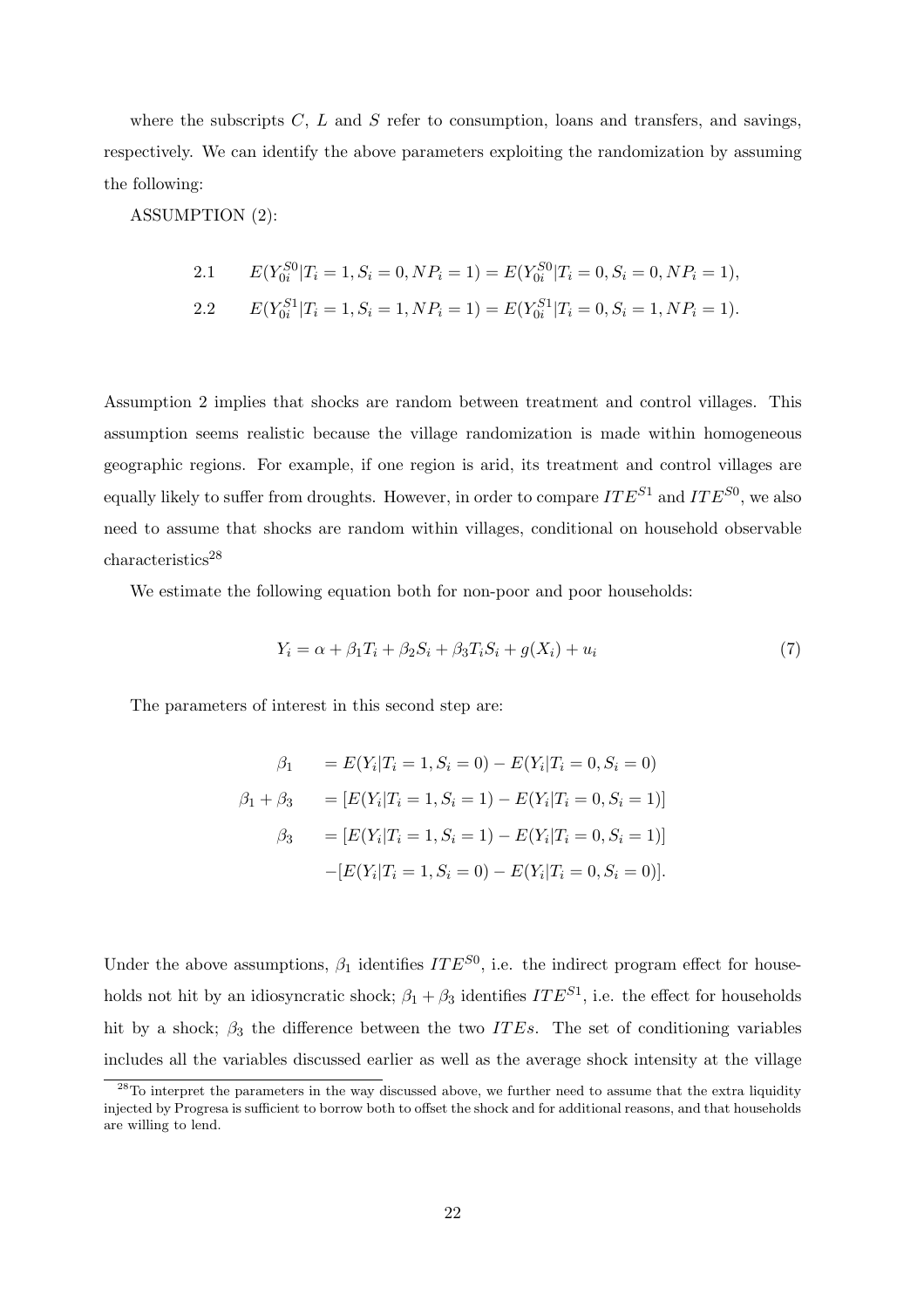level.<sup>29</sup> We estimate (7) for both consumption and credit market outcomes.

In our data, we observe whether, in the six months preceding the interview, the household has been hit by any of the following types of natural disasters: drought, flood, frost, fire, plague, earthquake, and hurricane. This is our definition of shock. It is very specific, and it excludes other events that may cause income or wealth losses, such as illness or death of household members. We discuss this variable in greater detail in the Appendix; we provide evidence that there is a substantial within-village variation (Figure 2), consistent with Townsend (1994), who shows that natural phenomena - rainfall in his case - are not uniform even within very small villages; we also show that shocks hit households randomly. The average incidence of the shock at the village level is 39, 55 and 30% in November 1998, and May and November 1999. This is a rough measure of how aggregate these shocks are. Note that the timing of the events and the way they are recorded in the data is quite important: the shocks must precede (or be contemporaneous to) the observed outcome of interest. This requirement is satisfied in our data: both shock and loans refer to the 6 months before the interview, while consumption, transfers, and savings data are provided for the previous week, month, and semester, respectively.

### 6.1 Consumption by shock

Table 8 provides means of food consumption by poverty status, village of residence, and shock. Consider food consumption, for example. While the means are not different in November 1998, consumption is higher in treatment villages irrespective of shock status in the two 1999 semesters. The comparison of consumption levels for non-poor households with and without the shock in the two villages types reveals the following: first, households hit by a shock in control villages tend to have the lowest average consumption levels. Second, consumption for households hit by a shock is higher in treatment than in control villages, but almost always lower than consumption for households in treatment villages who have not been hit by a shock. However, the standard deviations are very large. We repeat this comparison by regressing non-poor log-consumption on these four categories, as in equation 7, adding the usual set of conditioning variables to take account of possible differences in observable characteristics by group, and to improve the precision of the estimates.

We now test the hypotheses that indirect program effects are positive irrespective of shock

<sup>29</sup>Controlling for the intensity of the shock at the village level allows to net out the aggregate component of the shock, which is uninsurable at the village level, while the village is the reference unit for our test of improved insurance. Once we fix the intensity of the shock in the village, the household-specific shock dummy is then a measure of idiosyncratic shocks, where the parameter of interest is estimated exploiting the within village variation. Note that the parameter is identified for villages where only a sub-set of households are hit by a shock.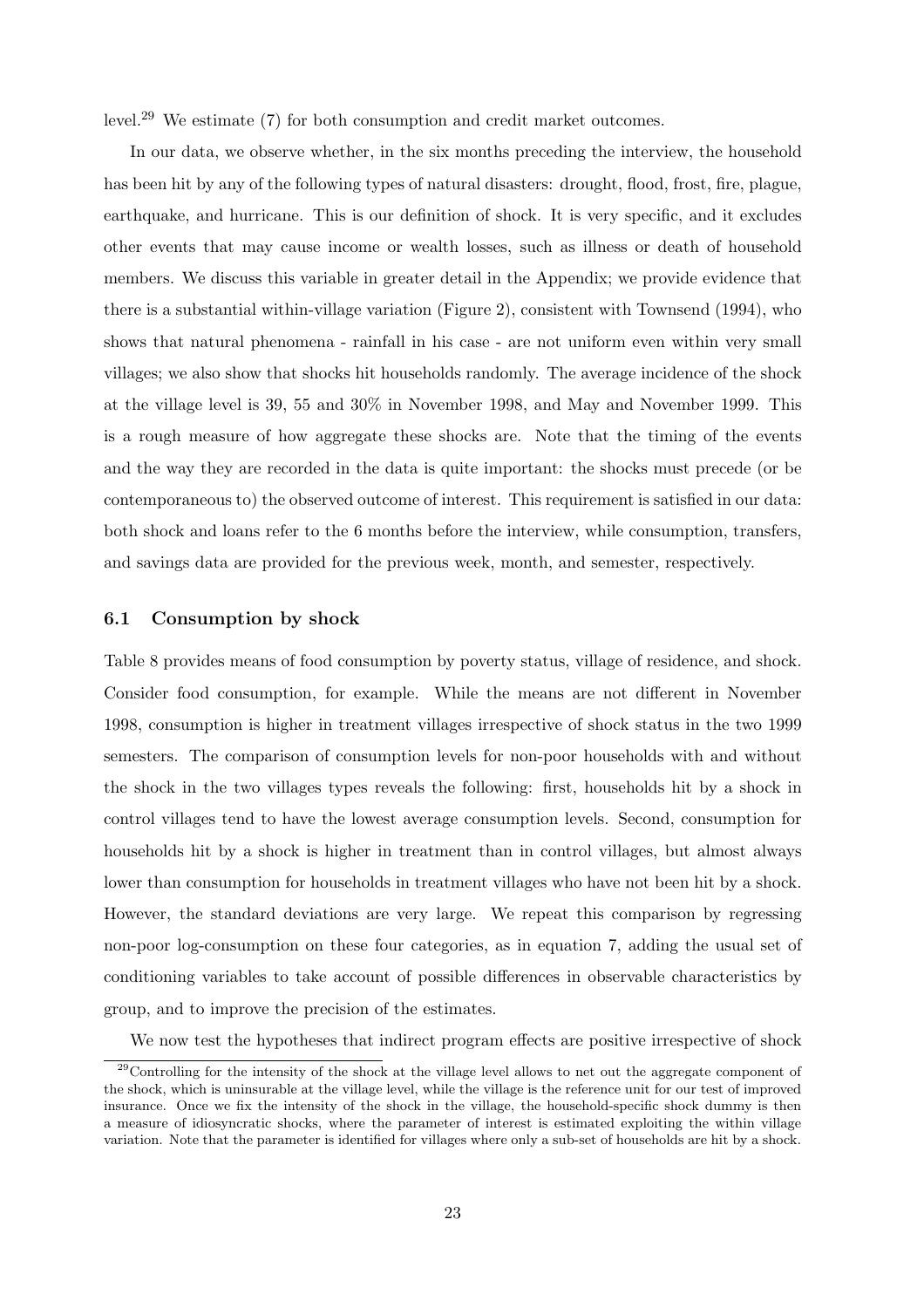|              | Food consumption |          |                    |  |  |  |  |  |
|--------------|------------------|----------|--------------------|--|--|--|--|--|
|              | 1998 Nov.        |          | 1999 May 1999 Nov. |  |  |  |  |  |
| $S = 0$      |                  |          |                    |  |  |  |  |  |
| NP control   | 203.87           | 200.89   | 198.13             |  |  |  |  |  |
|              | (165.61)         | (179.71) | (175.01)           |  |  |  |  |  |
| NP treatment | 197.60           | 238.05   | 209.44             |  |  |  |  |  |
|              | (160.32)         | (342.09) | (211.19)           |  |  |  |  |  |
| $S = 1$      |                  |          |                    |  |  |  |  |  |
| NP control   | 202.39           | 201.94   | 191.68             |  |  |  |  |  |
|              | (171.63)         | (208.55) | (282.50)           |  |  |  |  |  |
| NP treatment | 199.62           | 208.42   | 217.77             |  |  |  |  |  |
|              | (160.67)         | (226.36) | (342.58)           |  |  |  |  |  |
| $S = 0$      |                  |          |                    |  |  |  |  |  |
| P control    | 138.15           | 151.32   | 138.91             |  |  |  |  |  |
|              | (92.80)          | (123.51) | (113.18)           |  |  |  |  |  |
| P treatment  | 152.02           | 170.27   | 168.48             |  |  |  |  |  |
|              | (131.40)         | (163.07) | (207.15)           |  |  |  |  |  |
| $S = 1$      |                  |          |                    |  |  |  |  |  |
| P control    | 136.59           | 140.13   | 140.54             |  |  |  |  |  |
|              | (115.05)         | (151.73) | (122.74)           |  |  |  |  |  |
| P treatment  | 149.94           | 167.21   | 168.87             |  |  |  |  |  |
|              | (107.84)         | (189.97) | (143.66)           |  |  |  |  |  |

Table 8: Average (std. dev.) monthly food consumption levels per adult equivalent, by shock

Note: Amounts are in pesos, the exchange rate was roughly 10 pesos per USD.

status, and that the indirect program effect on consumption is higher for households who suffered a shock. The first hypothesis requires only the standard randomization assumption, the second one also the other assumptions discussed in the previous section. The results are shown in Table 9. The estimates of the indirect program effects are positive and significant irrespective of shock status in both 1999 semesters. Food consumption in May and November 1999 increases significantly by 9.1% and 5.4% among households not hit by an idiosyncratic shock, and by 6.6% and 14.4% for households who were hit by a shock. Furthermore, while in May 1999 there is no statistical difference between their magnitude, in November 1999 the effect is 9 percentage points higher for households hit by a shock. The value of these changes in monthly pesos is 18.3 and 13.3 per adult equivalent (90 and 68 per household) for households without  $(S = 0)$  and with a shock  $(S = 1)$  in May 1999. The respective values for November 1999 are 10.7 and 27.7 per adult equivalent (or 55 and 152 per household). The program effects for poor households are positive irrespective of shocks, they increase over time, as we saw in the previous consumption table, and never differ by shock status. The absolute value of these consumption changes is 20.3 (for  $S = 0$  households) and 24.3 monthly pesos (for  $S = 1$  households) per adult equivalent in May 1999, and 27.2 and 25.7 pesos in November 1999. There is a similar pattern for non-food consumption, although the positive trend is less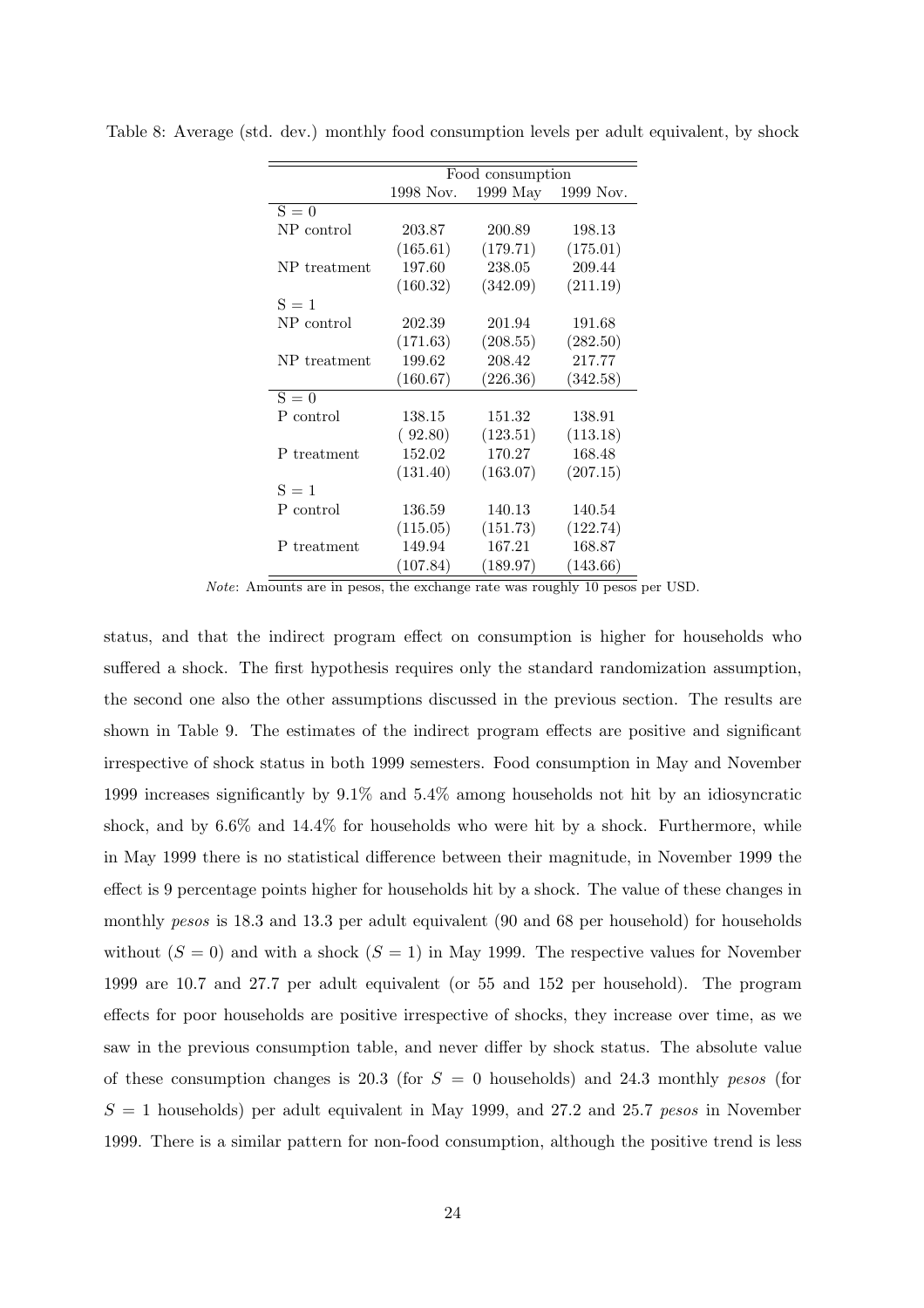marked. However, once we split non-poor households by shock, we do not find any significant indirect program effect for non-food consumption.<sup>30</sup>

|                       |           | Non-poor      |                |                | Poor           |                |
|-----------------------|-----------|---------------|----------------|----------------|----------------|----------------|
|                       | 1998 Nov. | 1999 May      | 1999 Nov.      | 1998 Oct.      | 1999 May       | 1999 Nov.      |
| $ITE^{S0}$            | $-0.0235$ | 0.0911        | 0.0544         | 0.0972         | 0.1347         | 0.1958         |
|                       | [0.0303]  | $[0.0421]$ ** | $[0.0277]$ *   | $[0.0243]$ *** | $[0.0272]$ *** | $[0.0228]$ *** |
| $IT\bar{E}^{S1}$      | 0.0168    | 0.066         | 0.1444         | 0.0991         | 0.1735         | 0.1832         |
|                       | [0.0360]  | $[0.0350]$ *  | $[0.0364]$ *** | $[0.0368]$ *** | $[0.0285]$ *** | $[0.0376]$ *** |
| $ITE^{S1} - ITE^{S0}$ | 0.0403    | $-0.0251$     | 0.0900         | $-0.0019$      | 0.0388         | $-0.0126$      |
|                       | [0.0422]  | [0.0366]      | $[0.0431]$ **  | [0.0140]       | [0.0317]       | [0.0309]       |
| Obs.                  | 4615      | 3825          | 4264           | 10911          | 9608           | 10517          |
|                       |           |               |                |                |                |                |

Table 9: Effect of progresa on poor and non-poor food consumption, by shock

Note: The standard errors in [brackets] are clustered at the village level.

\*\*\*, \*\*, \* indicates significance 1, 5, 10  $\%$  respectively.

### 6.2 Credit market by shock

We now proceed to estimate separate  $ITEs$  for households who have and have not been hit by a shock. Further, we test whether Progresa enables non-poor households hit by an idiosyncratic shock to borrow more (or receive more transfers) than households not hit by a shock. We perform such tests by estimating equation 7 for both the likelihood of receiving loans and transfers, and the amount received.

Table 10 reports means and proportion of credit resources by household and village type, and by shock occurrence. As we saw before, in general the indirect program effects on credit resources are larger over time. In addition, both the magnitude of these effects and the likelihood of receiving loans and transfers are larger for non-poor households hit by a shock, consistent with our expectations. A notable exception are monetary transfers in November 1999, when the effect for households hit by a shock is negative, and certainly lower than the effect for households not hit by a shock.

Table 11 provides estimates of the IT Es. In November 1998, households hit by an idiosyncratic shock are 2.6 percentage points more likely to receive loans or transfers if they live in treatment villages. Moreover, they borrow and receive about 22 pesos more per month. Instead, there is no significant effect for families not hit by a shock. It is striking that we detect these effects when Progresa had been implemented for a few months only. We interpret this fact as strong evidence that the program has an indirect effect on the credit market. We find the same type of effect for loans only, both in November 1998 and in May 1999. Once again,

<sup>&</sup>lt;sup>30</sup>Results available upon request.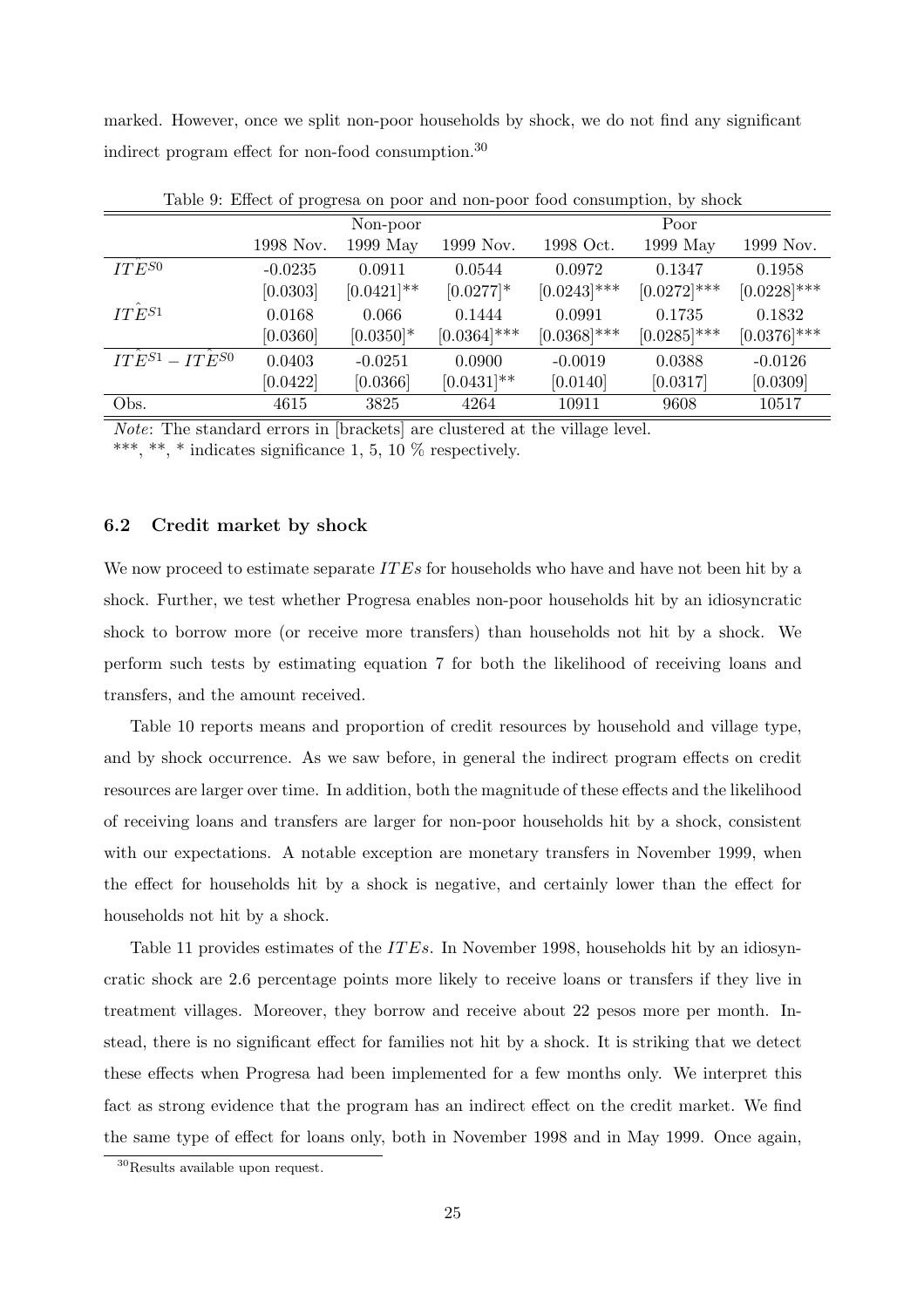Table 10: Mean [std. dev.], proportion, and average receipt of the available credit resources, by shock

| %<br>%<br>%<br>Mean<br>Mean<br>Avg. receipt<br>Avg. receipt<br>Mean<br>Avg. receipt<br>Total credit resources:<br>$S=0$<br>NP control<br>554.707<br>59.691<br>12.61<br>[278.566]<br>[885.931]<br>NP treatment<br>52.273<br>12.19<br>538.312<br>[917.846]<br>[236.336]<br>$S=1$<br>NP control<br>10.95<br>31.52<br>287.861<br>[391.637]<br>[157.179]<br>551.742<br>NP treatment<br>56.791<br>14.07<br>[1413.64]<br>[267.094]<br>$S=0$<br>P control<br>8.17<br>23.769<br>318.507<br>[133.549]<br>[446.005]<br>P treatment<br>25.532<br>8.73<br>316.756<br>[140.043]<br>[449.479]<br>$S=1$<br>P control<br>8.78<br>18.914<br>277.192<br>[114.728]<br>[540.304]<br>P treatment<br>17.509<br>8.4<br>235.682<br>[100.426]<br>[404.897]<br>Loans:<br>$S=0$<br>NP control<br>3.08<br>4.63<br>10.613<br>344.271<br>16.295<br>352.318<br>[97.103]<br>[443.67]<br>[140.126]<br>$[562.472]$<br>2.34<br>NP treatment<br>7.994<br>340.95<br>11.912<br>4.53<br>386.82<br>[84.879]<br>[445.567]<br>[84.185]<br>[839.32]<br>$S=1$<br>NP control<br>4.935<br>2.51<br>3.06<br>196.623<br>7.522<br>245.998<br>[44.821]<br>[211.166]<br>[70.734]<br>[329.858]<br>5.86<br>NP treatment<br>16.836<br>4.70<br>804.233<br>19.636<br>392.704<br>[152.945]<br>[2289.049]<br>[144.983]<br>[692.395]<br>$S=0$<br>P control<br>2.919<br>2.35<br>166.348<br>8.299<br>4.55<br>285.46<br>[29.285]<br>[244.262]<br>[57.572]<br>[625.651]<br>176.758<br>P treatment<br>4.848<br>2.74<br>9.772<br>4.58<br>249.653<br>[40.215]<br>[169.78]<br>[73.982]<br>[371.46]<br>$S=1$<br>P control<br>4.66<br>5.294<br>3.21<br>165.014<br>7.227<br>155.239<br>$[196.799]$<br>[57.921]<br>[222.573]<br> 45.471 <br>2.834<br>2.76<br>145.15<br>4.10<br>168.005<br>P treatment<br>5.376<br>[264.066]<br>[476.358]<br>[22.12]<br>[50.628]<br>Monetary transfers from family and friends:<br>$S=0$<br>NP control<br>905.761<br>40.373<br>4.46<br>12.179<br>2.14<br>569.854<br>[117.691]<br>[307.972]<br>[1171.238]<br>[586.588]<br>NP treatment<br>33.441<br>4.97<br>816.626<br>32.36<br>3.97<br>1176.285<br>[254.179]<br>[1240.642]<br>[229.979]<br>[2134.937]<br>$S=1$<br>3.09<br>2.43<br>NP control<br>13.71<br>443.478<br>29.848<br>984.971<br>[502.789]<br>[115.694]<br>[392.487]<br>[2095.718]<br>3.96<br>641.159<br>502.241<br>NP treatment<br>25.37<br>16.428<br>3.74<br>[165.848]<br>[553.774]<br>[127.094]<br>[508.405]<br>$S=0$<br>P control<br>12.603<br>2.95<br>426.823<br>2.870<br>504.882<br>1.17<br>[512.747]<br>[38.251]<br>[1476.105]<br> 113.466 <br>12.986<br>2.73<br>531.477<br>7.614<br>1.74<br>546.007<br>P treatment<br>[114.76]<br>[614.372]<br>[86.942]<br>[1038.744]<br>$S = 1$<br>P control<br>2.07<br>1.72<br>10.034<br>484.054<br>5.345<br>311.628<br>[107.69]<br>[582.13]<br>[52.969]<br>[267.511]<br>2.44<br>6.274<br>317.059<br>1.59<br>360.816<br>P treatment<br>5.737<br>[53.035]<br>[517.004]<br>[59.312]<br>[310.396]<br>In-kind transfers from family and friends<br>$($ %):<br>$S=0$<br>0.77<br>NP control<br>1.75<br>NP treatment<br>2.28<br>0.70<br>$S=1$<br>NP control<br>1.45<br>1.06<br>NP treatment<br>1.68<br>1.49<br>$S=0$<br>P control<br>1.45<br>1.78<br>P treatment<br>0.96<br>1.48<br>$S = 1$ |  | 1998 Oct. |  | 1999 May | 1999 Nov. |  |  |
|----------------------------------------------------------------------------------------------------------------------------------------------------------------------------------------------------------------------------------------------------------------------------------------------------------------------------------------------------------------------------------------------------------------------------------------------------------------------------------------------------------------------------------------------------------------------------------------------------------------------------------------------------------------------------------------------------------------------------------------------------------------------------------------------------------------------------------------------------------------------------------------------------------------------------------------------------------------------------------------------------------------------------------------------------------------------------------------------------------------------------------------------------------------------------------------------------------------------------------------------------------------------------------------------------------------------------------------------------------------------------------------------------------------------------------------------------------------------------------------------------------------------------------------------------------------------------------------------------------------------------------------------------------------------------------------------------------------------------------------------------------------------------------------------------------------------------------------------------------------------------------------------------------------------------------------------------------------------------------------------------------------------------------------------------------------------------------------------------------------------------------------------------------------------------------------------------------------------------------------------------------------------------------------------------------------------------------------------------------------------------------------------------------------------------------------------------------------------------------------------------------------------------------------------------------------------------------------------------------------------------------------------------------------------------------------------------------------------------------------------------------------------------------------------------------------------------------------------------------------------------------------------------------------------------------------------------------------------------------------------------------------------------------------------------------------------------------------------------------------------------------------------------------------------------------------------|--|-----------|--|----------|-----------|--|--|
|                                                                                                                                                                                                                                                                                                                                                                                                                                                                                                                                                                                                                                                                                                                                                                                                                                                                                                                                                                                                                                                                                                                                                                                                                                                                                                                                                                                                                                                                                                                                                                                                                                                                                                                                                                                                                                                                                                                                                                                                                                                                                                                                                                                                                                                                                                                                                                                                                                                                                                                                                                                                                                                                                                                                                                                                                                                                                                                                                                                                                                                                                                                                                                                              |  |           |  |          |           |  |  |
|                                                                                                                                                                                                                                                                                                                                                                                                                                                                                                                                                                                                                                                                                                                                                                                                                                                                                                                                                                                                                                                                                                                                                                                                                                                                                                                                                                                                                                                                                                                                                                                                                                                                                                                                                                                                                                                                                                                                                                                                                                                                                                                                                                                                                                                                                                                                                                                                                                                                                                                                                                                                                                                                                                                                                                                                                                                                                                                                                                                                                                                                                                                                                                                              |  |           |  |          |           |  |  |
|                                                                                                                                                                                                                                                                                                                                                                                                                                                                                                                                                                                                                                                                                                                                                                                                                                                                                                                                                                                                                                                                                                                                                                                                                                                                                                                                                                                                                                                                                                                                                                                                                                                                                                                                                                                                                                                                                                                                                                                                                                                                                                                                                                                                                                                                                                                                                                                                                                                                                                                                                                                                                                                                                                                                                                                                                                                                                                                                                                                                                                                                                                                                                                                              |  |           |  |          |           |  |  |
|                                                                                                                                                                                                                                                                                                                                                                                                                                                                                                                                                                                                                                                                                                                                                                                                                                                                                                                                                                                                                                                                                                                                                                                                                                                                                                                                                                                                                                                                                                                                                                                                                                                                                                                                                                                                                                                                                                                                                                                                                                                                                                                                                                                                                                                                                                                                                                                                                                                                                                                                                                                                                                                                                                                                                                                                                                                                                                                                                                                                                                                                                                                                                                                              |  |           |  |          |           |  |  |
|                                                                                                                                                                                                                                                                                                                                                                                                                                                                                                                                                                                                                                                                                                                                                                                                                                                                                                                                                                                                                                                                                                                                                                                                                                                                                                                                                                                                                                                                                                                                                                                                                                                                                                                                                                                                                                                                                                                                                                                                                                                                                                                                                                                                                                                                                                                                                                                                                                                                                                                                                                                                                                                                                                                                                                                                                                                                                                                                                                                                                                                                                                                                                                                              |  |           |  |          |           |  |  |
|                                                                                                                                                                                                                                                                                                                                                                                                                                                                                                                                                                                                                                                                                                                                                                                                                                                                                                                                                                                                                                                                                                                                                                                                                                                                                                                                                                                                                                                                                                                                                                                                                                                                                                                                                                                                                                                                                                                                                                                                                                                                                                                                                                                                                                                                                                                                                                                                                                                                                                                                                                                                                                                                                                                                                                                                                                                                                                                                                                                                                                                                                                                                                                                              |  |           |  |          |           |  |  |
|                                                                                                                                                                                                                                                                                                                                                                                                                                                                                                                                                                                                                                                                                                                                                                                                                                                                                                                                                                                                                                                                                                                                                                                                                                                                                                                                                                                                                                                                                                                                                                                                                                                                                                                                                                                                                                                                                                                                                                                                                                                                                                                                                                                                                                                                                                                                                                                                                                                                                                                                                                                                                                                                                                                                                                                                                                                                                                                                                                                                                                                                                                                                                                                              |  |           |  |          |           |  |  |
|                                                                                                                                                                                                                                                                                                                                                                                                                                                                                                                                                                                                                                                                                                                                                                                                                                                                                                                                                                                                                                                                                                                                                                                                                                                                                                                                                                                                                                                                                                                                                                                                                                                                                                                                                                                                                                                                                                                                                                                                                                                                                                                                                                                                                                                                                                                                                                                                                                                                                                                                                                                                                                                                                                                                                                                                                                                                                                                                                                                                                                                                                                                                                                                              |  |           |  |          |           |  |  |
|                                                                                                                                                                                                                                                                                                                                                                                                                                                                                                                                                                                                                                                                                                                                                                                                                                                                                                                                                                                                                                                                                                                                                                                                                                                                                                                                                                                                                                                                                                                                                                                                                                                                                                                                                                                                                                                                                                                                                                                                                                                                                                                                                                                                                                                                                                                                                                                                                                                                                                                                                                                                                                                                                                                                                                                                                                                                                                                                                                                                                                                                                                                                                                                              |  |           |  |          |           |  |  |
|                                                                                                                                                                                                                                                                                                                                                                                                                                                                                                                                                                                                                                                                                                                                                                                                                                                                                                                                                                                                                                                                                                                                                                                                                                                                                                                                                                                                                                                                                                                                                                                                                                                                                                                                                                                                                                                                                                                                                                                                                                                                                                                                                                                                                                                                                                                                                                                                                                                                                                                                                                                                                                                                                                                                                                                                                                                                                                                                                                                                                                                                                                                                                                                              |  |           |  |          |           |  |  |
|                                                                                                                                                                                                                                                                                                                                                                                                                                                                                                                                                                                                                                                                                                                                                                                                                                                                                                                                                                                                                                                                                                                                                                                                                                                                                                                                                                                                                                                                                                                                                                                                                                                                                                                                                                                                                                                                                                                                                                                                                                                                                                                                                                                                                                                                                                                                                                                                                                                                                                                                                                                                                                                                                                                                                                                                                                                                                                                                                                                                                                                                                                                                                                                              |  |           |  |          |           |  |  |
|                                                                                                                                                                                                                                                                                                                                                                                                                                                                                                                                                                                                                                                                                                                                                                                                                                                                                                                                                                                                                                                                                                                                                                                                                                                                                                                                                                                                                                                                                                                                                                                                                                                                                                                                                                                                                                                                                                                                                                                                                                                                                                                                                                                                                                                                                                                                                                                                                                                                                                                                                                                                                                                                                                                                                                                                                                                                                                                                                                                                                                                                                                                                                                                              |  |           |  |          |           |  |  |
|                                                                                                                                                                                                                                                                                                                                                                                                                                                                                                                                                                                                                                                                                                                                                                                                                                                                                                                                                                                                                                                                                                                                                                                                                                                                                                                                                                                                                                                                                                                                                                                                                                                                                                                                                                                                                                                                                                                                                                                                                                                                                                                                                                                                                                                                                                                                                                                                                                                                                                                                                                                                                                                                                                                                                                                                                                                                                                                                                                                                                                                                                                                                                                                              |  |           |  |          |           |  |  |
|                                                                                                                                                                                                                                                                                                                                                                                                                                                                                                                                                                                                                                                                                                                                                                                                                                                                                                                                                                                                                                                                                                                                                                                                                                                                                                                                                                                                                                                                                                                                                                                                                                                                                                                                                                                                                                                                                                                                                                                                                                                                                                                                                                                                                                                                                                                                                                                                                                                                                                                                                                                                                                                                                                                                                                                                                                                                                                                                                                                                                                                                                                                                                                                              |  |           |  |          |           |  |  |
|                                                                                                                                                                                                                                                                                                                                                                                                                                                                                                                                                                                                                                                                                                                                                                                                                                                                                                                                                                                                                                                                                                                                                                                                                                                                                                                                                                                                                                                                                                                                                                                                                                                                                                                                                                                                                                                                                                                                                                                                                                                                                                                                                                                                                                                                                                                                                                                                                                                                                                                                                                                                                                                                                                                                                                                                                                                                                                                                                                                                                                                                                                                                                                                              |  |           |  |          |           |  |  |
|                                                                                                                                                                                                                                                                                                                                                                                                                                                                                                                                                                                                                                                                                                                                                                                                                                                                                                                                                                                                                                                                                                                                                                                                                                                                                                                                                                                                                                                                                                                                                                                                                                                                                                                                                                                                                                                                                                                                                                                                                                                                                                                                                                                                                                                                                                                                                                                                                                                                                                                                                                                                                                                                                                                                                                                                                                                                                                                                                                                                                                                                                                                                                                                              |  |           |  |          |           |  |  |
|                                                                                                                                                                                                                                                                                                                                                                                                                                                                                                                                                                                                                                                                                                                                                                                                                                                                                                                                                                                                                                                                                                                                                                                                                                                                                                                                                                                                                                                                                                                                                                                                                                                                                                                                                                                                                                                                                                                                                                                                                                                                                                                                                                                                                                                                                                                                                                                                                                                                                                                                                                                                                                                                                                                                                                                                                                                                                                                                                                                                                                                                                                                                                                                              |  |           |  |          |           |  |  |
|                                                                                                                                                                                                                                                                                                                                                                                                                                                                                                                                                                                                                                                                                                                                                                                                                                                                                                                                                                                                                                                                                                                                                                                                                                                                                                                                                                                                                                                                                                                                                                                                                                                                                                                                                                                                                                                                                                                                                                                                                                                                                                                                                                                                                                                                                                                                                                                                                                                                                                                                                                                                                                                                                                                                                                                                                                                                                                                                                                                                                                                                                                                                                                                              |  |           |  |          |           |  |  |
|                                                                                                                                                                                                                                                                                                                                                                                                                                                                                                                                                                                                                                                                                                                                                                                                                                                                                                                                                                                                                                                                                                                                                                                                                                                                                                                                                                                                                                                                                                                                                                                                                                                                                                                                                                                                                                                                                                                                                                                                                                                                                                                                                                                                                                                                                                                                                                                                                                                                                                                                                                                                                                                                                                                                                                                                                                                                                                                                                                                                                                                                                                                                                                                              |  |           |  |          |           |  |  |
|                                                                                                                                                                                                                                                                                                                                                                                                                                                                                                                                                                                                                                                                                                                                                                                                                                                                                                                                                                                                                                                                                                                                                                                                                                                                                                                                                                                                                                                                                                                                                                                                                                                                                                                                                                                                                                                                                                                                                                                                                                                                                                                                                                                                                                                                                                                                                                                                                                                                                                                                                                                                                                                                                                                                                                                                                                                                                                                                                                                                                                                                                                                                                                                              |  |           |  |          |           |  |  |
|                                                                                                                                                                                                                                                                                                                                                                                                                                                                                                                                                                                                                                                                                                                                                                                                                                                                                                                                                                                                                                                                                                                                                                                                                                                                                                                                                                                                                                                                                                                                                                                                                                                                                                                                                                                                                                                                                                                                                                                                                                                                                                                                                                                                                                                                                                                                                                                                                                                                                                                                                                                                                                                                                                                                                                                                                                                                                                                                                                                                                                                                                                                                                                                              |  |           |  |          |           |  |  |
|                                                                                                                                                                                                                                                                                                                                                                                                                                                                                                                                                                                                                                                                                                                                                                                                                                                                                                                                                                                                                                                                                                                                                                                                                                                                                                                                                                                                                                                                                                                                                                                                                                                                                                                                                                                                                                                                                                                                                                                                                                                                                                                                                                                                                                                                                                                                                                                                                                                                                                                                                                                                                                                                                                                                                                                                                                                                                                                                                                                                                                                                                                                                                                                              |  |           |  |          |           |  |  |
|                                                                                                                                                                                                                                                                                                                                                                                                                                                                                                                                                                                                                                                                                                                                                                                                                                                                                                                                                                                                                                                                                                                                                                                                                                                                                                                                                                                                                                                                                                                                                                                                                                                                                                                                                                                                                                                                                                                                                                                                                                                                                                                                                                                                                                                                                                                                                                                                                                                                                                                                                                                                                                                                                                                                                                                                                                                                                                                                                                                                                                                                                                                                                                                              |  |           |  |          |           |  |  |
|                                                                                                                                                                                                                                                                                                                                                                                                                                                                                                                                                                                                                                                                                                                                                                                                                                                                                                                                                                                                                                                                                                                                                                                                                                                                                                                                                                                                                                                                                                                                                                                                                                                                                                                                                                                                                                                                                                                                                                                                                                                                                                                                                                                                                                                                                                                                                                                                                                                                                                                                                                                                                                                                                                                                                                                                                                                                                                                                                                                                                                                                                                                                                                                              |  |           |  |          |           |  |  |
|                                                                                                                                                                                                                                                                                                                                                                                                                                                                                                                                                                                                                                                                                                                                                                                                                                                                                                                                                                                                                                                                                                                                                                                                                                                                                                                                                                                                                                                                                                                                                                                                                                                                                                                                                                                                                                                                                                                                                                                                                                                                                                                                                                                                                                                                                                                                                                                                                                                                                                                                                                                                                                                                                                                                                                                                                                                                                                                                                                                                                                                                                                                                                                                              |  |           |  |          |           |  |  |
|                                                                                                                                                                                                                                                                                                                                                                                                                                                                                                                                                                                                                                                                                                                                                                                                                                                                                                                                                                                                                                                                                                                                                                                                                                                                                                                                                                                                                                                                                                                                                                                                                                                                                                                                                                                                                                                                                                                                                                                                                                                                                                                                                                                                                                                                                                                                                                                                                                                                                                                                                                                                                                                                                                                                                                                                                                                                                                                                                                                                                                                                                                                                                                                              |  |           |  |          |           |  |  |
|                                                                                                                                                                                                                                                                                                                                                                                                                                                                                                                                                                                                                                                                                                                                                                                                                                                                                                                                                                                                                                                                                                                                                                                                                                                                                                                                                                                                                                                                                                                                                                                                                                                                                                                                                                                                                                                                                                                                                                                                                                                                                                                                                                                                                                                                                                                                                                                                                                                                                                                                                                                                                                                                                                                                                                                                                                                                                                                                                                                                                                                                                                                                                                                              |  |           |  |          |           |  |  |
|                                                                                                                                                                                                                                                                                                                                                                                                                                                                                                                                                                                                                                                                                                                                                                                                                                                                                                                                                                                                                                                                                                                                                                                                                                                                                                                                                                                                                                                                                                                                                                                                                                                                                                                                                                                                                                                                                                                                                                                                                                                                                                                                                                                                                                                                                                                                                                                                                                                                                                                                                                                                                                                                                                                                                                                                                                                                                                                                                                                                                                                                                                                                                                                              |  |           |  |          |           |  |  |
|                                                                                                                                                                                                                                                                                                                                                                                                                                                                                                                                                                                                                                                                                                                                                                                                                                                                                                                                                                                                                                                                                                                                                                                                                                                                                                                                                                                                                                                                                                                                                                                                                                                                                                                                                                                                                                                                                                                                                                                                                                                                                                                                                                                                                                                                                                                                                                                                                                                                                                                                                                                                                                                                                                                                                                                                                                                                                                                                                                                                                                                                                                                                                                                              |  |           |  |          |           |  |  |
|                                                                                                                                                                                                                                                                                                                                                                                                                                                                                                                                                                                                                                                                                                                                                                                                                                                                                                                                                                                                                                                                                                                                                                                                                                                                                                                                                                                                                                                                                                                                                                                                                                                                                                                                                                                                                                                                                                                                                                                                                                                                                                                                                                                                                                                                                                                                                                                                                                                                                                                                                                                                                                                                                                                                                                                                                                                                                                                                                                                                                                                                                                                                                                                              |  |           |  |          |           |  |  |
|                                                                                                                                                                                                                                                                                                                                                                                                                                                                                                                                                                                                                                                                                                                                                                                                                                                                                                                                                                                                                                                                                                                                                                                                                                                                                                                                                                                                                                                                                                                                                                                                                                                                                                                                                                                                                                                                                                                                                                                                                                                                                                                                                                                                                                                                                                                                                                                                                                                                                                                                                                                                                                                                                                                                                                                                                                                                                                                                                                                                                                                                                                                                                                                              |  |           |  |          |           |  |  |
|                                                                                                                                                                                                                                                                                                                                                                                                                                                                                                                                                                                                                                                                                                                                                                                                                                                                                                                                                                                                                                                                                                                                                                                                                                                                                                                                                                                                                                                                                                                                                                                                                                                                                                                                                                                                                                                                                                                                                                                                                                                                                                                                                                                                                                                                                                                                                                                                                                                                                                                                                                                                                                                                                                                                                                                                                                                                                                                                                                                                                                                                                                                                                                                              |  |           |  |          |           |  |  |
|                                                                                                                                                                                                                                                                                                                                                                                                                                                                                                                                                                                                                                                                                                                                                                                                                                                                                                                                                                                                                                                                                                                                                                                                                                                                                                                                                                                                                                                                                                                                                                                                                                                                                                                                                                                                                                                                                                                                                                                                                                                                                                                                                                                                                                                                                                                                                                                                                                                                                                                                                                                                                                                                                                                                                                                                                                                                                                                                                                                                                                                                                                                                                                                              |  |           |  |          |           |  |  |
|                                                                                                                                                                                                                                                                                                                                                                                                                                                                                                                                                                                                                                                                                                                                                                                                                                                                                                                                                                                                                                                                                                                                                                                                                                                                                                                                                                                                                                                                                                                                                                                                                                                                                                                                                                                                                                                                                                                                                                                                                                                                                                                                                                                                                                                                                                                                                                                                                                                                                                                                                                                                                                                                                                                                                                                                                                                                                                                                                                                                                                                                                                                                                                                              |  |           |  |          |           |  |  |
|                                                                                                                                                                                                                                                                                                                                                                                                                                                                                                                                                                                                                                                                                                                                                                                                                                                                                                                                                                                                                                                                                                                                                                                                                                                                                                                                                                                                                                                                                                                                                                                                                                                                                                                                                                                                                                                                                                                                                                                                                                                                                                                                                                                                                                                                                                                                                                                                                                                                                                                                                                                                                                                                                                                                                                                                                                                                                                                                                                                                                                                                                                                                                                                              |  |           |  |          |           |  |  |
|                                                                                                                                                                                                                                                                                                                                                                                                                                                                                                                                                                                                                                                                                                                                                                                                                                                                                                                                                                                                                                                                                                                                                                                                                                                                                                                                                                                                                                                                                                                                                                                                                                                                                                                                                                                                                                                                                                                                                                                                                                                                                                                                                                                                                                                                                                                                                                                                                                                                                                                                                                                                                                                                                                                                                                                                                                                                                                                                                                                                                                                                                                                                                                                              |  |           |  |          |           |  |  |
|                                                                                                                                                                                                                                                                                                                                                                                                                                                                                                                                                                                                                                                                                                                                                                                                                                                                                                                                                                                                                                                                                                                                                                                                                                                                                                                                                                                                                                                                                                                                                                                                                                                                                                                                                                                                                                                                                                                                                                                                                                                                                                                                                                                                                                                                                                                                                                                                                                                                                                                                                                                                                                                                                                                                                                                                                                                                                                                                                                                                                                                                                                                                                                                              |  |           |  |          |           |  |  |
|                                                                                                                                                                                                                                                                                                                                                                                                                                                                                                                                                                                                                                                                                                                                                                                                                                                                                                                                                                                                                                                                                                                                                                                                                                                                                                                                                                                                                                                                                                                                                                                                                                                                                                                                                                                                                                                                                                                                                                                                                                                                                                                                                                                                                                                                                                                                                                                                                                                                                                                                                                                                                                                                                                                                                                                                                                                                                                                                                                                                                                                                                                                                                                                              |  |           |  |          |           |  |  |
|                                                                                                                                                                                                                                                                                                                                                                                                                                                                                                                                                                                                                                                                                                                                                                                                                                                                                                                                                                                                                                                                                                                                                                                                                                                                                                                                                                                                                                                                                                                                                                                                                                                                                                                                                                                                                                                                                                                                                                                                                                                                                                                                                                                                                                                                                                                                                                                                                                                                                                                                                                                                                                                                                                                                                                                                                                                                                                                                                                                                                                                                                                                                                                                              |  |           |  |          |           |  |  |
|                                                                                                                                                                                                                                                                                                                                                                                                                                                                                                                                                                                                                                                                                                                                                                                                                                                                                                                                                                                                                                                                                                                                                                                                                                                                                                                                                                                                                                                                                                                                                                                                                                                                                                                                                                                                                                                                                                                                                                                                                                                                                                                                                                                                                                                                                                                                                                                                                                                                                                                                                                                                                                                                                                                                                                                                                                                                                                                                                                                                                                                                                                                                                                                              |  |           |  |          |           |  |  |
|                                                                                                                                                                                                                                                                                                                                                                                                                                                                                                                                                                                                                                                                                                                                                                                                                                                                                                                                                                                                                                                                                                                                                                                                                                                                                                                                                                                                                                                                                                                                                                                                                                                                                                                                                                                                                                                                                                                                                                                                                                                                                                                                                                                                                                                                                                                                                                                                                                                                                                                                                                                                                                                                                                                                                                                                                                                                                                                                                                                                                                                                                                                                                                                              |  |           |  |          |           |  |  |
|                                                                                                                                                                                                                                                                                                                                                                                                                                                                                                                                                                                                                                                                                                                                                                                                                                                                                                                                                                                                                                                                                                                                                                                                                                                                                                                                                                                                                                                                                                                                                                                                                                                                                                                                                                                                                                                                                                                                                                                                                                                                                                                                                                                                                                                                                                                                                                                                                                                                                                                                                                                                                                                                                                                                                                                                                                                                                                                                                                                                                                                                                                                                                                                              |  |           |  |          |           |  |  |
|                                                                                                                                                                                                                                                                                                                                                                                                                                                                                                                                                                                                                                                                                                                                                                                                                                                                                                                                                                                                                                                                                                                                                                                                                                                                                                                                                                                                                                                                                                                                                                                                                                                                                                                                                                                                                                                                                                                                                                                                                                                                                                                                                                                                                                                                                                                                                                                                                                                                                                                                                                                                                                                                                                                                                                                                                                                                                                                                                                                                                                                                                                                                                                                              |  |           |  |          |           |  |  |
|                                                                                                                                                                                                                                                                                                                                                                                                                                                                                                                                                                                                                                                                                                                                                                                                                                                                                                                                                                                                                                                                                                                                                                                                                                                                                                                                                                                                                                                                                                                                                                                                                                                                                                                                                                                                                                                                                                                                                                                                                                                                                                                                                                                                                                                                                                                                                                                                                                                                                                                                                                                                                                                                                                                                                                                                                                                                                                                                                                                                                                                                                                                                                                                              |  |           |  |          |           |  |  |
|                                                                                                                                                                                                                                                                                                                                                                                                                                                                                                                                                                                                                                                                                                                                                                                                                                                                                                                                                                                                                                                                                                                                                                                                                                                                                                                                                                                                                                                                                                                                                                                                                                                                                                                                                                                                                                                                                                                                                                                                                                                                                                                                                                                                                                                                                                                                                                                                                                                                                                                                                                                                                                                                                                                                                                                                                                                                                                                                                                                                                                                                                                                                                                                              |  |           |  |          |           |  |  |
|                                                                                                                                                                                                                                                                                                                                                                                                                                                                                                                                                                                                                                                                                                                                                                                                                                                                                                                                                                                                                                                                                                                                                                                                                                                                                                                                                                                                                                                                                                                                                                                                                                                                                                                                                                                                                                                                                                                                                                                                                                                                                                                                                                                                                                                                                                                                                                                                                                                                                                                                                                                                                                                                                                                                                                                                                                                                                                                                                                                                                                                                                                                                                                                              |  |           |  |          |           |  |  |
|                                                                                                                                                                                                                                                                                                                                                                                                                                                                                                                                                                                                                                                                                                                                                                                                                                                                                                                                                                                                                                                                                                                                                                                                                                                                                                                                                                                                                                                                                                                                                                                                                                                                                                                                                                                                                                                                                                                                                                                                                                                                                                                                                                                                                                                                                                                                                                                                                                                                                                                                                                                                                                                                                                                                                                                                                                                                                                                                                                                                                                                                                                                                                                                              |  |           |  |          |           |  |  |
|                                                                                                                                                                                                                                                                                                                                                                                                                                                                                                                                                                                                                                                                                                                                                                                                                                                                                                                                                                                                                                                                                                                                                                                                                                                                                                                                                                                                                                                                                                                                                                                                                                                                                                                                                                                                                                                                                                                                                                                                                                                                                                                                                                                                                                                                                                                                                                                                                                                                                                                                                                                                                                                                                                                                                                                                                                                                                                                                                                                                                                                                                                                                                                                              |  |           |  |          |           |  |  |
|                                                                                                                                                                                                                                                                                                                                                                                                                                                                                                                                                                                                                                                                                                                                                                                                                                                                                                                                                                                                                                                                                                                                                                                                                                                                                                                                                                                                                                                                                                                                                                                                                                                                                                                                                                                                                                                                                                                                                                                                                                                                                                                                                                                                                                                                                                                                                                                                                                                                                                                                                                                                                                                                                                                                                                                                                                                                                                                                                                                                                                                                                                                                                                                              |  |           |  |          |           |  |  |
|                                                                                                                                                                                                                                                                                                                                                                                                                                                                                                                                                                                                                                                                                                                                                                                                                                                                                                                                                                                                                                                                                                                                                                                                                                                                                                                                                                                                                                                                                                                                                                                                                                                                                                                                                                                                                                                                                                                                                                                                                                                                                                                                                                                                                                                                                                                                                                                                                                                                                                                                                                                                                                                                                                                                                                                                                                                                                                                                                                                                                                                                                                                                                                                              |  |           |  |          |           |  |  |
|                                                                                                                                                                                                                                                                                                                                                                                                                                                                                                                                                                                                                                                                                                                                                                                                                                                                                                                                                                                                                                                                                                                                                                                                                                                                                                                                                                                                                                                                                                                                                                                                                                                                                                                                                                                                                                                                                                                                                                                                                                                                                                                                                                                                                                                                                                                                                                                                                                                                                                                                                                                                                                                                                                                                                                                                                                                                                                                                                                                                                                                                                                                                                                                              |  |           |  |          |           |  |  |
|                                                                                                                                                                                                                                                                                                                                                                                                                                                                                                                                                                                                                                                                                                                                                                                                                                                                                                                                                                                                                                                                                                                                                                                                                                                                                                                                                                                                                                                                                                                                                                                                                                                                                                                                                                                                                                                                                                                                                                                                                                                                                                                                                                                                                                                                                                                                                                                                                                                                                                                                                                                                                                                                                                                                                                                                                                                                                                                                                                                                                                                                                                                                                                                              |  |           |  |          |           |  |  |
|                                                                                                                                                                                                                                                                                                                                                                                                                                                                                                                                                                                                                                                                                                                                                                                                                                                                                                                                                                                                                                                                                                                                                                                                                                                                                                                                                                                                                                                                                                                                                                                                                                                                                                                                                                                                                                                                                                                                                                                                                                                                                                                                                                                                                                                                                                                                                                                                                                                                                                                                                                                                                                                                                                                                                                                                                                                                                                                                                                                                                                                                                                                                                                                              |  |           |  |          |           |  |  |
|                                                                                                                                                                                                                                                                                                                                                                                                                                                                                                                                                                                                                                                                                                                                                                                                                                                                                                                                                                                                                                                                                                                                                                                                                                                                                                                                                                                                                                                                                                                                                                                                                                                                                                                                                                                                                                                                                                                                                                                                                                                                                                                                                                                                                                                                                                                                                                                                                                                                                                                                                                                                                                                                                                                                                                                                                                                                                                                                                                                                                                                                                                                                                                                              |  |           |  |          |           |  |  |
|                                                                                                                                                                                                                                                                                                                                                                                                                                                                                                                                                                                                                                                                                                                                                                                                                                                                                                                                                                                                                                                                                                                                                                                                                                                                                                                                                                                                                                                                                                                                                                                                                                                                                                                                                                                                                                                                                                                                                                                                                                                                                                                                                                                                                                                                                                                                                                                                                                                                                                                                                                                                                                                                                                                                                                                                                                                                                                                                                                                                                                                                                                                                                                                              |  |           |  |          |           |  |  |
|                                                                                                                                                                                                                                                                                                                                                                                                                                                                                                                                                                                                                                                                                                                                                                                                                                                                                                                                                                                                                                                                                                                                                                                                                                                                                                                                                                                                                                                                                                                                                                                                                                                                                                                                                                                                                                                                                                                                                                                                                                                                                                                                                                                                                                                                                                                                                                                                                                                                                                                                                                                                                                                                                                                                                                                                                                                                                                                                                                                                                                                                                                                                                                                              |  |           |  |          |           |  |  |
|                                                                                                                                                                                                                                                                                                                                                                                                                                                                                                                                                                                                                                                                                                                                                                                                                                                                                                                                                                                                                                                                                                                                                                                                                                                                                                                                                                                                                                                                                                                                                                                                                                                                                                                                                                                                                                                                                                                                                                                                                                                                                                                                                                                                                                                                                                                                                                                                                                                                                                                                                                                                                                                                                                                                                                                                                                                                                                                                                                                                                                                                                                                                                                                              |  |           |  |          |           |  |  |
|                                                                                                                                                                                                                                                                                                                                                                                                                                                                                                                                                                                                                                                                                                                                                                                                                                                                                                                                                                                                                                                                                                                                                                                                                                                                                                                                                                                                                                                                                                                                                                                                                                                                                                                                                                                                                                                                                                                                                                                                                                                                                                                                                                                                                                                                                                                                                                                                                                                                                                                                                                                                                                                                                                                                                                                                                                                                                                                                                                                                                                                                                                                                                                                              |  |           |  |          |           |  |  |
|                                                                                                                                                                                                                                                                                                                                                                                                                                                                                                                                                                                                                                                                                                                                                                                                                                                                                                                                                                                                                                                                                                                                                                                                                                                                                                                                                                                                                                                                                                                                                                                                                                                                                                                                                                                                                                                                                                                                                                                                                                                                                                                                                                                                                                                                                                                                                                                                                                                                                                                                                                                                                                                                                                                                                                                                                                                                                                                                                                                                                                                                                                                                                                                              |  |           |  |          |           |  |  |
|                                                                                                                                                                                                                                                                                                                                                                                                                                                                                                                                                                                                                                                                                                                                                                                                                                                                                                                                                                                                                                                                                                                                                                                                                                                                                                                                                                                                                                                                                                                                                                                                                                                                                                                                                                                                                                                                                                                                                                                                                                                                                                                                                                                                                                                                                                                                                                                                                                                                                                                                                                                                                                                                                                                                                                                                                                                                                                                                                                                                                                                                                                                                                                                              |  |           |  |          |           |  |  |
|                                                                                                                                                                                                                                                                                                                                                                                                                                                                                                                                                                                                                                                                                                                                                                                                                                                                                                                                                                                                                                                                                                                                                                                                                                                                                                                                                                                                                                                                                                                                                                                                                                                                                                                                                                                                                                                                                                                                                                                                                                                                                                                                                                                                                                                                                                                                                                                                                                                                                                                                                                                                                                                                                                                                                                                                                                                                                                                                                                                                                                                                                                                                                                                              |  |           |  |          |           |  |  |
|                                                                                                                                                                                                                                                                                                                                                                                                                                                                                                                                                                                                                                                                                                                                                                                                                                                                                                                                                                                                                                                                                                                                                                                                                                                                                                                                                                                                                                                                                                                                                                                                                                                                                                                                                                                                                                                                                                                                                                                                                                                                                                                                                                                                                                                                                                                                                                                                                                                                                                                                                                                                                                                                                                                                                                                                                                                                                                                                                                                                                                                                                                                                                                                              |  |           |  |          |           |  |  |
|                                                                                                                                                                                                                                                                                                                                                                                                                                                                                                                                                                                                                                                                                                                                                                                                                                                                                                                                                                                                                                                                                                                                                                                                                                                                                                                                                                                                                                                                                                                                                                                                                                                                                                                                                                                                                                                                                                                                                                                                                                                                                                                                                                                                                                                                                                                                                                                                                                                                                                                                                                                                                                                                                                                                                                                                                                                                                                                                                                                                                                                                                                                                                                                              |  |           |  |          |           |  |  |
|                                                                                                                                                                                                                                                                                                                                                                                                                                                                                                                                                                                                                                                                                                                                                                                                                                                                                                                                                                                                                                                                                                                                                                                                                                                                                                                                                                                                                                                                                                                                                                                                                                                                                                                                                                                                                                                                                                                                                                                                                                                                                                                                                                                                                                                                                                                                                                                                                                                                                                                                                                                                                                                                                                                                                                                                                                                                                                                                                                                                                                                                                                                                                                                              |  |           |  |          |           |  |  |
|                                                                                                                                                                                                                                                                                                                                                                                                                                                                                                                                                                                                                                                                                                                                                                                                                                                                                                                                                                                                                                                                                                                                                                                                                                                                                                                                                                                                                                                                                                                                                                                                                                                                                                                                                                                                                                                                                                                                                                                                                                                                                                                                                                                                                                                                                                                                                                                                                                                                                                                                                                                                                                                                                                                                                                                                                                                                                                                                                                                                                                                                                                                                                                                              |  |           |  |          |           |  |  |
|                                                                                                                                                                                                                                                                                                                                                                                                                                                                                                                                                                                                                                                                                                                                                                                                                                                                                                                                                                                                                                                                                                                                                                                                                                                                                                                                                                                                                                                                                                                                                                                                                                                                                                                                                                                                                                                                                                                                                                                                                                                                                                                                                                                                                                                                                                                                                                                                                                                                                                                                                                                                                                                                                                                                                                                                                                                                                                                                                                                                                                                                                                                                                                                              |  |           |  |          |           |  |  |
|                                                                                                                                                                                                                                                                                                                                                                                                                                                                                                                                                                                                                                                                                                                                                                                                                                                                                                                                                                                                                                                                                                                                                                                                                                                                                                                                                                                                                                                                                                                                                                                                                                                                                                                                                                                                                                                                                                                                                                                                                                                                                                                                                                                                                                                                                                                                                                                                                                                                                                                                                                                                                                                                                                                                                                                                                                                                                                                                                                                                                                                                                                                                                                                              |  |           |  |          |           |  |  |
|                                                                                                                                                                                                                                                                                                                                                                                                                                                                                                                                                                                                                                                                                                                                                                                                                                                                                                                                                                                                                                                                                                                                                                                                                                                                                                                                                                                                                                                                                                                                                                                                                                                                                                                                                                                                                                                                                                                                                                                                                                                                                                                                                                                                                                                                                                                                                                                                                                                                                                                                                                                                                                                                                                                                                                                                                                                                                                                                                                                                                                                                                                                                                                                              |  |           |  |          |           |  |  |
|                                                                                                                                                                                                                                                                                                                                                                                                                                                                                                                                                                                                                                                                                                                                                                                                                                                                                                                                                                                                                                                                                                                                                                                                                                                                                                                                                                                                                                                                                                                                                                                                                                                                                                                                                                                                                                                                                                                                                                                                                                                                                                                                                                                                                                                                                                                                                                                                                                                                                                                                                                                                                                                                                                                                                                                                                                                                                                                                                                                                                                                                                                                                                                                              |  |           |  |          |           |  |  |
| P control<br>1.27<br>1.17                                                                                                                                                                                                                                                                                                                                                                                                                                                                                                                                                                                                                                                                                                                                                                                                                                                                                                                                                                                                                                                                                                                                                                                                                                                                                                                                                                                                                                                                                                                                                                                                                                                                                                                                                                                                                                                                                                                                                                                                                                                                                                                                                                                                                                                                                                                                                                                                                                                                                                                                                                                                                                                                                                                                                                                                                                                                                                                                                                                                                                                                                                                                                                    |  |           |  |          |           |  |  |
| 1.29<br>P treatment<br>1.27                                                                                                                                                                                                                                                                                                                                                                                                                                                                                                                                                                                                                                                                                                                                                                                                                                                                                                                                                                                                                                                                                                                                                                                                                                                                                                                                                                                                                                                                                                                                                                                                                                                                                                                                                                                                                                                                                                                                                                                                                                                                                                                                                                                                                                                                                                                                                                                                                                                                                                                                                                                                                                                                                                                                                                                                                                                                                                                                                                                                                                                                                                                                                                  |  |           |  |          |           |  |  |

Note: Amounts are in pesos per month, the exchange rate was roughly 10 pesos per USD. Top 1% of positive values is trimmed in the computation of the quantities but not for the proportions.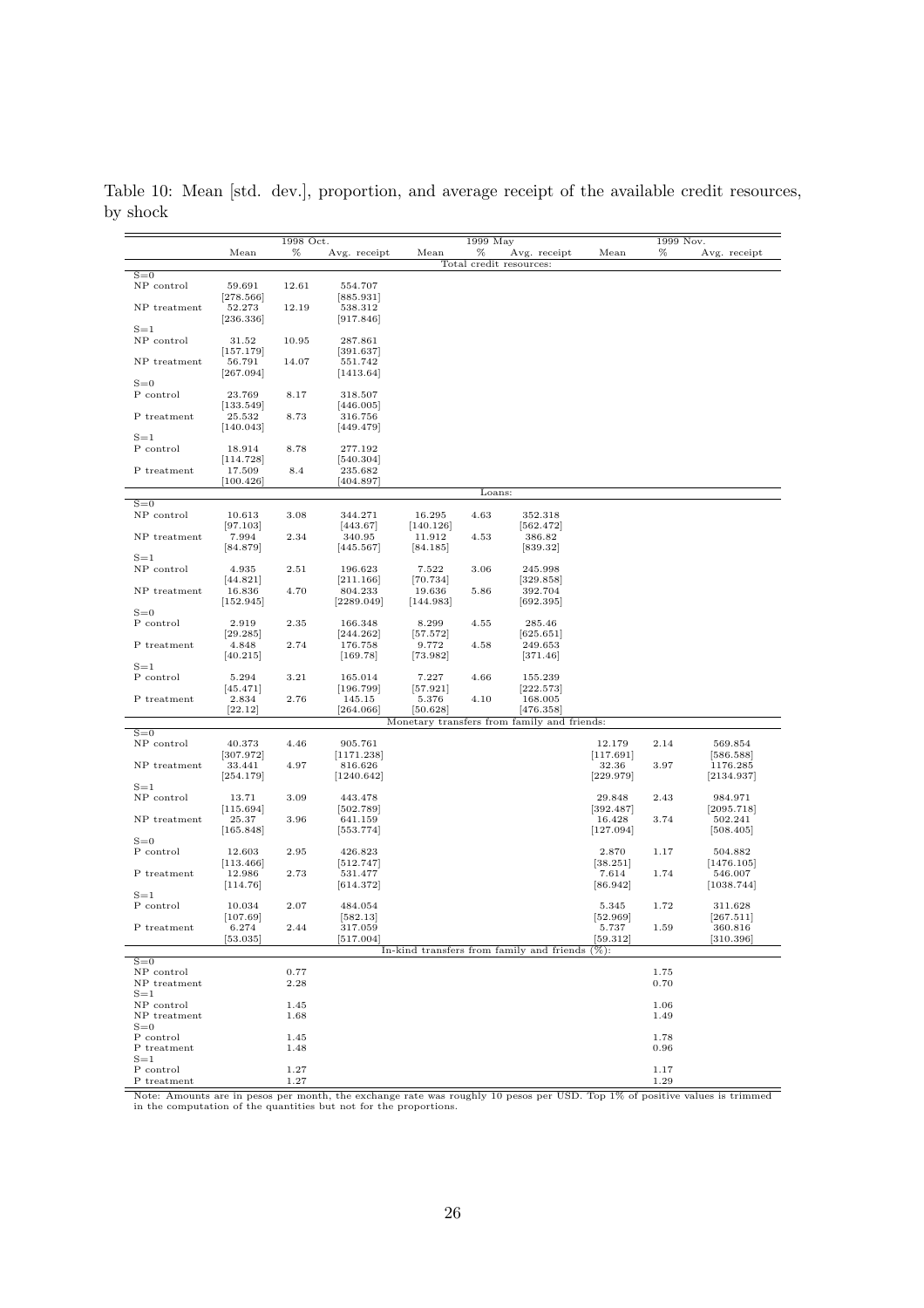|                                 |                | 1998 Oct.        | 1999 May      |                                             | 1999 Nov.     |                |
|---------------------------------|----------------|------------------|---------------|---------------------------------------------|---------------|----------------|
|                                 | Probit         | Tobit            | Probit        | Tobit                                       | Probit        | Tobit          |
|                                 |                |                  |               | Total credit resources:                     |               |                |
| $IT\widetilde{E}^{S0}$          | $-0.0117$      | $-5.679$         |               |                                             |               |                |
|                                 | [0.0173]       | $[7.3795]$       |               |                                             |               |                |
| $IT\hat{E}^{S1}$                | 0.0263         | 22.039           |               |                                             |               |                |
|                                 | [0.0195]       | $[8.9567]^{**}$  |               |                                             |               |                |
| $IT\hat{E}^{S1}-IT\hat{E}^{S0}$ | 0.038          | 27.718           |               |                                             |               |                |
|                                 | $[0.0233]*$    | $[11.9991]^{**}$ |               |                                             |               |                |
| Obs.                            | 4598           | 4595             |               |                                             |               |                |
|                                 |                |                  |               | Loans:                                      |               |                |
| $IT\hat{E}^{S0}$                | $-0.0057$      | $-4.2357$        | 0.0063        | $-0.2219$                                   |               |                |
|                                 | [0.0079]       | [4.3411]         | [0.0127]      | [2.7923]                                    |               |                |
| $IT\hat{E}^{S1}$                | 0.0264         | 16.6777          | 0.0249        | 7.5166                                      |               |                |
|                                 | $[0.011]$ ***  | $[4.976]$ ***    | $[0.0139]$ ** | $[2.6014]$ ***                              |               |                |
| $IT\hat E^{S1}-IT\hat E^{S0}$   | 0.0321         | 20.9134          | 0.0186        | 7.7385                                      |               |                |
|                                 | $[0.0109]$ *** | $[7.5773]***$    | [0.0163]      | $[4.1162]$ *                                |               |                |
| Obs.                            | 4598           | 4595             | 3671          | 3802                                        |               |                |
|                                 |                |                  |               | Monetary transfers from family and friends: |               |                |
| $IT\hat{E}^{S0}$                | 0.0013         | 0.9502           |               |                                             | 0.0125        | 11.8295        |
|                                 | [0.0069]       | [20.8995]        |               |                                             | $[0.0072]$ *  | $[4.3498]$ *** |
| $IT\hat{E}^{S1}$                | $-0.0004$      | 4.3990           |               |                                             | $-0.0009$     | $-1.9762$      |
|                                 | [0.0076]       | [5.7945]         |               |                                             | [0.0074]      | [5.8670]       |
| $IT\hat{E}^{S1}-IT\hat{E}^{S0}$ | $-0.0017$      | 3.4488           |               |                                             | $-0.0134$     | $-13.8057$     |
|                                 | [0.0089]       | [6.0505]         |               |                                             | [0.0098]      | $[7.5441]$ *   |
| Obs.                            | 4600           | 4525             |               |                                             | 4246          | 4194           |
|                                 |                |                  |               | In-kind transfers from family and friends:  |               |                |
| $IT\hat{E}^{S0}$                | 0.0102         |                  |               |                                             | $-0.0078$     |                |
|                                 | $[0.0052]$ **  |                  |               |                                             | $[0.0033]$ ** |                |
| $IT\hat{E}^{S1}$                | $-0.0027$      |                  |               |                                             | 0.0083        |                |
|                                 | [0.0044]       |                  |               |                                             | [0.0070]      |                |
| $IT\hat{E}^{S1}-IT\hat{E}^{S0}$ | $-0.0129$      |                  |               |                                             | 0.0161        |                |
|                                 | $[0.0063]$ **  |                  |               |                                             | $[0.09]*$     |                |
| Obs.                            | 4479           |                  |               |                                             | 3973          |                |

Table 11: Effect of Progresa on credit for the non-poor, by shock

*Note:* Top  $1\%$  of positive values is trimmed in the Tobit.

The standard errors in [brackets] are clustered at the village level in the Probit regressions.

\*\*\*, \*\*, \* indicates significance at the 1, 5, 10  $\%$  level respectively.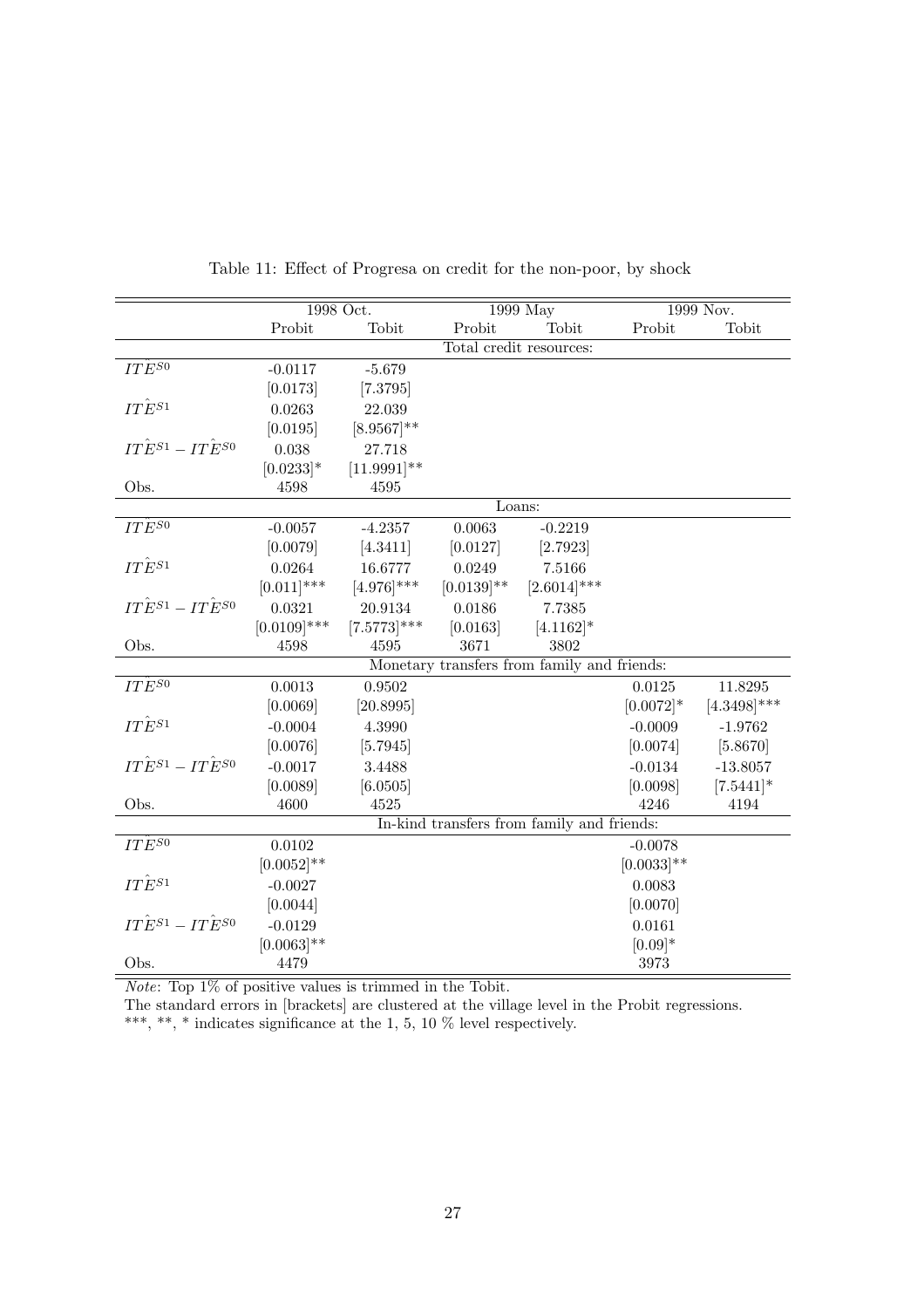non-poor families who have been hit by a shock are about 2.5 percentage points more likely of borrowing money, and borrow 16.5 and 7.5 pesos more than their counterfactual in 1998 and 1999. These results are consistent with our hypothesis that Progresa may enable households to insure against risk by borrowing more: the estimated ITEs are larger for households hit by a shock. Interestingly, the effects for monetary transfers vary over time. In November 1998 the average transfer size is positive for both groups, and larger for households hit by a shock, but these effects are imprecisely estimated. In November 1999, instead, we find that the effect of the program on transfers is positive and significant, and averages about 12 pesos per month, only for households not hit by a shock. One possible explanation for this counterintuitive finding may be that higher loans are crowding transfers out. Alternatively, this finding is consistent with the hypothesis that transfers occur between "closer" individuals than the parties involved in loans. The former group's geographic, as well as social higher proximity, results into shocks being positively correlated. Unfortunately, we do not have data on loans for the same semester, nor complete data on social networks, hence we cannot draw any conclusion regarding either effects. However, note that the finding that risk is shared through informal loans, rather than through transfers, is consistent with the evidence provided by Fafchamps and Lund (2003) for the Philippines. Lastly, note that there is no clear pattern for the likelihood of receiving in-kind transfers: the difference in IT Es is negative in November 1998, and positive in November 1999. The magnitude of this difference is between 1.2 and 1.6 percentage points.<sup>31</sup>, <sup>32</sup>

In sum, the results presented in this section are consistent with our hypothesis of better risk-sharing through a more liquid credit market. Non-poor households in Progresa villages indirectly benefit from the program by receiving more credit resources when hit by a shock.

### 6.3 Savings

We finally test for indirect program effects on savings by shock. Our prediction is that the  $ITE$ for households not hit by a shock is negative, while the effect on savings for  $S = 1$  households is not clear. We test for changes in the stock of corn and beans, staples of the Mexican diet and easily storable commodities. The prediction is confirmed by the data: while there is no change in the stock of beans,  $S = 0$  households reduce their stock of corn through a significant increase in the value of home consumption of about 10 pesos per month in May 1999. In the same

<sup>&</sup>lt;sup>31</sup>One potential limitation of this exercise is the small sample size: in each semester, there are no more than 500 non-poor families receiving transfers or borrowing money, which we compare after dividing them into four groups based on village type and shock occurrence. This number is even smaller when we consider loans and transfers separately.

<sup>&</sup>lt;sup>32</sup>In the Appendix we report the effect of the program on the poor for comparative purposes.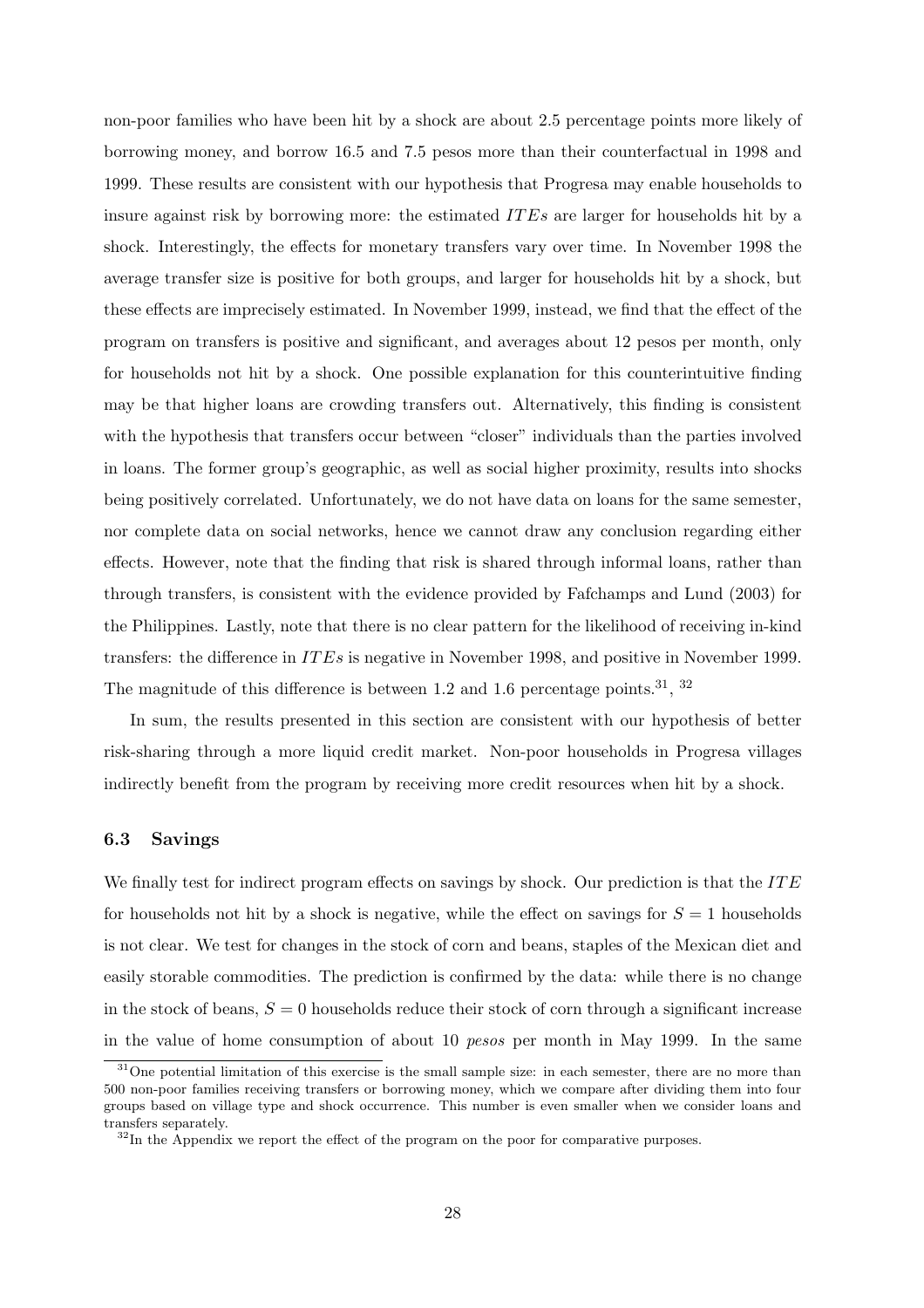semester, their likelihood of depleting agricultural stock is significantly higher by 8 percentage points in treated communities. Instead, there is no clear pattern for households hit by a shock: we observe a shift in production from sugar cane to corn, and a significant increase in home consumption of the same magnitude as  $S = 0$  households, but their total grain stock appears to be unchanged. As regards livestock, we found evidence of a significant depletion for both types of households, especially of chickens and pigs. The change in stock does not differ by shock.<sup>33</sup>

Overall, the evidence is consistent with the conjecture that non-poor households in treatment areas may indirectly benefit from Progresa by being able to consume more because of changes in the credit and insurance markets.

## 7 Conclusions

Using the unique design of the experimental trial and the available data for the evaluation of Progresa, we show that non-eligible households who live in treatment villages benefit indirectly from the program by increasing their consumption level. We further show that the consumption increase occurs through changes in the credit and insurance markets, which enable households to borrow more and to receive more transfers, permitting them to reduce their savings. We conclude that this class of aid programs improves consumption smoothing for non-treated households living in treatment areas, consistent with the findings that, though the program increases consumption and loans, and decreases savings for all non-poor households in treatment villages, the effects on consumption and loans are larger for families hit by a negative idiosyncratic shock. These results are consistent with our knowledge of the credit and insurance markets in developing countries, which operate through social networks. A positive income shock to any member is likely to benefit the whole network.

Our findings are interesting from several perspectives. They show how households in developing countries deal with credit market imperfections, and how a liquidity increase may have beneficial indirect effects on the local community at large, including households whose current income does not change. Thus, this class of aid policies has important spillover effects which should not be neglected when evaluating the impact of the program.

In addition, this exercise is a striking example of circumstances in which the SUTVA, a key identifying assumption normally used in the program evaluation literature, fails. This assumption is often non-testable, when the experimental design consists of one treatment and

<sup>&</sup>lt;sup>33</sup>However, the effect on the value of net sales is negative and significant only for  $S = 1$  households, a reduction of 32 pesos in May 1999, and does not change for  $S = 0$  households. It is possible that this latter group consumes part of its livestock, rather than selling it.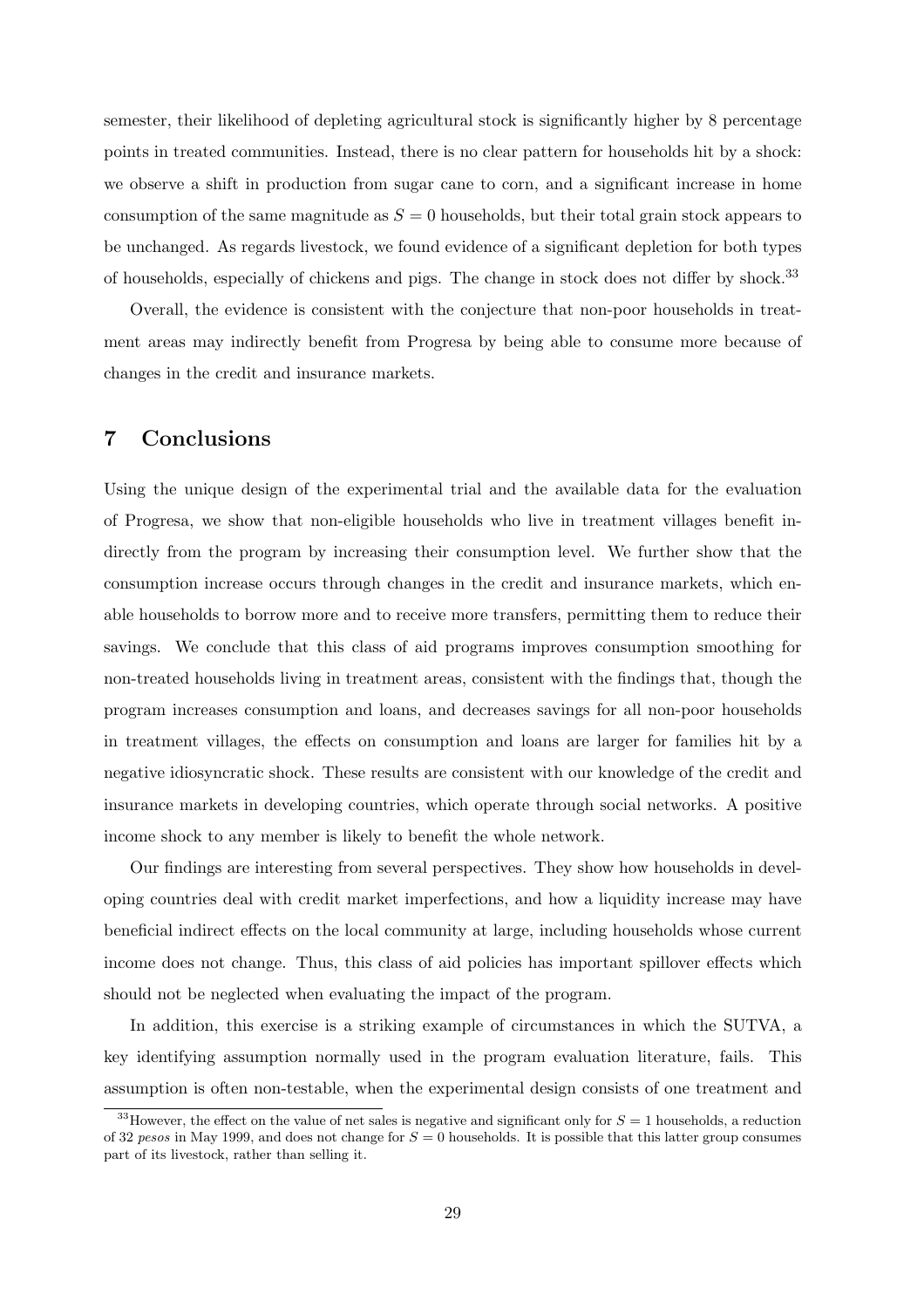one control group. However, its likelihood of being violated may be a function of observable characteristics of the programs and of the local economies where it operates. We suspect that the characteristics of Progresa which cause a significant indirect program effect are that this program targets a large proportion of the population of a local economy; has generouslysized transfers; relaxes some existing binding constraints (lending constraints in this case); operates in areas where the treated and non-treated subjects are sufficiently "close" (from an economic, geographic, or social perspective); and has been ongoing for a sufficient amount of time. Analyzing similar features of different programs may provide guidelines on the robustness of the SUTVA.

## References

- [1] Albarran, Pedro and Orazio Attanasio. 2002. "Do Public Transfers Crowd out Private Transfers? Evidence from a Randomized Experiment in Mexico". WIDER discussion paper 2002/6.
- [2] Attanasio, O., (2000), "Consumption", Handbook of Macroeconomics, Volume 1B, Taylor, J. and M. Woodford , eds., Amsterdam: Elsevier Science.
- [3] Banerjee, A., (2004), "Inequality and Investment", mimeo, MIT.
- [4] Banerjee, A., Duflo, E. and Munshi, K., (2003), "The (Mis)Allocation of Capital", Journal of the European Economic Association, 1(2-3): 484-494.
- [5] Berhman, J., and Todd, P. (1999), "Randomness in the Experimental Sample of Progresa (Education, Health, and Nutrition Program)", International Food Policy Research Institute, Washington, D.C.
- [6] Blundell, R., Costa-Dias, M., Meghir, C. and van Reenen, J., (2004), "Evaluating the Employment Impact of a Mandatory Job Search Program", Journal of the European Economic Association, 2(4): 569-606.
- [7] Bobonis, G. and Finan, F. (2005), "Endogenous Social Interaction Effects in School Participation in Rural Mexico", mimeo, University of California Berkeley.
- [8] Deaton, A. (1991), "Saving and Liquidity Constraints", Econometrica, 59(5): 1221-48.
- [9] Deaton, A. (1997), "The Analysis of Household Survey Data", Baltimore: Johns Hopkins University Press.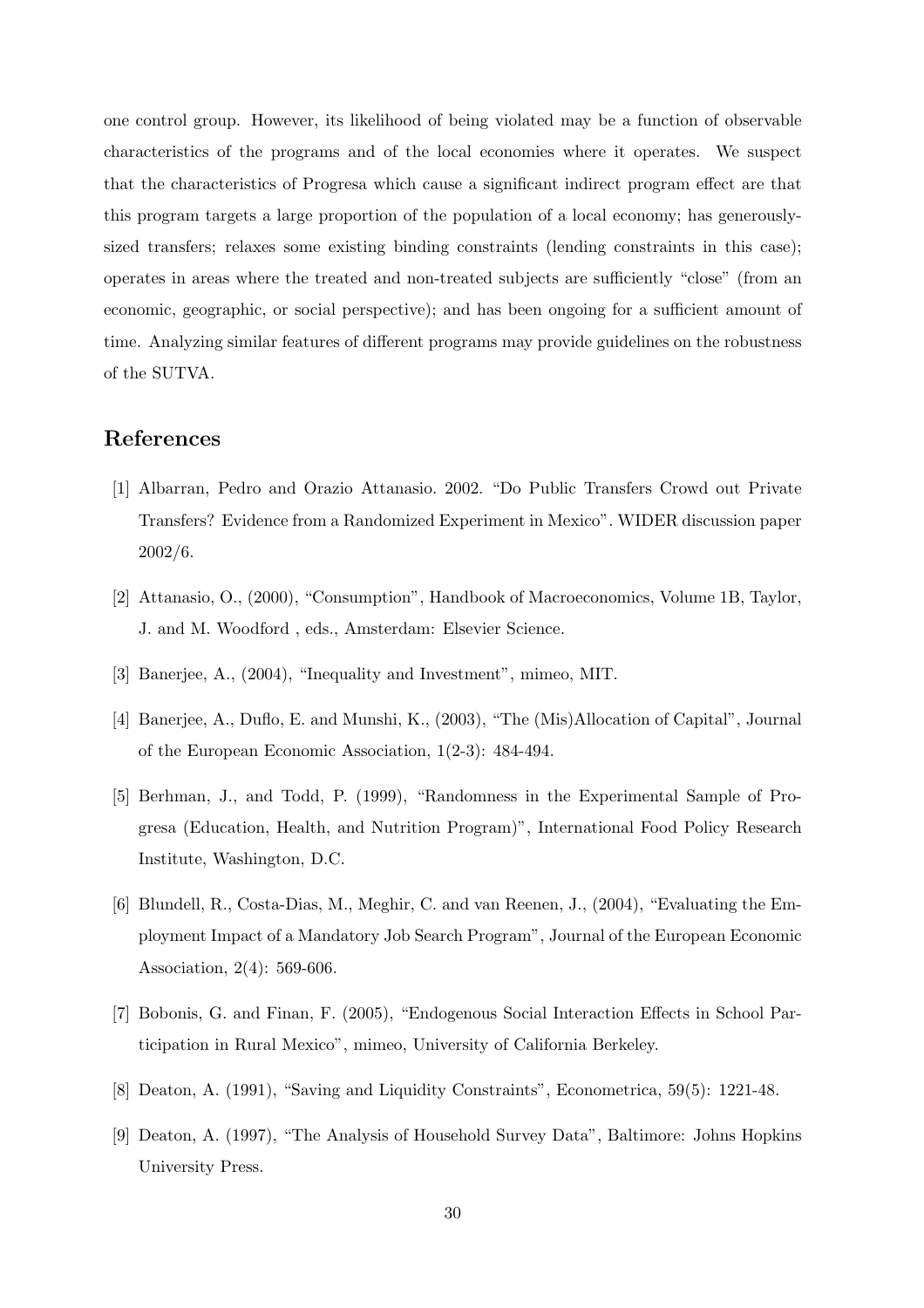- [10] Di Maro, V. (2004), "Evaluation of the Impact of Progresa on Nutrition: Theory, Econometric Methods and an Approach to Deriving Individual Welfare Findings from Household Data", mimeo, University College London.
- [11] Duflo, E. and Saez, E. (2002), "The Role of Information and Social Interactions in Retirement Plan Decisions: Evidence from a Randomized Experiment," unpublished working paper, MIT and University of California, Berkeley.
- [12] Fafchamps, M. and Lund, S., (2003), "Risk-sharing Networks in Rural Philippines", Journal of Development Economics, 71(2): 261-87.
- [13] Heckman, J., Lalonde, R. and Smith, J., (1999), "The Economics and Econometrics of Active Labor Market Programs", Handbook of Labor Economics, Volume 3, Ashenfelter, A. and D. Card, eds., Amsterdam: Elsevier Science.
- [14] Heckman, J., Lochner, L. and Taber, C., (1998), "Explaining Rising Wage Inequality: Explorations with a Dynamic General Equilibrium Model of Labor Earnings with Heterogeneous Agents", National Bureau of Economic Research, Inc, NBER Working Papers: 6384.
- [15] Heckman, J. and Smith, J., (2004), "The Determinants of Participation in a Social Program: Evidence from a Prototypical Job Training Program", Journal of Labor Economics, 22(4): 243-298.
- [16] Hoddinott, J., Skoufias, E., and Washburn, R. (2000) "The Impact of Progresa on Consumption: a Final Report". International Food Policy Research Institute, Washington, D.C.
- [17] Hotz, J., Imbens, G. and Klerman, J., (2000), "The Long-Term Gains from GAIN: A Re-Analysis of the Impacts of the California GAIN Program", National Bureau of Economic Research, Inc, NBER Working Papers: 8007.
- [18] Katz, L., J. Kling, and J. Liebman (2001): "Moving to Opportunity in Boston: Early Results of a Randomized Mobility Experiment," Quarterly Journal of Economics, 116: 607-54.
- [19] Lalive, R. and Cattaneo, A., (2005), "Social Interactions and Schooling Decisions", Mimeo, University of Zurich.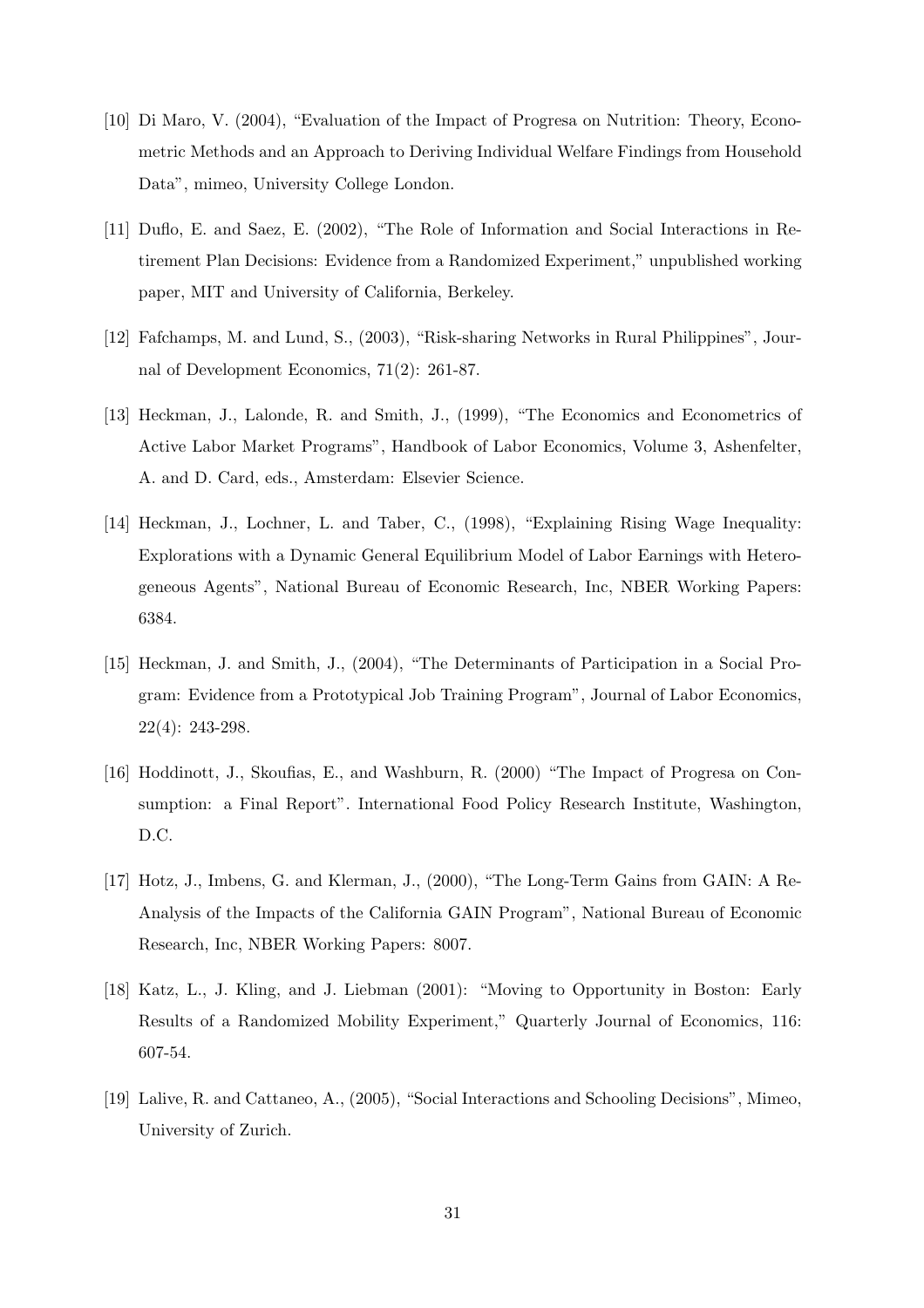- [20] Lim, Y. and Townsend, R. (1998), "General Equilibrium Models of Financial Systems: Theory and Measurement in Village Economies", Review of Economic Dynamics, 1(1): 59-118.
- [21] Lise, J., Seitz, S. and Smith, J., (2005), "Evaluating search and matching models using experimental data", mimeo, University of Michigan.
- [22] Lise, J., Seitz, S. and Smith, J., (2005), "Equilibrium Policy Experiments and the Evaluation of Social Programs", mimeo, University of Michigan.
- [23] Miguel, E. and Kremer, M. (2004),"Worms: identifying impacts on education and health in the presence of treatment externalities," Econometrica, 72(1): 159-217.
- [24] Mundell, R., (1968), "International Economics", New York: Macmillan, 1968, pp. 85-99.
- [25] Munshi, K. and Rosenzweig, M., (2005),"Why is Mobility in India so Low? Social Insurance, Inequality, and Growth", CID Working Paper No. 121, Harvard.
- [26] Parker, S. and Skoufias, E., (2000), "Final Report: The Impact of PROGRESA on Work, Leisure, and Time Allocation", International Food Policy Research Institute, Washington.
- [27] Philipson, T, (2000), "External Treatment Effects and Program Implementation Bias", National Bureau of Economic Research, Inc, NBER Technical Working Papers: 250.
- [28] Rosenzweig, M. (1988a), "Risk, Private Information, and the Family," American Economic Review, 78(2): 245-50.
- [29] Rosenzweig, M. (1988b), "Risk, Implicit Contracts and the Family in Rural Areas of Low-Income Countries", The Economic Journal, 98(393): 1148-70.
- [30] Rubin, D., (1980), "Discussion of Randomization Analysis of Experimental Data: The Fisher Randomization Test by D.Basu", Journal of the American Statistical Association, 75: 591-93.
- [31] Rubin, D, (1986), "Which ifs have causal answers? Discussion of Hollands Statistics and causal inference", Journal of the American Statistical Association, 81: 961-62.
- [32] Rubin, D., (2005), "Causal Inference Using Potential Outcomes: Design, Modeling, Decisions", Journal of the American Statistical Association, 100(469): 322-31.
- [33] Sacerdote, B. (2001), "Peer Effects with Random Assignment: Results for Dartmouth Roommates," Quarterly Journal of Economics, 116: 681-704.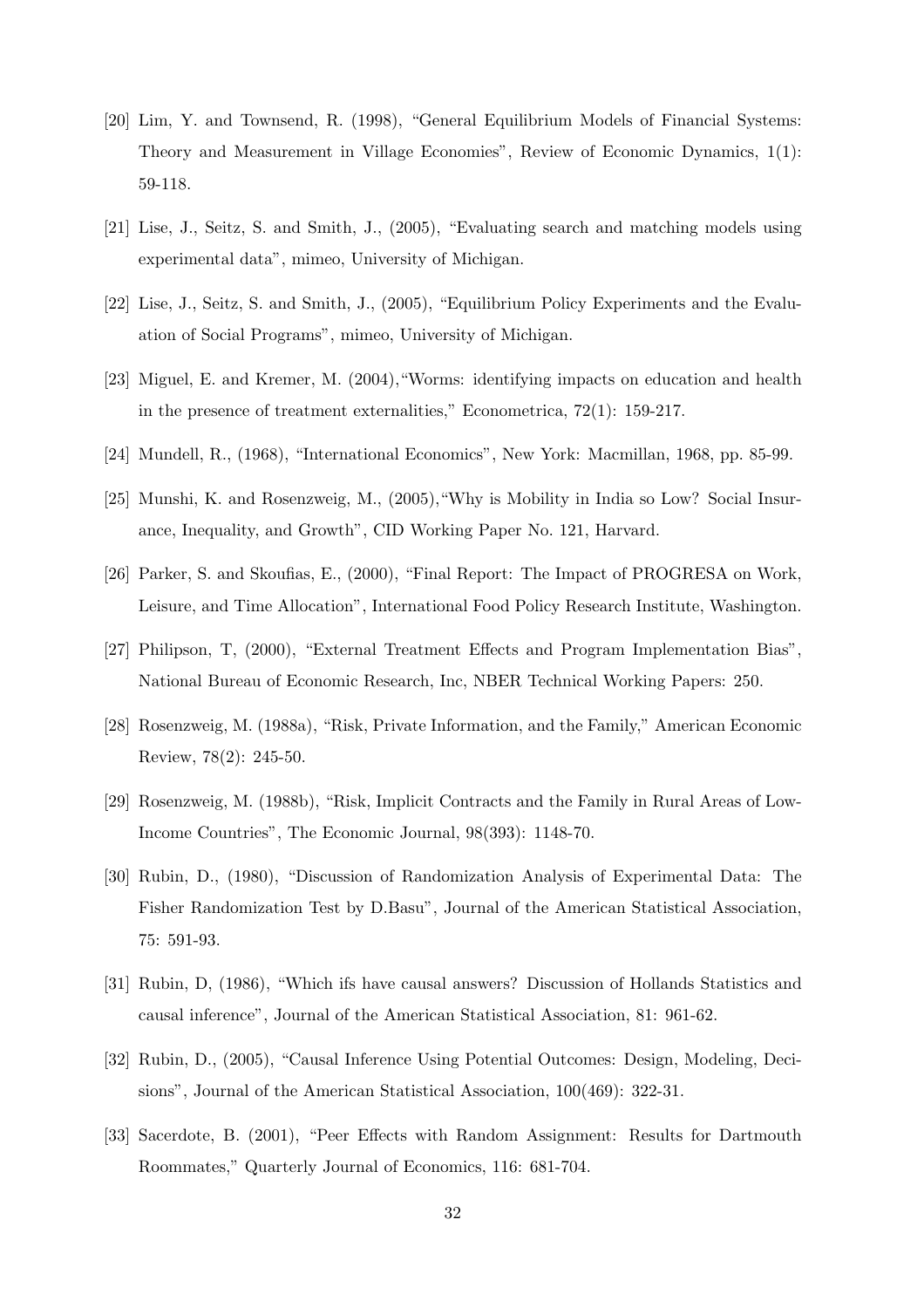- [34] Schultz, P., (2001), "School Subsidies for the Poor: Evaluating the Mexican PROGRESA Poverty Program", forthcoming in Journal of Development Economics.
- [35] Skoufias, E., Davis, B. and Behrman, J., (1999a), "Final Report: An Evaluation of the Selection of Beneficiary Households in the Education, Health, and Nutrition Program (PRO-GRESA) of Mexico", International Food Policy Research Institute, Washington, D.C.
- [36] Skoufias, E., Davis, B. and de la Vega, S., (1999b), "An Addendum to the Final Report: An Evaluation of the Selection of Beneficiary Households in the Education, Health, and Nutrition Program (PROGRESA) of Mexico. Targeting the Poor in Mexico: Evaluation of the Selection of Beneficiary Households into PROGRESA", International Food Policy Research Institute, Washington, D.C.
- [37] Townsend, R., (1994), "Risk and Insurance in Village India", Econometrica, 62(3): 539- 591.
- [38] Townsend, R., (1995a), "Consumption Insurance: An Evaluation of Risk-Bearing Systems in Low-Income Economies", The Journal of Economic Perspectives, 9(3): 83-102.
- [39] Townsend, R., (1995b), "Financial Systems in Northern Thai Villages," The Quarterly Journal of Economics, 110(4): 1011-46.
- [40] Udry, C. (1994), "Risk and Insurance in a Rural Credit Market: An Empirical Investigation in Northern Nigeria," Review of Economic Studies, 61(3): 495-526.
- [41] Udry, C. (1995), "Risk and Saving in Northern Nigeria", American Economic Review, 85(5): 1287-1300.

## 8 Appendix: data creation

In this Appendix we describe how we created some of the relevant variables for our analysis: consumption, transfers and loans, school enrollment, hours of work, earnings, and prices.

### 8.1 Food consumption

We consider the three data waves collected after the program begins, in November 1998, May 1999, and November 1999. Considering food consumption first, households report both the expenditure in food purchased during the last week and the quantity bought. If expenditure on a particular item is missing, but we know the amount purchased, we consider the village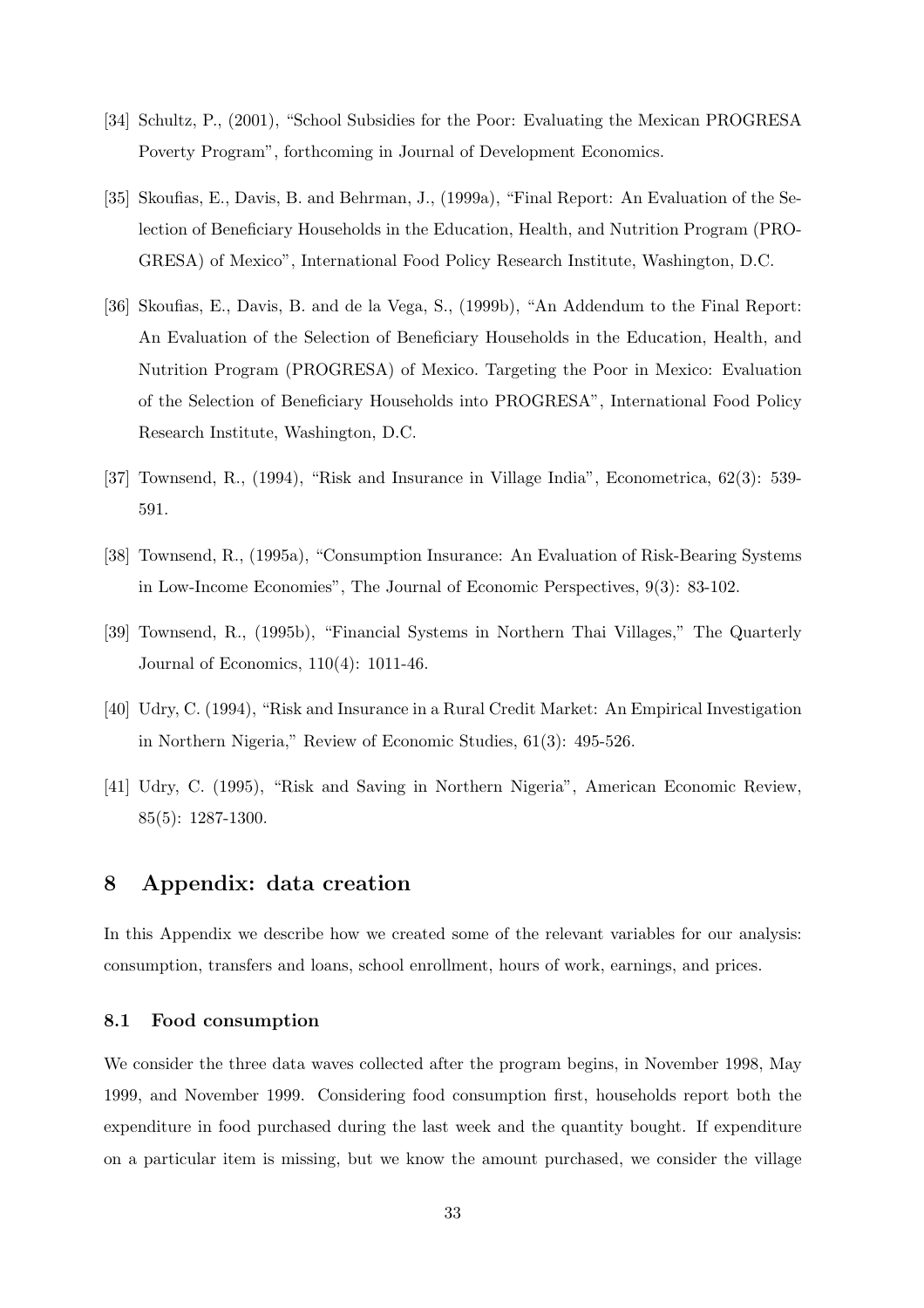median price. We compute the village price in the following way: we create household-specific prices by dividing the expenditure in food purchased during the last week by the quantity bought. If we have at least 20 household-specific prices per village, we use this information to compute median prices at the village level. Otherwise, we use either median municipality or state price (we use the lowest level of aggregation with at least 20 price observations). Once we have household-specific prices, we multiply them by quantity consumed. We do this because households produce part of the consumed food. Considering only food expenditure would underestimate the amounts actually consumed.

We use November 1998 prices to compute consumption values in May and November 1999 also. Unlike in 1998, in 1999 we know both how much food is purchased and how much is consumed, but we have no direct information on home-produced food. Hence, in order to be consistent between the three waves, we assume that in 1999 all food purchased is consumed if total consumption is smaller or equal than food purchased. If total consumption is greater than purchased goods we apply median prices to the difference, this means that either homeproduced food, or food given as a present is evaluated at market prices. Since we could not convert different measurement units in a single one, we only consider those who have bought and consumed food in the same unit (Kilo, Liter or Units). We believe that the absence of measurement conversion does not pose any major problem, since only about  $1\%$  of the sample has different measurements for the same food. Lastly, we compute adult equivalents for both food and non-food data. For this purpose, we use the adult equivalence conversion estimated by Di Maro (2004) using Progresa data. According to Di Maro, children consume on average 73% of adults. For example, to estimate individual consumption per adult equivalent for a household with one child and one adult, we divide household consumption by 1.73.

An additional issue is how to treat missing observations. We noted that some aliments, which are not staples for rural Mexicans, have a large number of missing observations. Thus, we create three different food expenditure variables, each time dropping all households with missing observations. The first variable is aggregate expenditure in food consumption for all available categories (hence the one with the highest number of missing observations). In this way, we drop about 5% of the sample. The second one excludes industrially produced food (pastelillos en bolsa, soft drinks, coffee, sugar, vegetable oil). The third food consumption variable excludes industrially produced food, sliced bread (pan de caja), breakfast cereals, fish, and seafood. The results we show in the paper use the first consumption variable. However, they are robust to the use of these alternative variables.

The food consumption variable we use in the paper has the following number of non-missing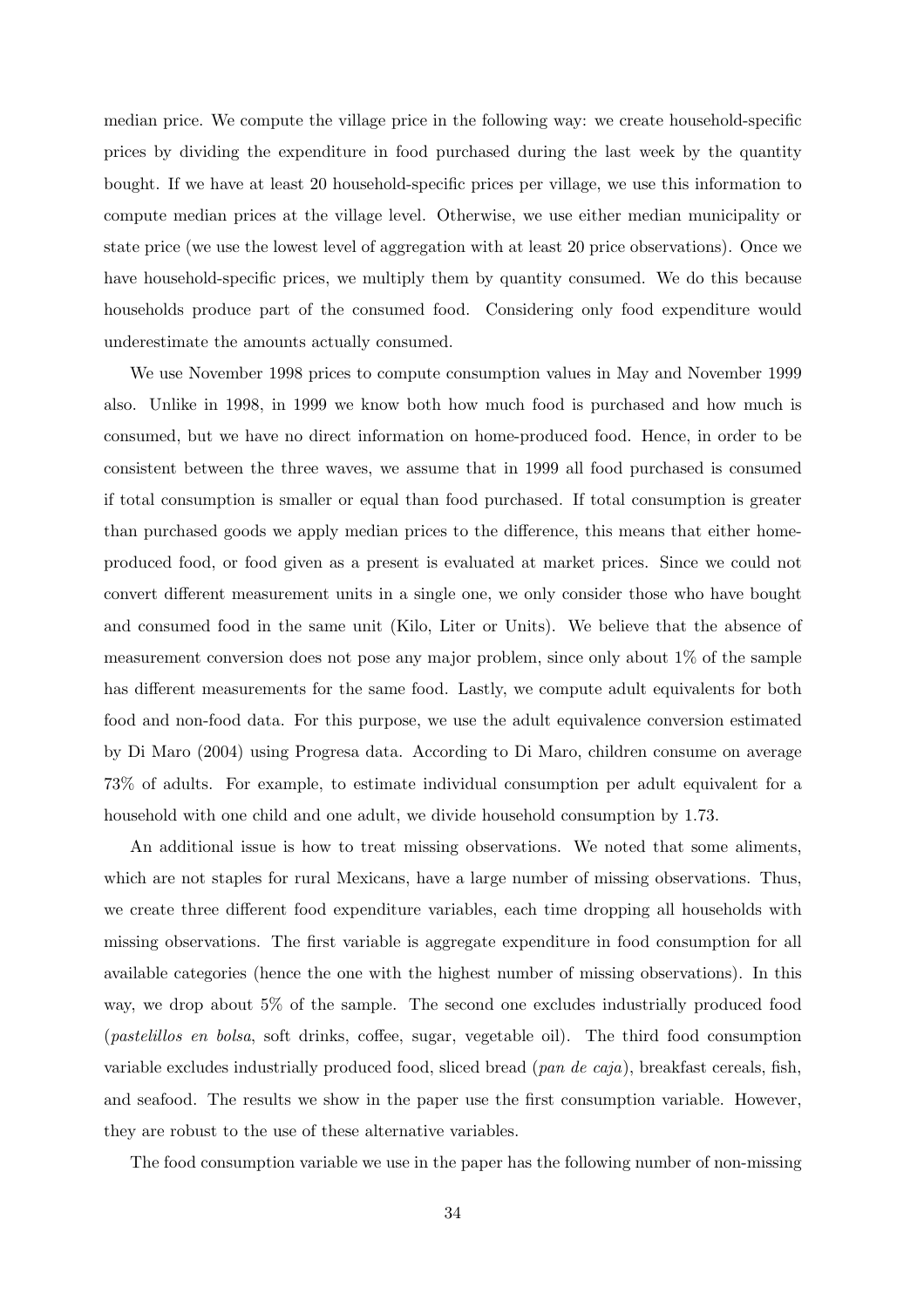observations for non-poor: 5004 in November 1998, 3857 in May 1999, and 4286 in November 1999. 371 (i.e. about 7%) households have zero food consumption in November 1998. Only 14 and 3 households have zero food expenditure in the May and November 1999 data, respectively. 10 households have a food consumption level larger than 10000 pesos per adult equivalent per month in the 1999 waves. We consider these extreme values to be due to measurement error, and we omit the corresponding observations from our sample. After these trimmings, we are left with the following sample sizes for non-poor households: 4633, 3839, and 4277 in November 1998, May 1999, and November 1999, respectively. We do the same for poor households, whose final samples have 10943, 9631, and 10547 households for the three waves.<sup>34</sup> There is a drop in the valid household size in May 1999, supposedly due to a higher proportion of non-responses (this drop is not limited to the consumption variables). However, the proportion of households in treated and control areas is roughly constant over time (for non-poor, this proportion ranges from 38.8% living in control areas in November 1998 to 39.9% in November 1999). Because of this, we believe that the smaller sample size in May 1999 does not pose attrition problems.

### 8.2 Non-food consumption

For non-food consumption, we also consider the three waves used above. The variable on nonfood consumption is only available as expenditure on particular categories of non-food items. Our measure of monthly non-food consumption is the sum of expenditures in: transport both for adults and children; tobacco; personal and house hygiene; drugs and prescriptions; doctor visits; heating (ie. wood, gas, oil); electricity; clothing and shoes; school items (ie. pencils, books).<sup>35</sup> As for food consumption, we trim the extreme values because of possible measurement error. The value of the expenditure is then converted in real terms by applying the monthly CPI (Bank of Mexico, 2005).

When estimating the  $ITE$  on consumption, we perform a variety of robustness checks. First, we test for pre-program differences in consumption between non-poor households in treatment and control villages using March 1998 data.<sup>36</sup>. These differences are never significant.

<sup>&</sup>lt;sup>34</sup>Note that the sample sizes from the regressions may differ from the aforementioned ones because some conditioning variables may have missing observations.

<sup>35</sup>Information on expenditure on durable goods such as household appliances or home improvement is not included in our measure of non-food consumption because we observe these data only in the 1998 wave. For that year, we compute measures of both durable goods consumption and agricultural expenditure. We consider durable goods all home appliances purchased (ranging from blenders to vans), and all expenditures to improve the house. Our measure of agricultural-related expenditures refer to cost of seeds, fertilizer, pesticides, machinery, and labor, excluding land rental costs. Both measures refer to the previous 12 months.

<sup>&</sup>lt;sup>36</sup>March 1998 consumption data are not directly comparable with the other data waves, given that only aggregate expenditure categories are available, and that aggregate expenditure information often results in underreporting (Deaton (1997)). For example, there are only four food categories: vegetables and fruit; aliments of animal origin; processed foods; grains and cereals.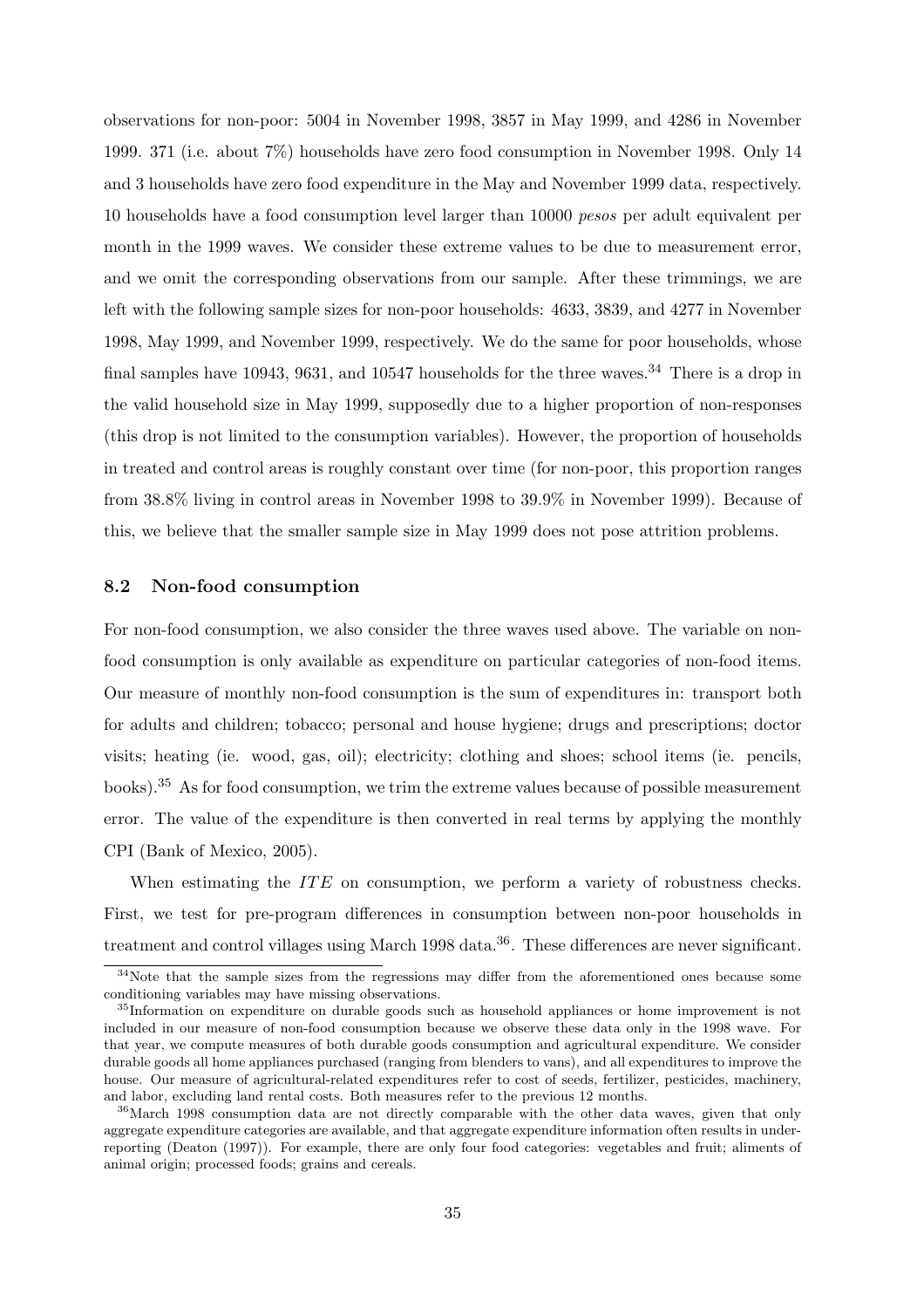Second, since about 2.9% and 1.5% of non-poor households report zero food and non-food consumption, respectively, we re-estimated equation (3) using consumption levels (including zeros), rather than logs, and interpreting zero consumption as measurement error or infrequent purchases, in which case OLS estimates are consistent.<sup>37</sup> We find a significant increase in both food and non-food consumption for non-poor households in treated areas in both 1999 waves also when we include these additional households. As further robustness checks, we test whether these results are robust to a different type of trimming: for example, rather than dropping households who report a monthly food consumption larger than 10000 *pesos* per adult equivalent, we omit the largest percentile: the significance of the results does not change (although the point estimates are slightly different, of course). Moreover, we also estimate IT Es using the alternative measures of food consumption (described in the Appendix). Again, the magnitude and the significance of the estimates do not vary considerably.<sup>38</sup>

Table 12 provides estimates of average durable expenditure differences for the whole sample, the probability of having positive expenditures, and the difference in average expenditures for households with positive expenditure levels.

Table 12: Durable expenditure: house appliances/improvements and agricultural production/investment

|             |          |         | House appliances and improvements | Production costs/investments |             |             |  |
|-------------|----------|---------|-----------------------------------|------------------------------|-------------|-------------|--|
|             | OLS.     | Probit  | OLS if $>0$                       | <b>OLS</b>                   | Probit      | OLS if $>0$ |  |
| <b>ITE</b>  | 27.923   | 0.005   | 204.142                           | $-128.4$                     | $-0.007$    | $-127.54$   |  |
|             | [37.405] | [0.015] | [234.422]                         | [106.924]                    | [0.006]     | [109.436]   |  |
| $\hat{ATT}$ | $-3.614$ | 0.004   | $-48.861$                         | 23.872                       | $-0.006$    | 25.09       |  |
|             | [12.056] | [0.010] | [90.343]                          | [20.904]                     | $[0.004]$ * | [21.164]    |  |

Note: The standard errors in [brackets] are clustered at the village level. \*\*\*, \*\*, \* indicates significance 1, 5, 10  $\%$  respectively.

### 8.3 Hours of work and labor earnings

The 1998 and 1999 surveys report hours of work for the sole sub-set of individuals who have a paid job, unlike the 1997 pre-program one, which collects working hour information for all individuals. In 1997 there is no explicit distinction between paid and unpaid jobs. Thus, in order to create a consistent measure, we excluded self-employed, business owners and *ejidatarios* from the computation of hours of work. We considered as unemployed all individuals who reported not having a job in the previous week (unlike those who said that they have a job but could not

<sup>&</sup>lt;sup>37</sup>Note that the 2.9% zero food consumption comes mainly from November 1998, where about 7% of non-poor households have zero food consumption.

<sup>38</sup>Results available upon request.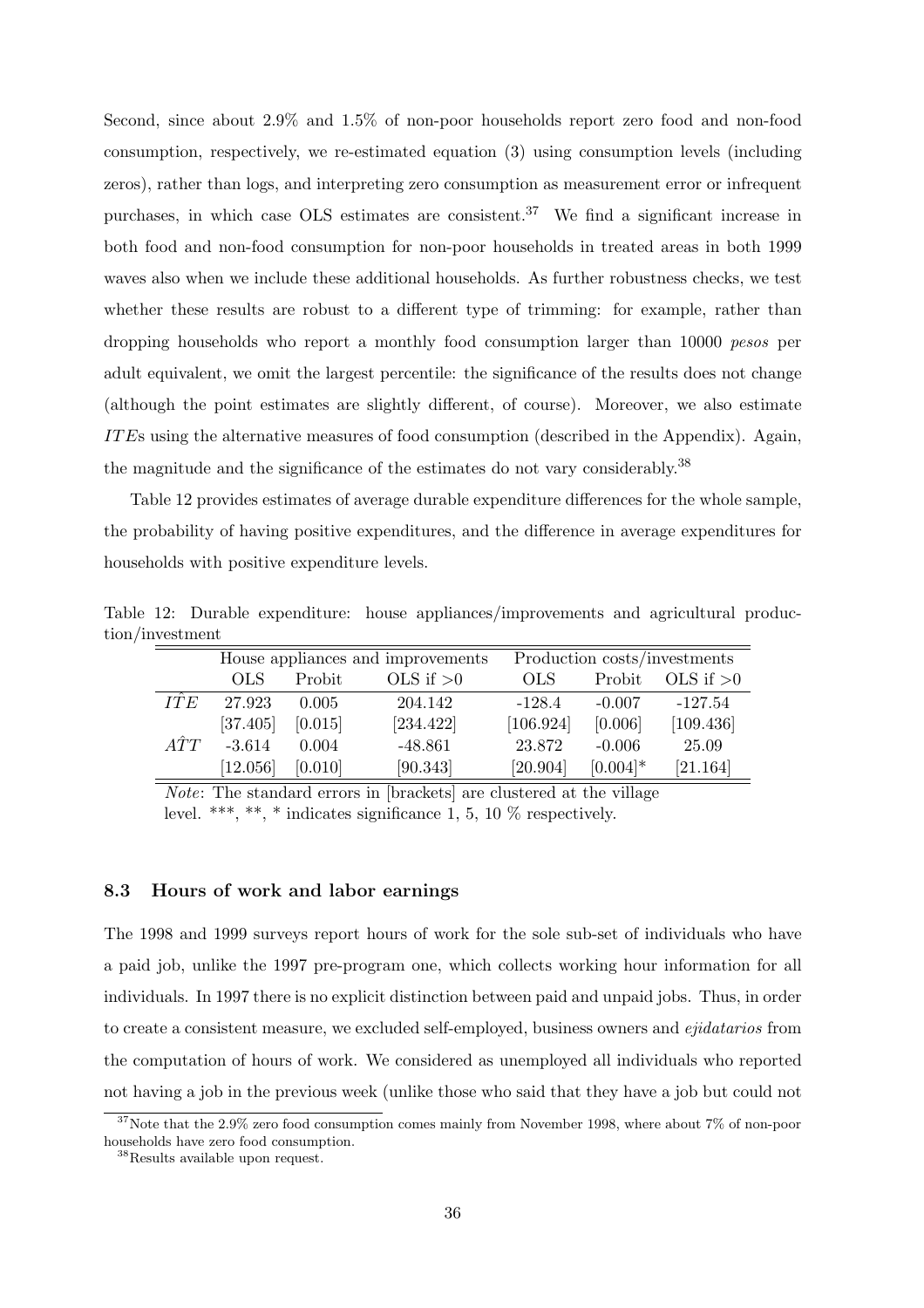work). In case of disagreement (i.e. individuals reporting they do not have a job, but having a positive number of hours worked) we included the reported work time.

These variables are very noisy measures of work time and earnings, as at times we have to impute monthly earnings from daily, weekly or annual wages. To reduce measurement error, we trim the top and bottom percentile. However, we do not expect the type of error in measurement to differ systematically between households in treatment and control villages. Moreover, when used as dependent variable, classic measurement error affects only the precision, but not the consistency of the coefficient estimates. We try to offset this lack of precision by including a large set of conditioning variables.

### 8.4 Prices

Prices refer to the food and non-food goods used to compute the value of consumption. There are 57 different goods, but only food prices are available before the program begins, in March 1998. Thus, we use the 36 food prices available both before and during the program implementation to provide DD estimates of the effect of Progresa. In November 1998 and May 1999 we have up to two prices for each good. When two different prices for the same good are available, we compute the mean village price. Table 13 provides a list of the goods used in the DD analysis of the program effect.

We find a small positive effect on some food prices in November 1998. Prices of onions (p2), lemons (p8), eggs (p26), and coffee (p34) are significantly higher in treatment than in control areas. At the same time, though, the price of fish (p23) is significantly lower. Despite the fact that onions, eggs, and coffee are commonly consumed foods (Hoddinott  $et al., (2000)$ ), we do not expect these price changes to increase the cost of the food basket substantially, because prices of staples such as rice, beans, corn, and chicken do not change. Second, there is no price change in the later waves. Third, if we consider the pooled waves, the prices of 6 items increase, while the prices of 3 goods decrease in the observed time, out of a total of 36 items by 3 waves. This amounts to roughly a change in 8% of good prices. We believe that, perhaps with the exception of a minor price increase for some goods in the end of 1998, Progresa does not significantly change prices of treatment areas.<sup>39</sup>

As a further robustness check, we considered all 57 different (food and non-food) goods available in the 3 waves collected after the beginning of the program. We pooled prices, creating a price basket that gives equal weight of one to each good. We then regressed this synthetic price

<sup>&</sup>lt;sup>39</sup>There is a large number of missing observations. Since there are 506 villages observed in 4 different points in time, each price should have about 2000 observations. Instead, the non-missing observations range between 313 and 1375.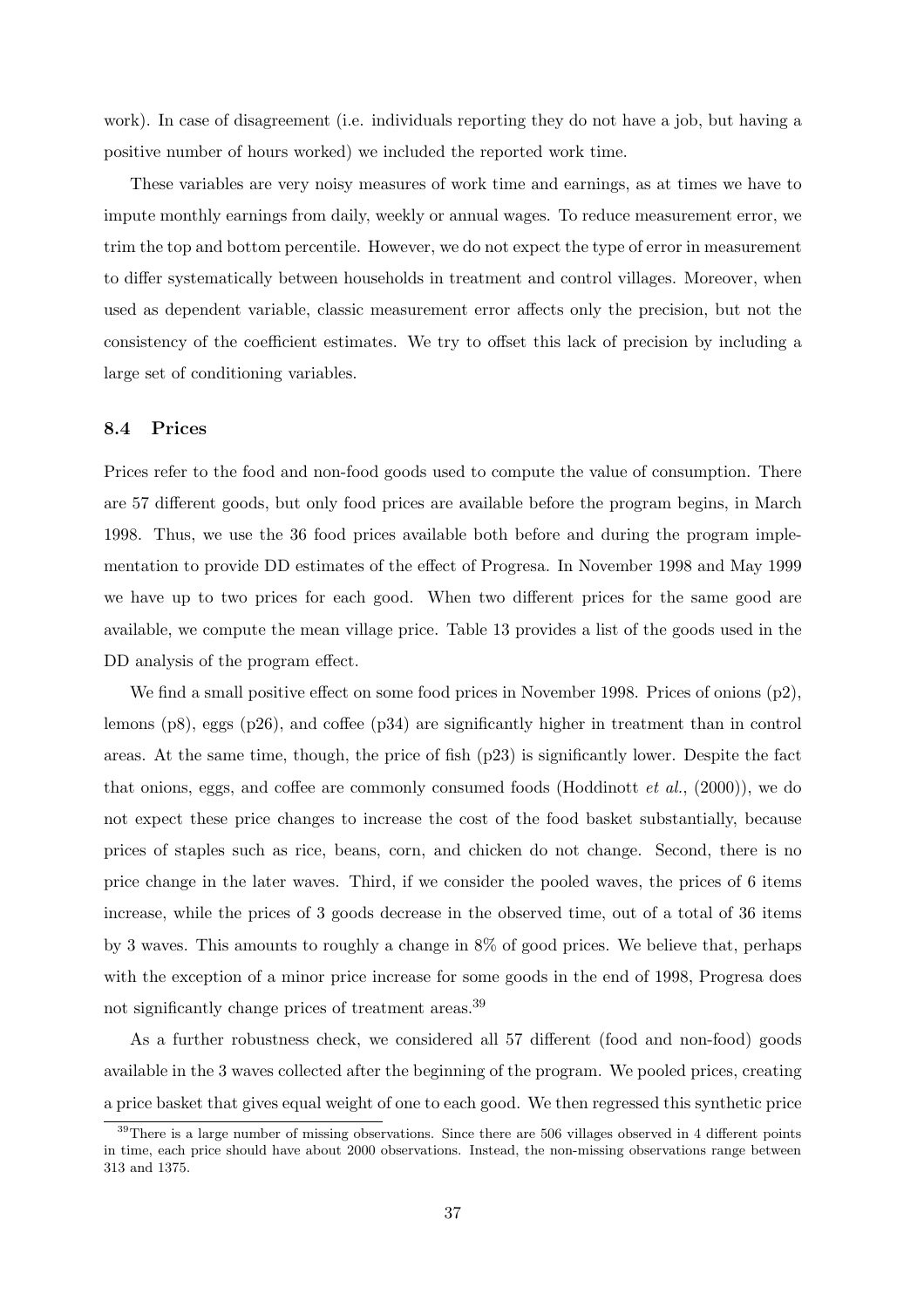Table 13: Food prices used to compute DD estimates of program effect on prices

- p1 tomatoes (kilo)
- p2 onions (kilo)
- p3 potatoes (kilo)
- p4 carrots (kilo)
- p5 oranges (kilo)
- p6 bananas (kilo)
- p7 apples (kilo)
- p8 lemons (kilo)
- p9 lettuce (unit)
- p10 nixtamal masa (kilo)
- p11 corn grains (kilo)
- p12 Bread (unit)
- p13 Bread "de caja" (unit)
- p14 wheat flour (kilo)
- p15 soup (200 grs.)
- p16 rice (kilo)
- p17 Tortillas (kilo)
- p18 corn "hojuelas" (unit)
- p19 chicken (kilo)
- p20 pork (kilo)
- p21 beef (kilo)
- p22 goat (kilo)
- p23 fish (kilo)
- p24 biscuits (kilo)
- p25 beans (kilo)
- p26 eggs (kilo)
- p27 milk (liter)
- p28 lard (kilo)
- p29 pastry (bag)
- p30 soft drink (bottle)
- p31 Sardines (150 grs. in 98m, 400grs. after)
- p32 Tuna can (175 grs.)
- p33 aguardiente (liter)
- p34 coffee (small pack)
- p35 sugar (kilo)
- p36 vegetable oil (liter)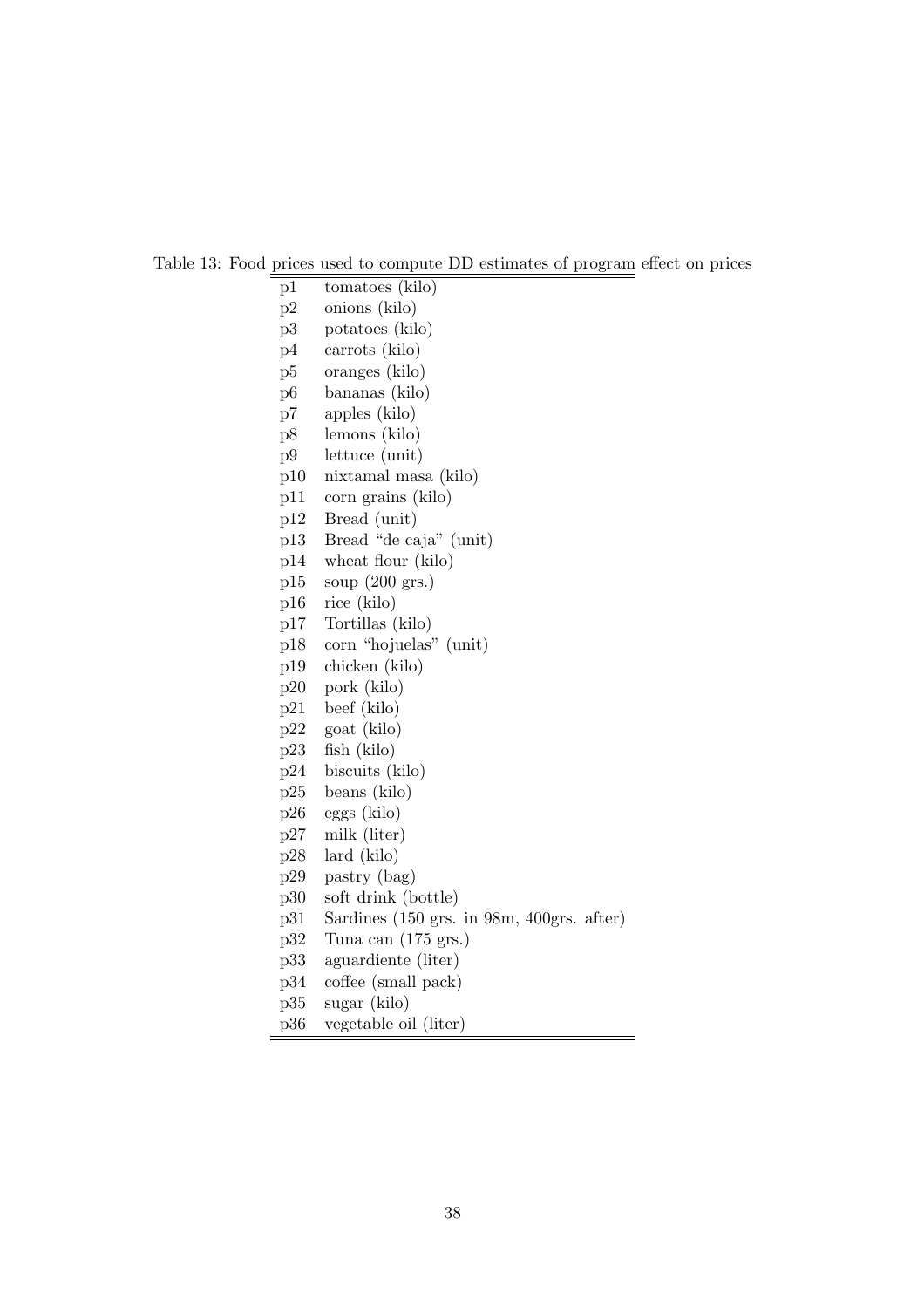indicator on a dummy for treatment and control villages, obtaining cross sectional estimates of the effect of Progresa on prices. Also in this case we reject the hypothesis that prices differ significantly between the two village groups.<sup>40</sup>

|                       | p1            | p2             | p3        | p4                | p5            | p6                    | p7                    | p8                 | p9        |
|-----------------------|---------------|----------------|-----------|-------------------|---------------|-----------------------|-----------------------|--------------------|-----------|
| $\overline{\text{T}}$ | 0.0826        | $-1.1782$      | $-0.0435$ | $-0.5462$         | 0.1246        | $-0.0443$             | $-0.0414$             | $-1.3424$          | $-1.6077$ |
|                       | [0.2582]      | $[0.4387]$ *** | [0.2357]  |                   | [0.2012]      |                       | [0.3895]              |                    | [1.2532]  |
| $T*1998$ Nov.         | 0.095         | 1.2498         | 0.0609    | [0.4391]<br>0.877 | $-0.5583$     | [0.1677]<br>0.2174    |                       | [0.9675]<br>1.8117 | 1.6452    |
|                       | [0.3840]      | $[0.4985]$ **  | [0.3974]  | [0.6473]          | [0.3953]      |                       | $-0.2832$<br>[0.6732] | $[1.0401]$ *       | [1.2807]  |
| $T*1999$ May          | 0.0804        | 0.781          | $-0.3818$ | 0.1531            | 0.0866        | [0.2851]<br>$-0.3466$ | $-0.1483$             |                    | 1.2465    |
|                       |               |                |           |                   |               |                       |                       | 1.1914             |           |
|                       | [0.7453]      | [0.5417]       | [0.3099]  | [0.5599]          | [0.2987]      | [0.2831]              | [0.7589]              | [1.0111]           | [1.2876]  |
| $T*1999$ Nov.         | $-0.8173$     | 1.3505         | $-1.3779$ | 1.5488            | $-1.6462$     | $-1.1732$             | $-0.325$              | 3.2171             | 2.0641    |
|                       | $[0.3489]$ ** | [0.8422]       | [0.8913]  | [2.5669]          | $[0.6641]$ ** | [1.4749]              | [0.5746]              | [2.2543]           | [1.3830]  |
| Obs.                  | 1034          | 990            | 948       | 369               | 678           | 698                   | 426                   | 548                | 413       |
|                       | p10           | p11            | p12       | p13               | p14           | p15                   | p16                   | p17                | p18       |
| $\overline{\text{T}}$ | $-0.5039$     | 0.0057         | $-0.3148$ | $-1.69$           | 0.0501        | $-0.3291$             | $-0.1483$             | 0.0265             | 0.8105    |
|                       |               |                |           |                   |               |                       |                       |                    |           |
|                       | [0.3412]      | [0.2665]       | [0.3250]  | [1.3105]          | [0.1785]      | [0.4101]              | [0.1409]              | [0.1299]           | [0.9233]  |
| $T*1998$ Nov.         | 0.4998        | 0.2034         | 0.3913    | 1.4979            | $-0.0945$     | 0.2555                | $-0.1047$             | 0.0531             | 0.1171    |
|                       | [0.4262]      | [0.3482]       | [0.3511]  | [1.3912]          | [0.2497]      | [0.4202]              | [0.1859]              | [0.1758]           | [1.3075]  |
| $T*1999$ May          | 0.2958        | $-0.428$       | 0.0864    | 2.0122            | $-0.2671$     | 0.264                 | 0.1945                | 0.3573             | 0.694     |
|                       | [0.4109]      | [0.3291]       | [0.6539]  | [1.3717]          | [0.3055]      | [0.4162]              | [0.2806]              | [0.3769]           | [1.5655]  |
| $T*1999$ Nov.         | 0.8789        | 2.5907         | 4.0232    | 0.4852            | 9.1043        | $-0.3298$             | $-0.569$              | $-0.4817$          | $-1.6231$ |
|                       | [4.4228]      | [1.7468]       | [9.9232]  | [1.4638]          | [9.2109]      | [0.5394]              | [0.5809]              | [0.4022]           | [1.1575]  |
| Obs.                  | 365           | 640            | 750       | 390               | 678           | 1233                  | 1375                  | 424                | 565       |
|                       | p19           | p20            | p21       | p22               | p23           | p24                   | p25                   | p26                | p27       |
| $\overline{\text{T}}$ | $-0.2255$     | $-0.5765$      | $-0.1634$ | $-15.4505$        | $-1.6939$     | $-0.15$               | $-0.3617$             | $-0.9393$          | $-0.34$   |
|                       | [0.6422]      | [0.9607]       | [1.2435]  | $[9.0361]$ *      | [2.0772]      | [0.2455]              | $[0.1621]$ **         | $[0.3405]$ ***     | [0.2410]  |
|                       |               |                |           |                   |               |                       |                       |                    |           |
| $T*1998$ Nov.         | $-1.8291$     | $-1.8317$      | $-1.3589$ | 13.7839           | $-6.8775$     | 0.1938                | 0.0172                | 1.1282             | 0.3435    |
|                       | [1.3035]      | [1.6762]       | [3.2008]  | [11.1087]         | $[3.9947]$ *  | [0.2641]              | [0.3141]              | $[0.4336]$ ***     | [0.3052]  |
| $T*1999$ May          | $-0.5113$     | 0.9343         | 1.1377    | 12.0755           | 5.714         | 0.129                 | 0.3623                | 0.5862             | 0.3434    |
|                       | [0.8389]      | [1.2960]       | [1.7734]  | [11.5156]         | [5.6679]      | [0.2637]              | [0.2650]              | [0.4429]           | [0.4402]  |
| $T*1999$ Nov.         | $-1.2303$     | 0.9294         | $-0.0991$ | 15.3242           | 3.4506        | 0.1216                | $-0.2787$             | 0.4151             | $-2.3614$ |
|                       | [2.2299]      | [1.1187]       | [1.2644]  | $[9.0350]$ *      | [2.7004]      | [0.4785]              | [0.4876]              | [0.7810]           | [3.3976]  |
| Obs.                  | 486           | 566            | 313       | 334               | 344           | 1375                  | 1194                  | 1206               | 833       |
|                       | p28           | p29            | p30       | p31               | p32           | p33                   | p34                   | p35                | p36       |
| T                     | $-0.0689$     | $-0.1552$      | 0.0916    | $-0.0645$         | $-0.0312$     | $-0.3793$             | $-1.5319$             | $-0.1483$          | $-0.1349$ |
|                       | [0.3556]      | [0.1894]       | [0.2142]  | [0.1266]          | [0.0939]      | [0.7805]              | $[0.5373]$ ***        | [0.0950]           | [0.1196]  |
| $\rm T^*1998$ Nov.    | $-0.0634$     | 0.1684         | $-0.151$  | 0.1084            | $-0.0026$     | 1.2379                | 2.2448                | 0.1084             | 0.1579    |
|                       |               |                |           |                   |               |                       |                       |                    |           |
|                       | [0.5199]      | [0.2163]       | [0.2647]  | [0.1734]          | [0.1331]      | [1.1330]              | $[0.7657]$ ***        | [0.1324]           | [0.1828]  |
| $T*1999$ May          | $-0.3067$     | $-0.068$       | $-0.3152$ | 0.542             | 0.2061        | 1.5668                | 0.3668                | 0.1521             | 0.1635    |
|                       | [0.5517]      | [0.3063]       | [0.3013]  | $[0.2638]^{**}$   | [0.1485]      | [1.5627]              | [0.7374]              | [0.2031]           | [0.1800]  |
| $T*1999$ Nov.         | 0.5788        | 0.6931         | 6.3978    | $-0.4729$         | $-0.3143$     | 0.3309                | $-0.0825$             | 0.6451             | 2.5376    |
|                       | [0.7721]      | [0.9239]       | [10.4329] | [0.5949]          | [10.0995]     | [0.8828]              | [6.4283]              | [0.7407]           | [2.2574]  |
| Obs.                  | 634           | 488            | 922       | 1272              | 1021          | 757                   | 636                   | 1431               | 1219      |

Table 14: Difference in differences estimates of the effect of Progresa on village prices

Note: Standard errors clustered at the village level. \*\*\*, \*\*, \* indicates significance at the 1, 5, 10  $\%$  level respectively.

## 8.5 Alternative program receipt

Table 15 shows estimates of differences in participation to alternative aid programs. The first 4 rows of the Table present estimates of the differences in the aggregate measures. The following 8 rows show estimates of the differences in participation to the five cash transfer programs, and the three in kind programs. All these variables are at the household level, and refer to the

<sup>40</sup>Results available upon request.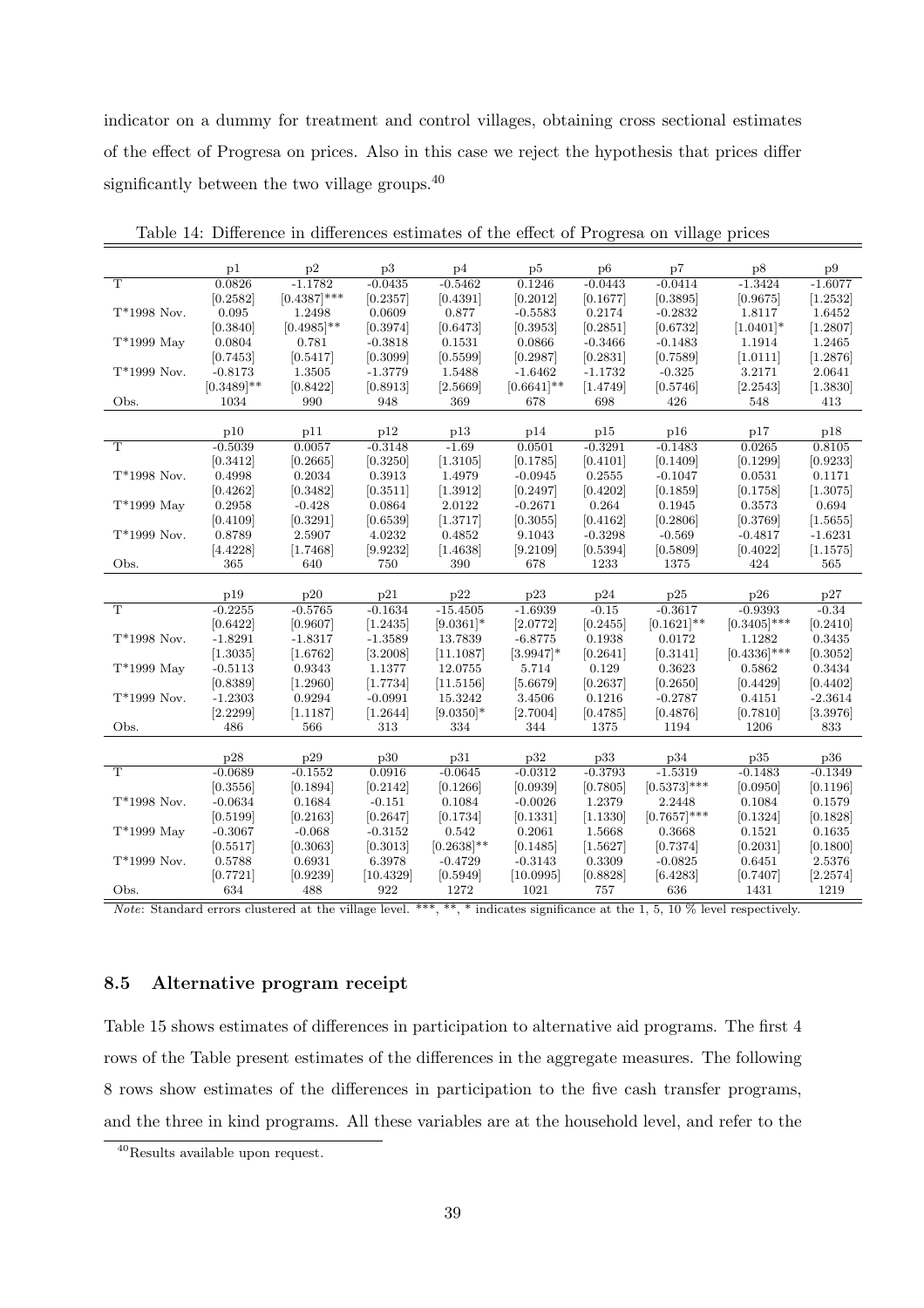|                                  |                |                  | Non-poor                           |                  |                  |                  | $\overline{Poor}$ |                |
|----------------------------------|----------------|------------------|------------------------------------|------------------|------------------|------------------|-------------------|----------------|
|                                  | 97 Sept.       | 1998 Nov.        | 1999 May                           | 1999 Nov.        | 97 Sept.         | 1998 Nov.        | 1999 May          | 1999 Nov.      |
|                                  |                |                  |                                    | Overall:         |                  |                  |                   |                |
| At least one                     | 0.033          | 0.013            | 0.043                              | 0.013            | $-0.001$         | $-0.089$         | $-0.132$          | $-0.078$       |
|                                  | [0.024]        | [0.029]          | [0.032]                            | [0.031]          | [0.026]          | $[0.025]$ ***    | $[0.026]$ ***     | $[0.032]$ **   |
|                                  | 5260           | $4615\,$         | $3822\,$                           | $4259\,$         | 12482            | 10911            | 9606              | $10516\,$      |
| How many if $>0$                 | 0.011          | $-0.023$         | $\boldsymbol{0}$                   | $-0.001$         | 0.084            | $-0.114$         | $-0.126$          | $-0.115$       |
|                                  | [0.038]        | [0.028]          | [0.028]                            | [0.030]          | [0.058]          | $[0.019]$ ***    | $[0.021]$ ***     | $[0.022]$ ***  |
|                                  | 1293           | 2177             | 1661                               | 1827             | 4356             | 4582             | 3396              | $3613\,$       |
| Monetary                         | n.a.           | $-26.005$        | 5.827                              | $-8.186$         | n.a.             | $-27.328$        | $-24.914$         | $-2.291$       |
| transfer                         |                | [33.063]         | [7.757]                            | [12.531]         |                  | $[13.978]$ *     | $[5.789]$ ***     | [4.794]        |
| <b>OLS</b>                       |                | 4569             | 3784                               | 4218             |                  | 10803            | 9513              | 10411          |
| Monetary                         | n.a.           | 10.928           | $5.975\,$                          | $-3.336$         | n.a.             | $-26.036$        | $-19.178$         | $1.133\,$      |
| transfer                         |                | [16.633]         | [4.583]                            | [5.354]          |                  | $[6.078]$ ***    | $[2.321]$ ***     | [1.747]        |
| tobit                            |                | 4569             | 3784                               | 4218             |                  | 10803            | 9513              | 10411          |
|                                  |                |                  | Cash transfers (participation):    |                  |                  |                  |                   |                |
| Solidaridad                      | 0.005          | 0.009            | 0.018                              | 0.011            | 0.013            | $-0.096$         | $-0.087$          | $-0.04$        |
|                                  | [0.008]        | [0.007]          | $[0.006]$ ***                      | [0.006]          | [0.013]          | $[0.010]$ ***    | $[0.010]$ ***     | $[0.007]$ ***  |
|                                  | $5232\,$       | 4426             | 3812                               | 4246             | 12469            | 10911            | 9606              | 9193           |
| $\ensuremath{\text{INI}}\xspace$ | $\overline{0}$ | $-0.001$         |                                    |                  | $-0.001$         | $\overline{0}$   |                   |                |
|                                  | [0.001]        | [0.001]          |                                    |                  | [0.002]          | [0.001]          |                   |                |
|                                  | 5046           | 2696             |                                    |                  | 10593            | 9214             |                   |                |
| Probecat                         | 0.001          | $-0.002$         |                                    |                  | $\boldsymbol{0}$ | $-0.002$         |                   |                |
|                                  | [0.001]        | [0.002]          |                                    |                  | [0.001]          | $[0.001]$ **     |                   |                |
|                                  | 5048           | $2621\,$         |                                    |                  | 12175            | 9867             |                   |                |
| Empleo temporal                  | $0.003\,$      | 0.002            |                                    |                  | 0.001            | $\boldsymbol{0}$ |                   |                |
|                                  | $[0.001]$ **   | [0.001]          |                                    |                  | $[0.000]*$       | [0.001]          |                   |                |
|                                  | 5046           | $2860\,$         |                                    |                  | 12175            | 10521            |                   |                |
| Procampo                         | n.a.           | 0.018            | 0.004                              | $-0.001$         | n.a.             | 0.061            | 0.029             | 0.053          |
|                                  |                | [0.030]          | [0.032]                            | [0.031]          |                  | $[0.024]$ **     | [0.026]           | $[0.026]$ **   |
|                                  |                | 4615             | $3822\,$                           | $4259\,$         |                  | 10911            | 9606              | 10516          |
|                                  |                |                  | Transfers in kind (participation): |                  |                  |                  |                   |                |
| DIF food                         | 0.032          | $-0.021$         | $\overline{0}$                     | $-0.005$         | $-0.005$         | $-0.067$         | $-0.083$          | $-0.093$       |
|                                  | [0.021]        | [0.016]          | [0.018]                            | [0.020]          | [0.022]          | $[0.014]$ ***    | $[0.015]$ ***     | $[0.018]$ ***  |
|                                  | 5258           | 4560             | 3822                               | 4259             | 12469            | 10677            | 9606              | 10516          |
| Desayuno DIF                     | 0.001          | n.a.             | n.a.                               | n.a.             | 0.003            | n.a.             | n.a.              | n.a.           |
|                                  | [0.008]        |                  |                                    |                  | [0.013]          |                  |                   |                |
|                                  | 4459           |                  |                                    |                  | 12306            |                  |                   |                |
| Tortilla                         | $\overline{0}$ | $\boldsymbol{0}$ | $\boldsymbol{0}$                   | $\boldsymbol{0}$ | $\boldsymbol{0}$ | $\overline{0}$   | 0.001             | $\overline{0}$ |
|                                  | [0.000]        | [0.000]          | [0.000]                            | [0.000]          | [0.000]          | [0.000]          | $[0.001]$ **      | [0.000]        |
|                                  | $4185\,$       | 3840             | $\bf 2854$                         | 1872             | 12030            | 8465             | 9297              | $8312\,$       |
| Milk                             | $-0.005$       | $-0.002$         | 0.007                              | $-0.003$         | $\overline{0}$   | $-0.001$         | $-0.005$          | $-0.001$       |
|                                  | [0.007]        | [0.006]          | $[0.003]$ **                       | [0.003]          | [0.006]          | [0.006]          | [0.003]           | [0.002]        |
|                                  | $5194\,$       | 4600             | 3812                               | 3438             | 12179            | 10911            | 9591              | 10500          |

Table 15: Differences in participation to alternative aid programs

Note: The likelihood of receiving individual program transfers is estimated by Probit. The total monetary transfer received is estimated both by OLS and by tobit. Standard errors in [brackets] are clustered at the village level (apart from tobit estimates). \*\*\*, \*\*, \* indicates significance at the 1, 5, 10 % level respectively.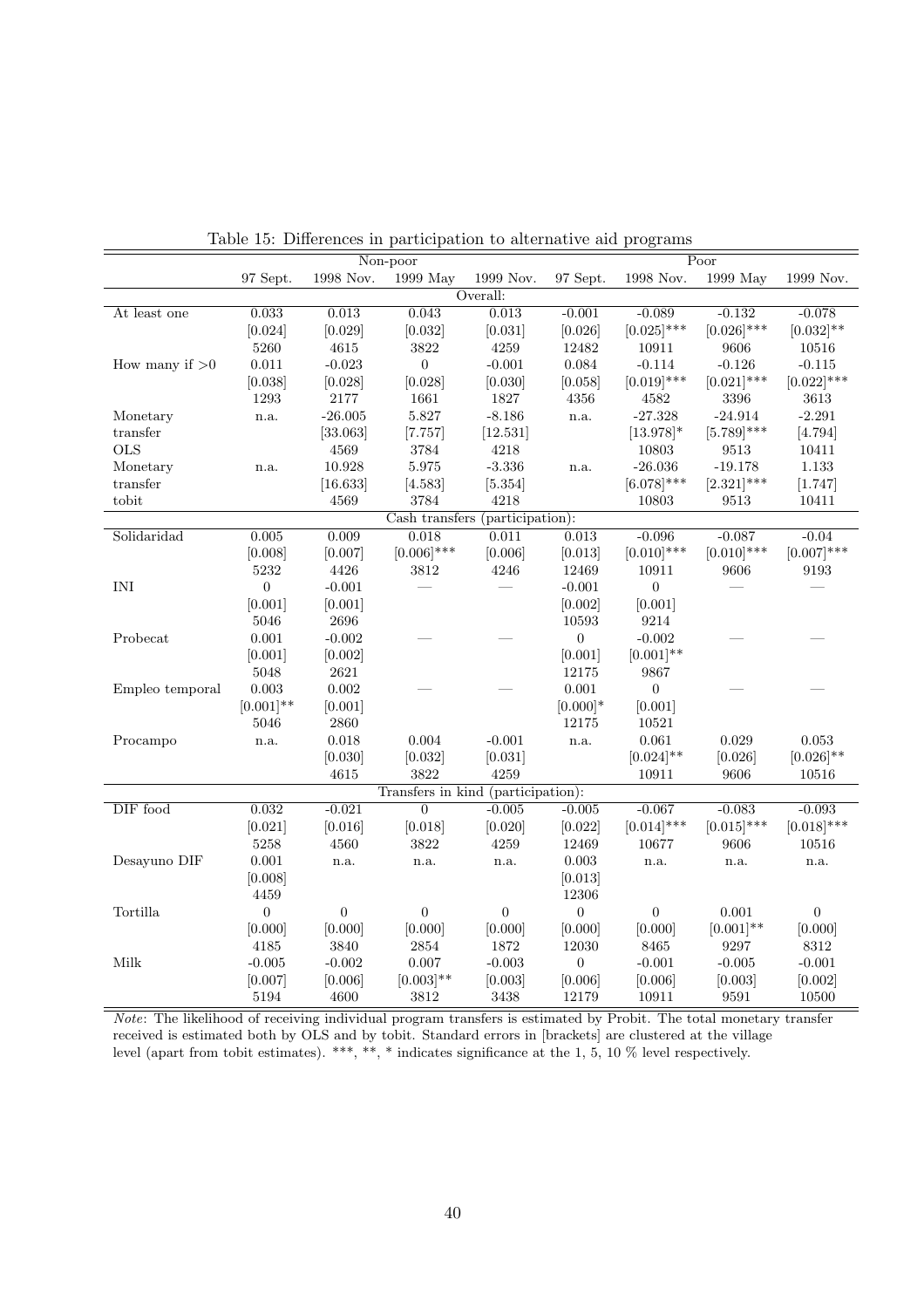month before the interviews took place. We find that there are no differences in alternative welfare receipt in 1997, with the exception of a slightly higher participation to the temporary employment program in treatment areas (for both poor and non-poor households). Thus, we rely on cross-sectional estimates of the differences for the remaining three data waves.

It is possible that non-poor participation to alternative welfare programs may have increased for all control villages: for example, households in control villages know of the existence of Progresa and may feel deprived, hence participate more to alternative programs. Alternatively, program officials may become more "generous" in communities excluded from Progresa. This increase in welfare receipts in control villages would be compatible with the results presented in Table 15. For instance, the absence of significant differences for non-poor may be consistent with equally increased participation rates in both types of villages. Similarly, part of the apparent decrease in receipt for treatment poor may actually be due to increased participation in control villages. In any case, note that if non-poor alternative program take-up increased equally in both treatment and control areas, it still would not explain why non-poor consumption is higher in treatment than in control villages.

One way to observe whether alternative programs take-up surged in both types of villages is to compare trends in these programs' pre- and during-Progresa participation rates. If we observed a substantial peak in 1998 and 1999 non-poor participation, compared to the 1997 levels, we may suspect that this is partly an indirect effect of Progresa in both treatment and control villages. Of course the supposed increase in welfare participation may as well be due to exogenous reasons. Table 16 compares average participation rates over time for Solidaridad, DIF food, Liconsa milk, and Tortilla. These are the only programs we observe for all 4 data waves. The comparison of program take-up rates over time clearly shows that there is no surge in participation in control areas after the beginning of Progresa. In fact, participation rates seem to slowly decrease over time.

### 8.6 Shocks

We observe two different measures of shock in our sample. The data record whether, in the six months preceding the interview, the household has been hit by any of the following types of natural disasters: drought, flood, frost, fire, plague, earthquake, and hurricane. We also know whether any of these natural disasters caused a damage to the household, such as: loss of land, harvest, housing, property, tools, animals, and household members; casualties, and members migrating to find jobs elsewhere. We create two different dummy variables. One records whether the household has been hit by any natural disaster. The second one, instead,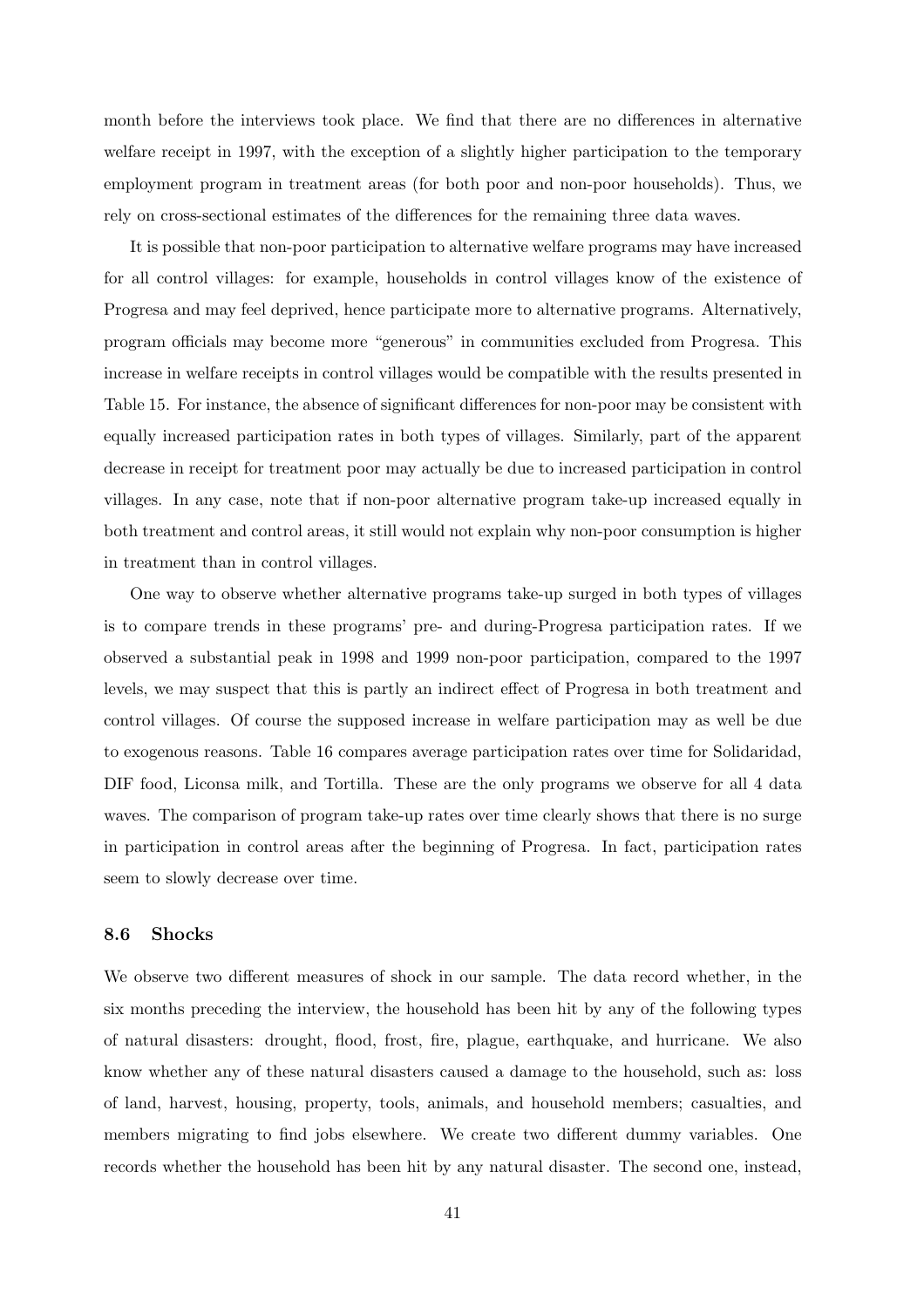|              | 1997 Sept. | 1998 Nov.   | 1999 May     | 1999 Nov. |
|--------------|------------|-------------|--------------|-----------|
|              |            | Solidaridad |              |           |
| NP control   | 0.081      | 0.074       | 0.053        | 0.040     |
|              | (0.273)    | (0.262)     | (0.224)      | (0.197)   |
| NP treatment | 0.079      | 0.077       | 0.079        | 0.052     |
|              | (0.270)    | (0.266)     | (0.269)      | (0.222)   |
| P control    | 0.141      | 0.136       | 0.121        | 0.049     |
|              | (0.349)    | (0.343)     | (0.326)      | (0.216)   |
| P treatment  | 0.153      | 0.026       | 0.005        | 0.003     |
|              | (0.360)    | (0.160)     | (0.071)      | (0.057)   |
|              |            |             | DIF food     |           |
| NP control   | 0.112      | 0.099       | 0.100        | 0.094     |
|              | (0.316)    | (0.299)     | (0.300)      | (0.292)   |
| NP treatment | 0.136      | 0.072       | 0.092        | 0.090     |
|              | (0.343)    | (0.259)     | (0.289)      | (0.286)   |
| P control    | 0.153      | 0.116       | 0.112        | 0.144     |
|              | (0.360)    | (0.321)     | (0.315)      | (0.351)   |
| P treatment  | 0.140      | 0.044       | 0.025        | 0.024     |
|              | (0.347)    | (0.206)     | (0.156)      | (0.154)   |
|              |            |             | Tortilla     |           |
| NP control   | 0.000      | 0.001       | 0.001        | 0.001     |
|              | (0.022)    | (0.024)     | (0.026)      | (0.034)   |
| NP treatment | 0.002      | 0.006       | 0.009        | 0.004     |
|              | (0.039)    | (0.077)     | (0.095)      | (0.059)   |
| P control    | 0.001      | 0.001       | 0.001        | 0.001     |
|              | (0.033)    | (0.031)     | (0.029)      | (0.027)   |
| P treatment  | 0.001      | 0.002       | 0.003        | 0.002     |
|              | (0.030)    | (0.045)     | (0.050)      | (0.045)   |
|              |            |             | Liconsa milk |           |
| NP control   | 0.037      | 0.027       | 0.012        | 0.012     |
|              | (0.189)    | (0.162)     | (0.109)      | (0.108)   |
| NP treatment | 0.029      | 0.028       | 0.017        | 0.009     |
|              | (0.166)    | (0.164)     | (0.130)      | (0.096)   |
| P control    | 0.034      | 0.034       | $0.016\,$    | 0.009     |
|              | (0.181)    | (0.182)     | (0.124)      | (0.097)   |
| P treatment  | 0.032      | 0.034       | 0.010        | 0.008     |
|              | (0.176)    | (0.180)     | (0.099)      | (0.088)   |
|              |            |             |              |           |

Table 16: Average (std. dev.) monthly participation rates to selected alternative aid programs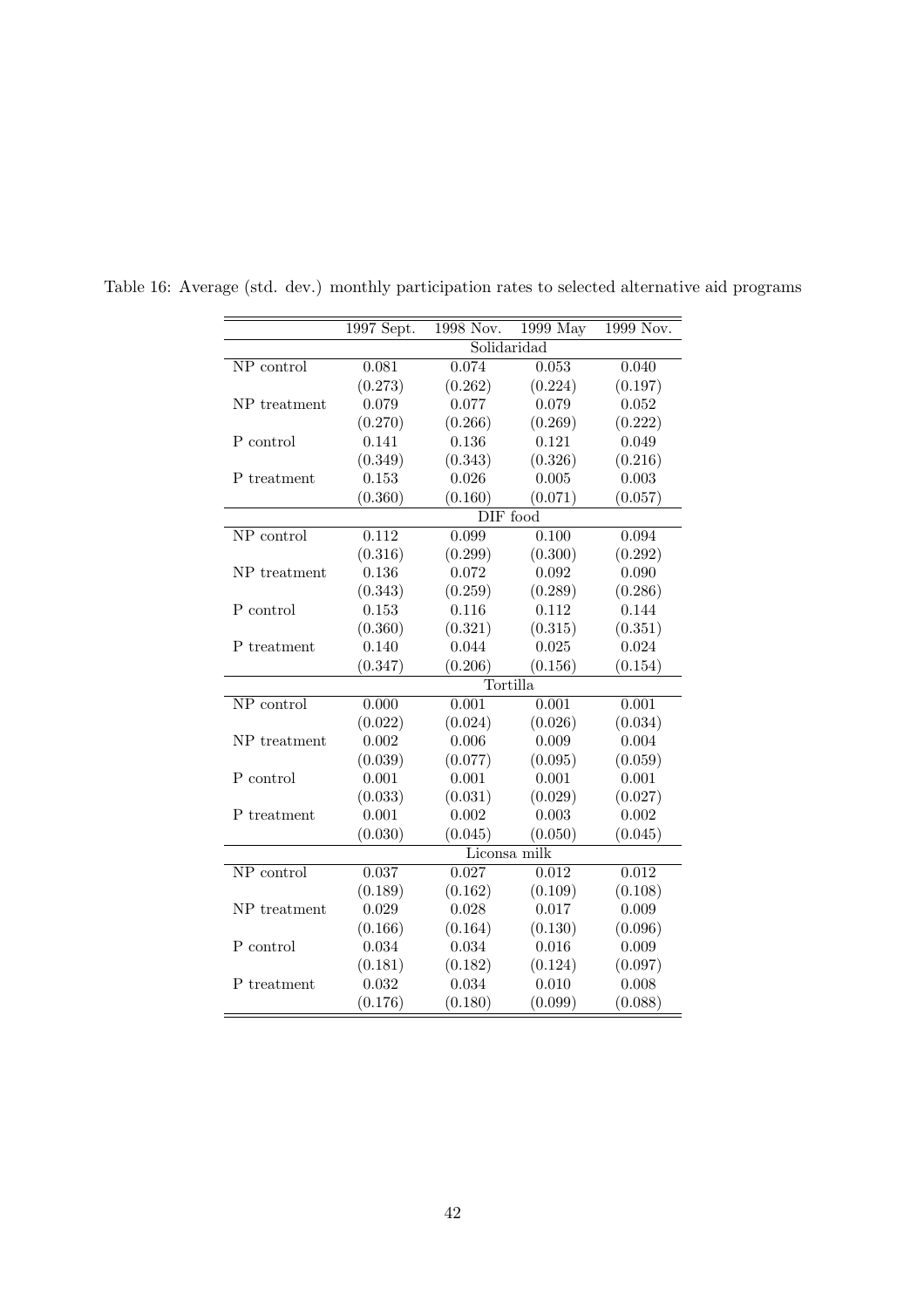

Figure 2: Fraction of households hit by a shock at the village level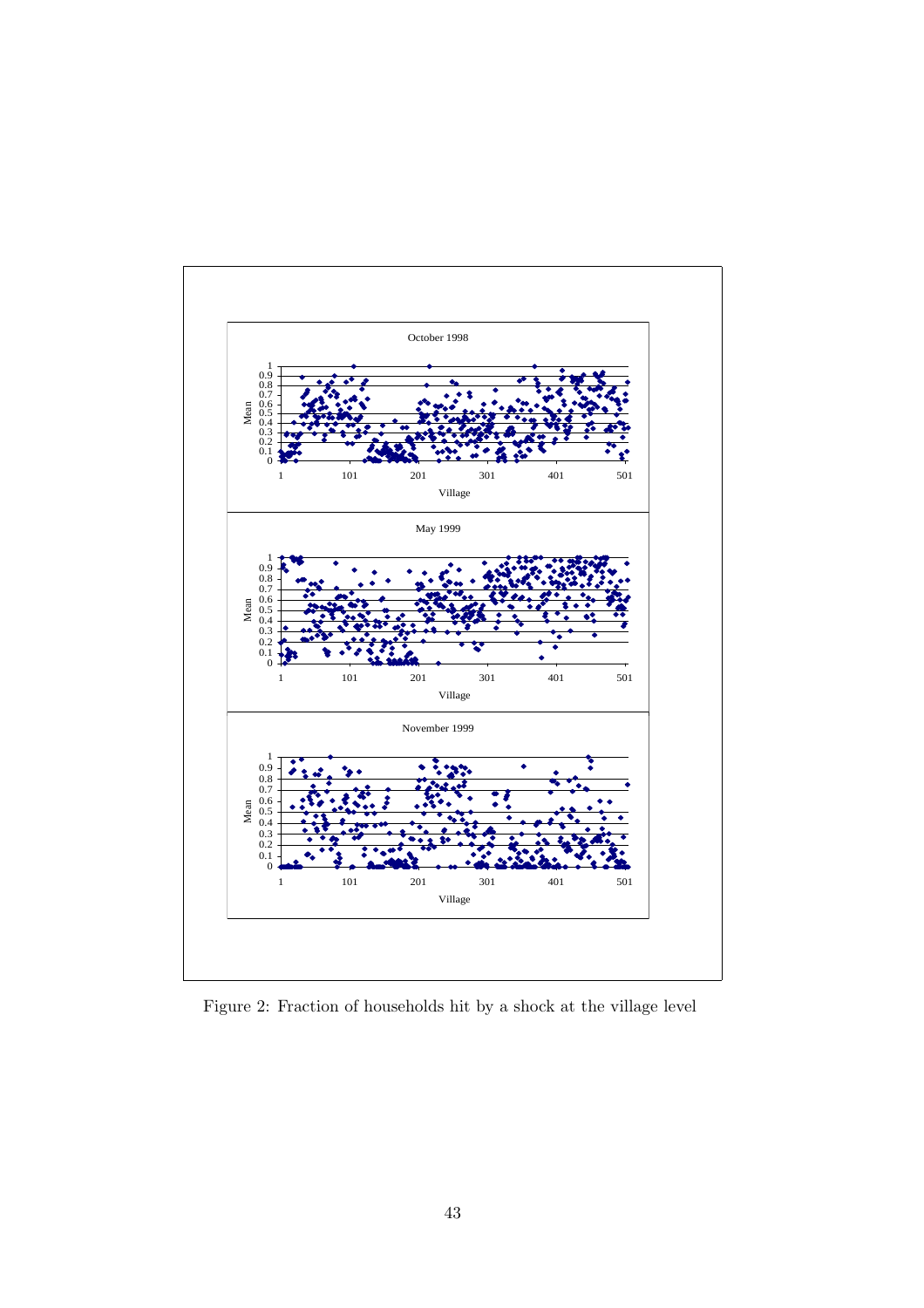considers whether the household suffered from any of the above losses. The natural disaster dummy may include households who did not incur any loss because of the natural disaster. However, we suspect it is more likely to be unrelated to household characteristics than the second variable. For instance, loss of land and animals are conditional on their ownership by the households, while the decision to migrate is constrained by the availability of savings to finance the trip. The results showed in the paper use our preferred shock variable, the natural disaster dummy. However, our estimates do not vary substantially when we use the loss dummy.<sup>41</sup> One potential shortcoming of this variable may be shocks hitting entire villages, leaving no within-village variation. For example, it is unlikely that an earthquake may hit only half a village. However, Figure 2 shows that this is not the case: when we plot within-village proportions of households hit by shocks, we notice that only in very few cases the entire village is hit.

In order to compare indirect program effects for households hit and not hit by a shock, we require that shocks are random both between and within villages. To insure that this is the case, we perform three tests. First, we check whether shocks hit treated and control areas differentially, for all households, and for non-poor and poor families separately. The top panel of Table 17 presents the partial effects from a probit on the probability of being hit by a shock on village area dummies, and shows that the estimates are never statistically significant. Second, to test whether more vulnerable households are more likely to suffer from adverse shocks, we check whether households with lower pre-program consumption are more likely to suffer future shocks. We regress March 1998 log food and non-food consumption on the November 1998, May 1999, and November 1999 shock dummies, alternatively. We repeat this exercise for both the whole sample and for poor and non-poor separately. The middle panel in Table 17 presents the estimates of the shock dummy coefficients, which are never significant. Thus, we cannot reject the hypothesis that the average pre-program consumption levels are the same for households hit and not hit by adverse shocks. Lastly, we want to test whether average pre-program consumption levels are the same for the four groups defined by village of residence (treatment or control, i.e.  $T = 1$  or  $T = 0$ ) and shock status (hit or not hit, i.e.  $S = 1$  or  $S = 0$ ). We consider non-poor and poor households separately, and regress log consumption on dummies that group households accordingly (one dummy for  $T = 1$  and  $S = 0$ , one for  $T = 1$  and  $S = 1$ , a third one for  $T = 0$  and  $S = 0$ ) and test the hypotheses that the coefficients of these three dummies are jointly equal to zero, interpreting the null as evidence of the randomness of the idiosyncratic shocks. As before, we repeat this exercise three times, since

<sup>41</sup>Results available upon request.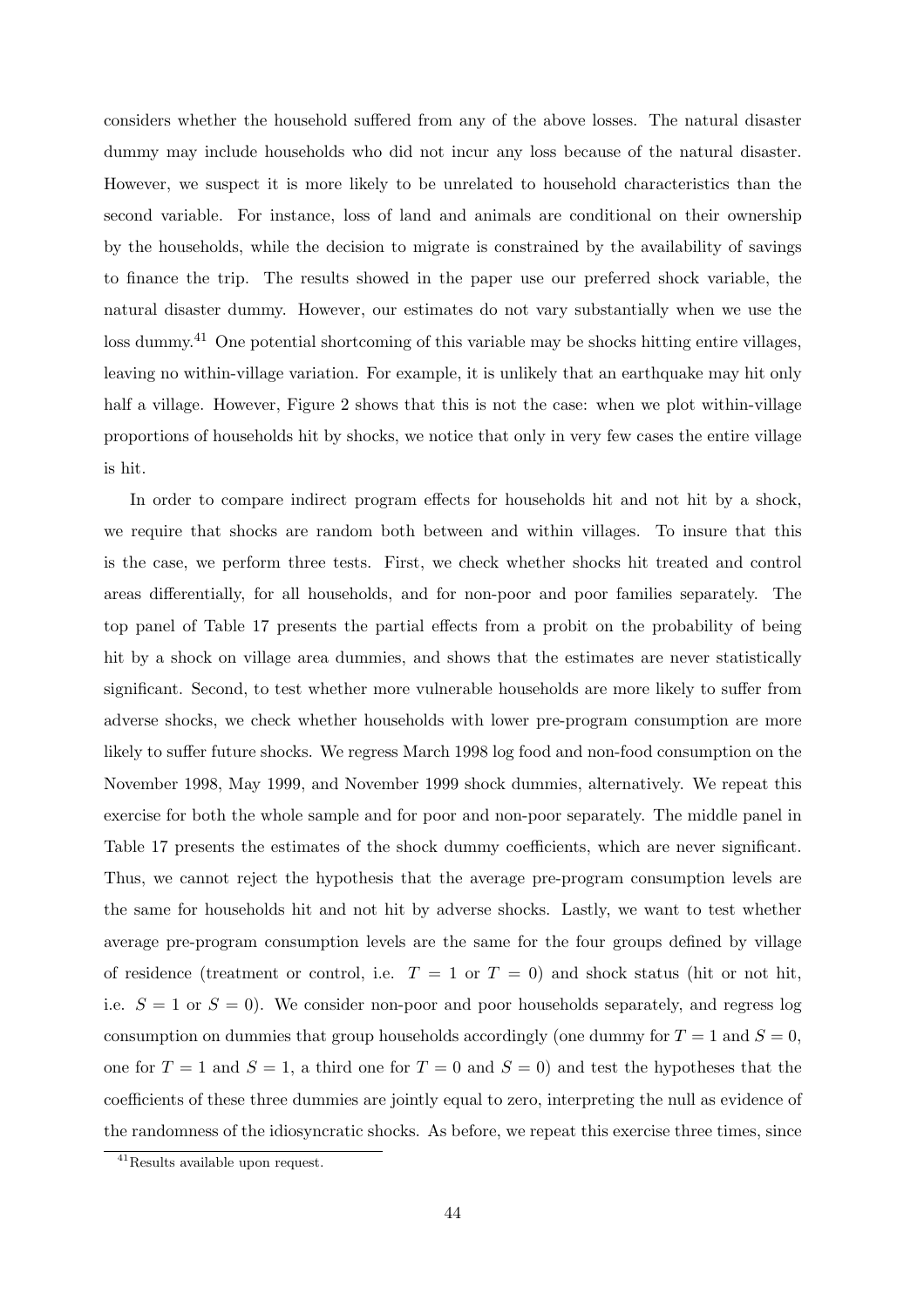|      |                       | Table 17: Tests of the Kandomness of Idiosyncratic Shocks |                    |
|------|-----------------------|-----------------------------------------------------------|--------------------|
|      | 1998 Nov.             | $1999$ May                                                | 1999 Nov.          |
|      |                       | Difference in average shock level by village type         |                    |
| ALL  | $-0.0029$             | $-0.0254$                                                 | 0.0138             |
|      | [0.0239]              | [0.0255]                                                  | [0.0311]           |
| Obs. | 14953                 | 12979                                                     | 14264              |
| NP   | 0.0159<br>[0.0294]    | 0.0028<br>[0.0308]                                        | 0.0483<br>[0.0366] |
| Obs. | 4407                  | 3667                                                      | 4082               |
| P    | $-0.0126$<br>[0.0267] | $-0.0353$<br>[0.0282]                                     | 0.005<br>[0.0331]  |
| Obs. | 10546                 | 9312                                                      | 10182              |

|                   | Table 17: Tests of the Randomness of Idiosyncratic Shocks |                  |
|-------------------|-----------------------------------------------------------|------------------|
|                   |                                                           |                  |
| 1000 $\mathbf{M}$ | $1000 \text{ M}$                                          | 1000 $\lambda$ T |

Difference in pre-program consumption by shock status

|      | Food      | Non-Food | Food     | Non-Food  | Food     | Non-Food |
|------|-----------|----------|----------|-----------|----------|----------|
| ALL  | $-0.0008$ | 0.017    | $-0.007$ | $-0.0189$ | 0.004    | 0.030    |
|      | [0.010]   | [0.018]  | [0.120]  | [0.021]   | [0.012]  | [0.022]  |
| Obs. | 13981     | 13794    | 12130    | 11974     | 13297    | 13135    |
|      |           |          |          |           |          |          |
| NP   | $-0.011$  | 0.005    | $-0.002$ | $-0.035$  | $-0.008$ | $-0.025$ |
|      | [0.019]   | [0.037]  | [0.021]  | [0.044]   | [0.023]  | [0.038]  |
| Obs. | 4209      | 4145     | 3502     | 3448      | 3890     | 3838     |
|      |           |          |          |           |          |          |
| P    | 0.001     | 0.021    | $-0.012$ | $-0.015$  | 0.009    | $0.051*$ |
|      | [0.012]   | [0.023]  | [0.014]  | [0.024]   | [0.014]  | [0.027]  |
| Obs. | 9772      | 9649     | 8628     | 8526      | 9407     | 9297     |

Difference in pre-program consumption by shock status and village type

|      | Food | Non-Food | Food    | Non-Food | Food | Non-Food |
|------|------|----------|---------|----------|------|----------|
| NΡ   | 0.56 | 0.10     | $2.56*$ | $2.41*$  | 0.15 | 0.53     |
| Obs. | 4196 | 4132     | 3493    | 3493     | 3879 | 3827     |
|      |      |          |         |          |      |          |
| Р    | 0.12 | 1.00     | 0.25    | 1.31     | 0.14 | 1.67     |
| Obs. | 9757 | 9634     | 8614    | 8512     | 9393 | 9283     |

Note: The usual set of pre-program controls, including average shock intensity at the village level, is added to all regressions (but the upper panel). Standard errors clustered at the village level. \*\*\*, \*\*, \* are 1, 5, 10  $\%$  significance levels.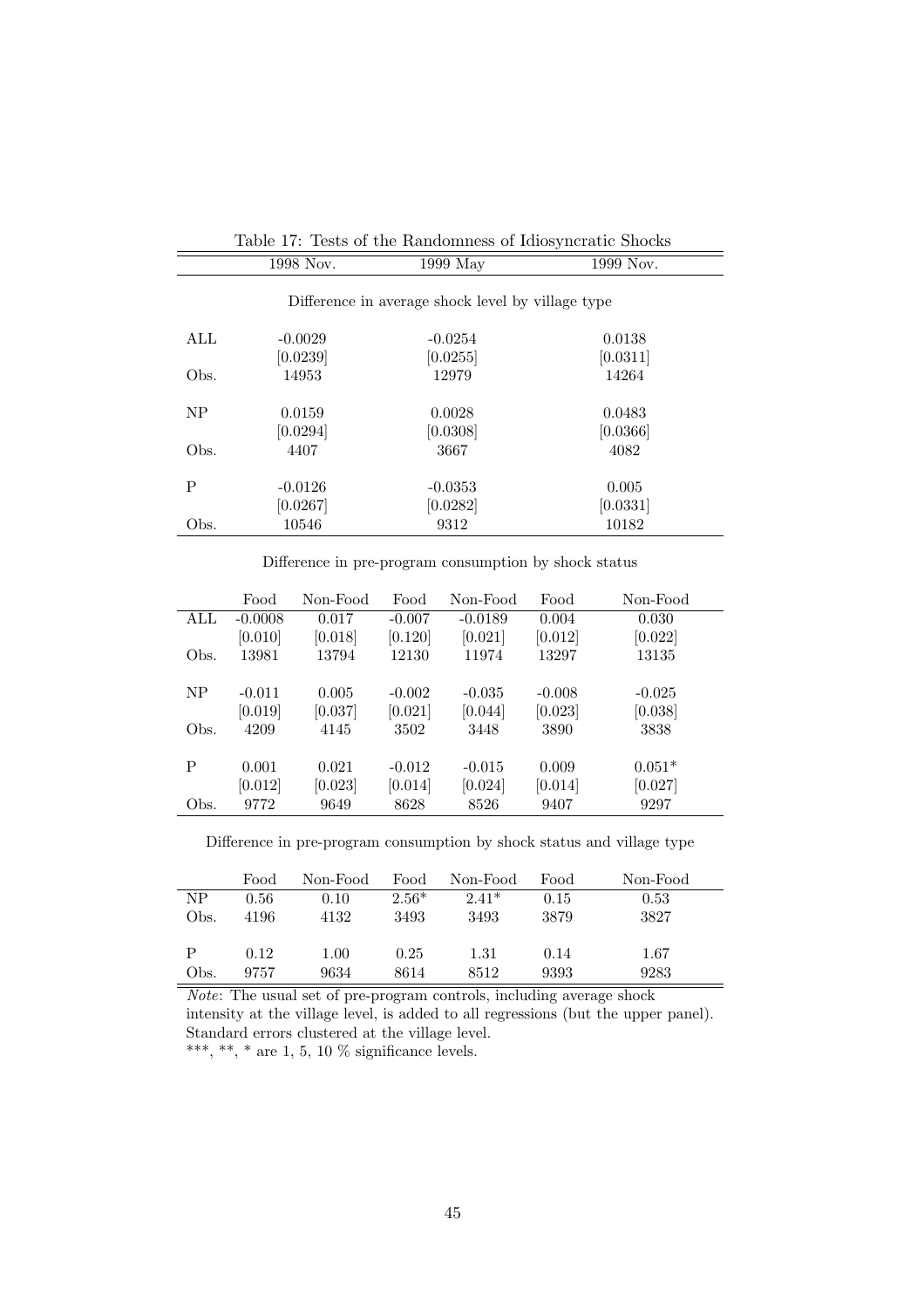we have shock data for each of the three semesters we consider. We report the values of the F-tests in the lower panel of Table 17. We add the usual set of pre-program controls, including average shock intensity at the village level, to all regressions in the Table. Note that the weak significance of the F test for May 1999 shocks disappears as we change the set of conditioning variables. Thus, also this third test confirms that these adverse shocks hit the households in our sample in a random way.

|                                   | 1998 Nov. |           |           | 1999 May                                   | 1999 Nov.                                   |             |
|-----------------------------------|-----------|-----------|-----------|--------------------------------------------|---------------------------------------------|-------------|
|                                   | Probit    | Tobit     | Probit    | Tobit                                      | Probit                                      | Tobit       |
|                                   |           |           |           | Total credit resources:                    |                                             |             |
| $IT\widetilde{E}^{S0}$            | 0.0066    | 1.5004    |           |                                            |                                             |             |
|                                   | [0.0104]  | [2.182]   |           |                                            |                                             |             |
| $IT\hat{E}^{S1}$                  | $-0.0029$ | $-0.7207$ |           |                                            |                                             |             |
|                                   | [0.0104]  | [2.504]   |           |                                            |                                             |             |
| $IT\hat{E}^{S1}-IT\hat{E}^{S0}$   | $-0.0095$ | $-2.2211$ |           |                                            |                                             |             |
|                                   | [0.133]   | [3.2663]  |           |                                            |                                             |             |
| Obs.                              | 10893     | 10885     |           |                                            |                                             |             |
|                                   |           |           |           | Loans:                                     |                                             |             |
| $ITE^{S0}$                        | 0.0048    | 0.7434    | $-0.0058$ | $-0.7343$                                  |                                             |             |
|                                   | [0.0059]  | [0.6643]  | [0.0062]  | [0.9255]                                   |                                             |             |
| $IT\hat{E}^{S1}$                  | $-0.0018$ | $-0.6332$ | $-0.0095$ | $-1.7928$                                  |                                             |             |
|                                   | [0.0053]  | [0.7313]  | [0.0066]  | $[0.7903]$ **                              |                                             |             |
| $IT\hat{E}^{S1} - IT\hat{E}^{S0}$ | $-0.0066$ | $-1.3766$ | $-0.0037$ | $-1.0585$                                  |                                             |             |
|                                   | [0.0073]  | [0.9627]  | [0.0059]  | [1.1142]                                   |                                             |             |
| Obs.                              | 10893     | 10889     | 9478      | 9569                                       |                                             |             |
|                                   |           |           |           |                                            | Monetary transfers from family and friends: |             |
| $ITE^{S0}$                        | $-0.0020$ | $-0.7036$ |           |                                            | 0.0031                                      | 1.839       |
|                                   | [0.0031]  | [1.2475]  |           |                                            | $[0.0018]*$                                 | $[1.031]$ * |
| $IT\hat{E}^{S1}$                  | 0.0015    | $-0.147$  |           |                                            | $-0.0018$                                   | $-0.7363$   |
|                                   | [0.0041]  | [1.574]   |           |                                            | [0.0022]                                    | [1.5037]    |
| $IT\hat{E}^{S1} - IT\hat{E}^{S0}$ | 0.0035    | 0.5566    |           |                                            | $-0.0049$                                   | $-2.5753$   |
|                                   | [0.0047]  | [1.9193]  |           |                                            | $[0.0027]$ *                                | [1.7884]    |
| Obs.                              | 10894     | 10741     |           |                                            | 10500                                       | 10361       |
|                                   |           |           |           | In-kind transfers from family and friends: |                                             |             |
| $IT\hat{E}^{S0}$                  | $-0.0007$ |           |           |                                            | $-0.0062$                                   |             |
|                                   | [0.0021]  |           |           |                                            | $[0.0019]$ ***                              |             |
| $IT\hat{E}^{S1}$                  | $-0.0012$ |           |           |                                            | 0.0002                                      |             |
|                                   | [0.0026]  |           |           |                                            | [0.003]                                     |             |
| $IT\hat{E}^{S1} - IT\hat{E}^{S0}$ | 0.0005    |           |           |                                            | 0.0064                                      |             |
|                                   | [0.0033]  |           |           |                                            | $[0.0033]$ *                                |             |
| Obs.                              | 10894     |           |           |                                            | 10500                                       |             |

Table 18: Effect of Progresa on credit for the poor, by shock

Note: Top 1% of positive values is trimmed in the Tobit. The

standard errors in [brackets] are clustered at the village level in the Probit regressions. \*\*\*, \*\*, \* indicates significance at 1, 5, 10  $\%$  respectively.